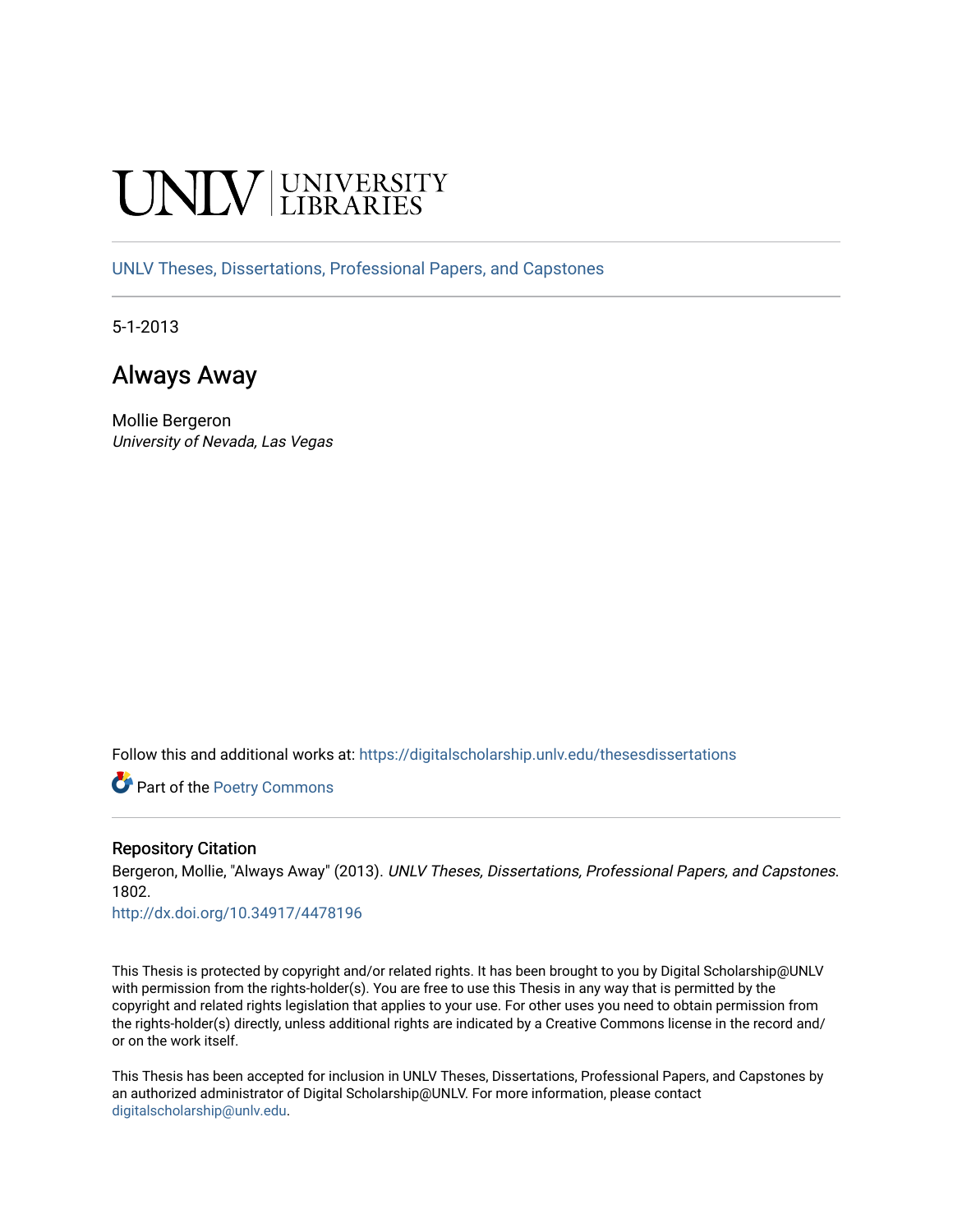#### ALWAYS AWAY

By

Mollie Rae Bergeron

Bachelor of Arts in English Language and Literature University of Rhode Island 2009

> A thesis submitted in partial fulfillment of the requirements for the

> Master of Fine Arts in Creative Writing

Department of English College of Liberal Arts The Graduate College

University of Nevada, Las Vegas May 2013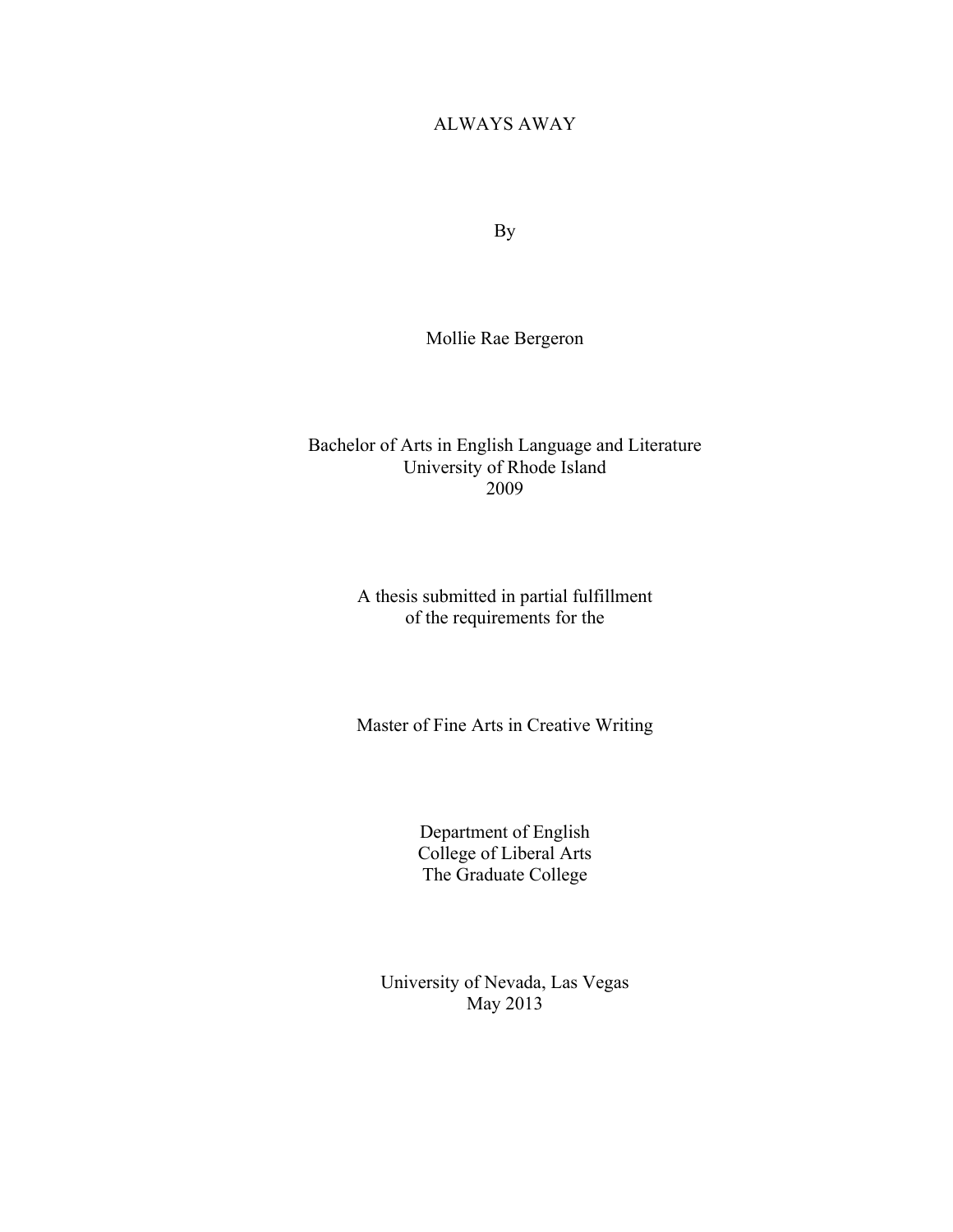Copyright by Mollie Bergeron, 2013

All Rights Reserved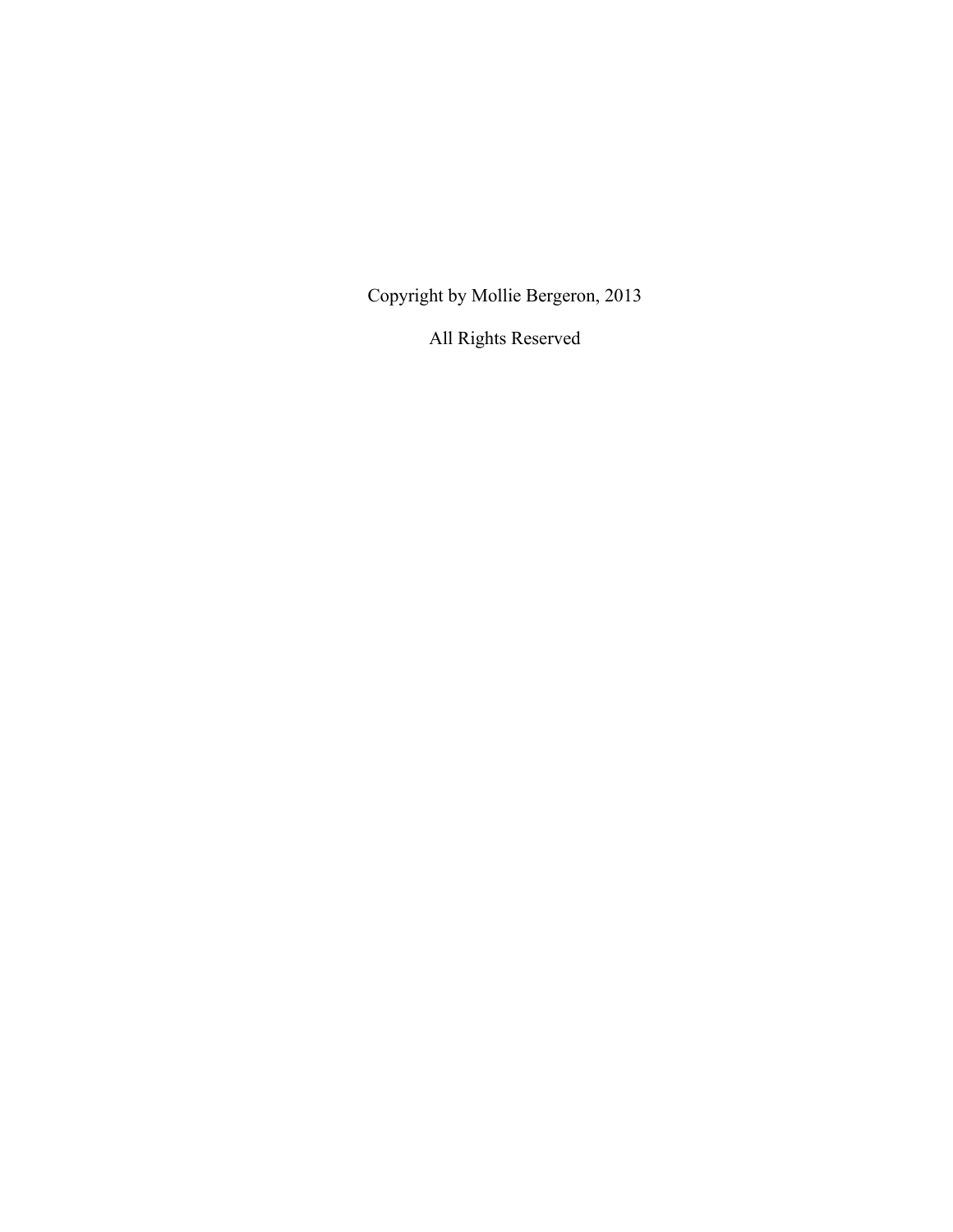

#### THE GRADUATE COLLEGE

We recommend the thesis prepared under our supervision by

Mollie Rae Bergeron

entitled

Always Away

be accepted in partial fulfillment of the requirements for the degree of

## **Master of Fine Arts in Creative Writing**

Department of English

Claudia Keelan, M.F.A., Committee Chair

Donald Revell, Ph.D., Committee Member

Richard Wiley, M.F.A., Committee Member

Giuseppe Natale, Ph.D., Graduate College Representative

Tom Piechota, Ph.D., Interim Vice President for Research & Dean of the Graduate College

**May 2013**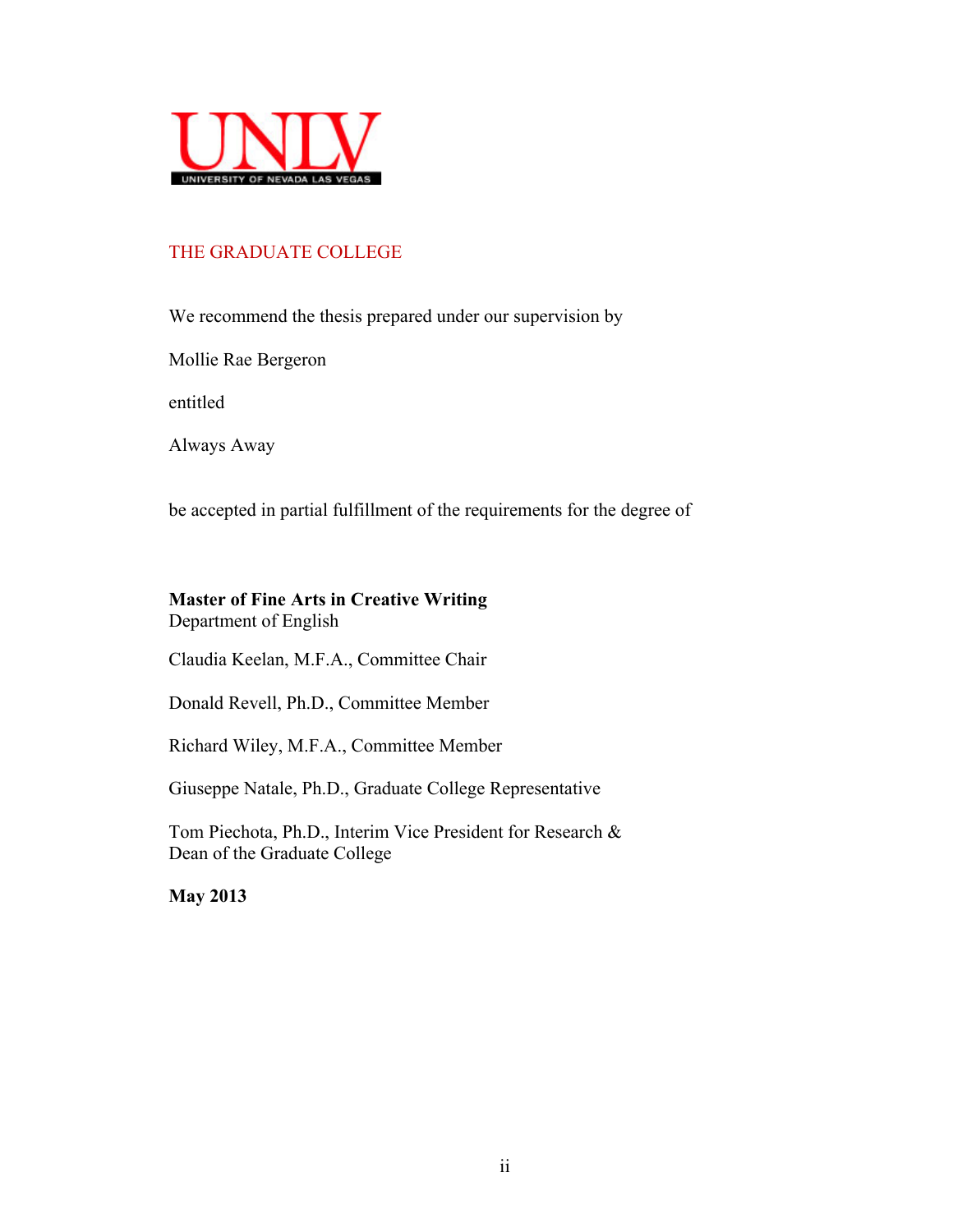#### ABSTRACT

#### Always Away

By

Mollie Rae Bergeron

Prof. Claudia Keelan, Examination Chair Professor of English and Creative Writing University of Nevada, Las Vegas

At any given time, there are pages of notes and thoughts running through our minds; these have to come out in some way. In order to stay sane, to stay human, I write poems. These poems are interested in breath and space, memory and nostalgia, loss and water. Each of these ideas has its own fit as part of the poem as well as part of life and being alive. Human emotion is varied through these. Observation and perception, turned into poems through the very physical act of putting words onto a page, allow these memories and experiences to live on as physical relics. My poems are always working with space—of the page and location. The space afforded to each line, each word, is deliberate and crucial; the pauses created by the whitespace deliver the breath of the line and the weight each line necessitates. My poems were begging to breathe—they needed to be freed from the invisible box that seemed to be containing them. This allowed my writing to be more honest to the experience being conveyed.

My time spent abroad in Barcelona as part of my degree requirement for this program was an experience that not just allowed, but forced me to be more conscious in my writing. I heard English nowhere except for the page. The poems produced during and after those months ("Barcelona Tableaux") are not an exact, detailed record of my experience, but are rather a breath into the memory of my experience. Poetry retains the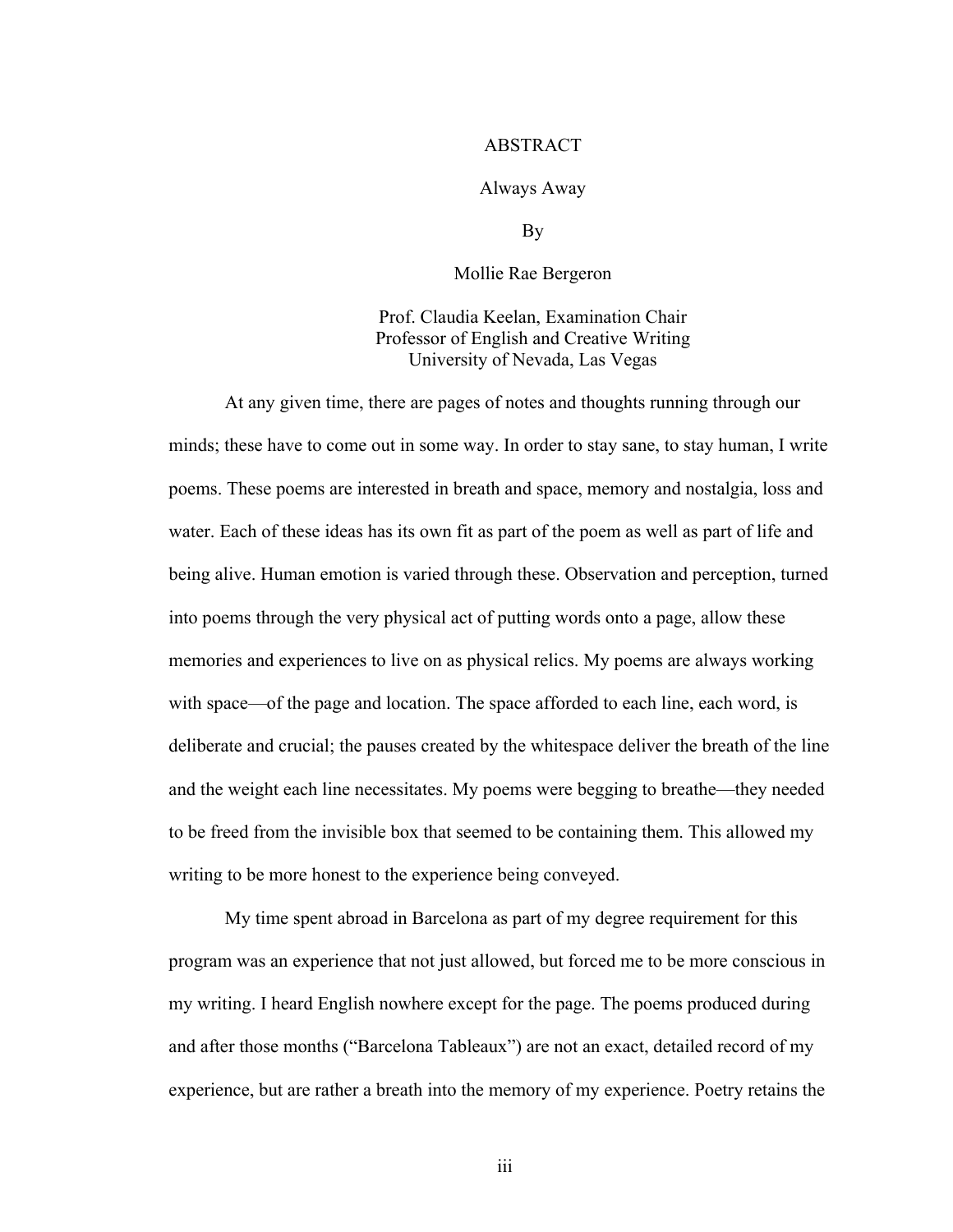dead in the beauty of the undead. Nothing can be brought back, not exactly, but we recognize and remember or imagine, so the people and places of the past—things that have been lost—are never truly gone. They live on in poems, where they can be returned to time and time again.

Of course, poetry is constantly dealing with life and death. Because a poem is a recording of the poet's experience, however abstractly, it must be in conversation with humanity, with what it means to be human. My poems are grappling with life and death in terms of space and loss. The whitespace on the page is, in addition to breath, absence. The title of this manuscript, "Always Away," stems from a realization that indeed I have always been far away whenever a loved one has died, but further, it thinks about the gaps between experience, memory, and what finally gets translated to the page. These, too, are human experiences that are, to me, simply fascinating. The failure of memory, which often leads to nostalgia, leaves us with beatific images of our past, and also causes us to pause—to breathe—while recalling or retelling the event.

The poems in this thesis are always struggling to find the truth of the experience. They want to breathe and to feel alive. When the poems are read aloud, the whitespace forces the reader to take these breaths with the line of the poem, to feel the music in the life of the language.

iv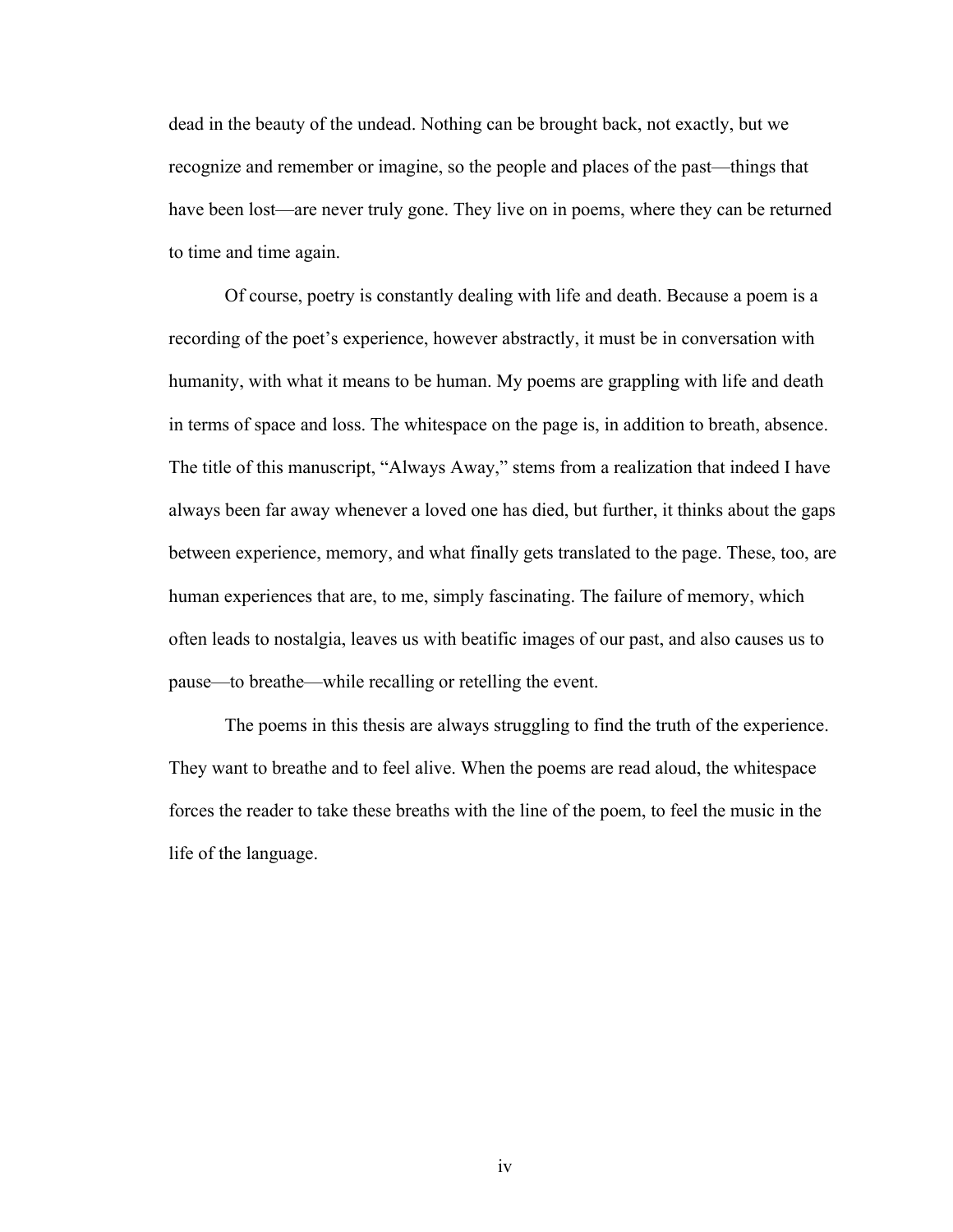| <b>RECURRING SPACES</b> |    |
|-------------------------|----|
|                         |    |
|                         |    |
|                         |    |
|                         |    |
|                         |    |
|                         |    |
|                         |    |
|                         |    |
|                         |    |
| <b>WRITING HER</b>      |    |
|                         |    |
|                         |    |
|                         |    |
|                         |    |
|                         |    |
|                         |    |
|                         |    |
|                         |    |
|                         |    |
|                         |    |
| WITHOUT MY OCEAN        |    |
|                         |    |
|                         |    |
|                         |    |
|                         |    |
|                         |    |
|                         |    |
|                         | 34 |
|                         |    |
|                         |    |
| Dusk                    |    |
|                         | 38 |
|                         |    |
|                         | 40 |
|                         | 41 |
|                         | 42 |
| Flight                  | 43 |
|                         | 44 |
|                         |    |

## TABLE OF CONTENTS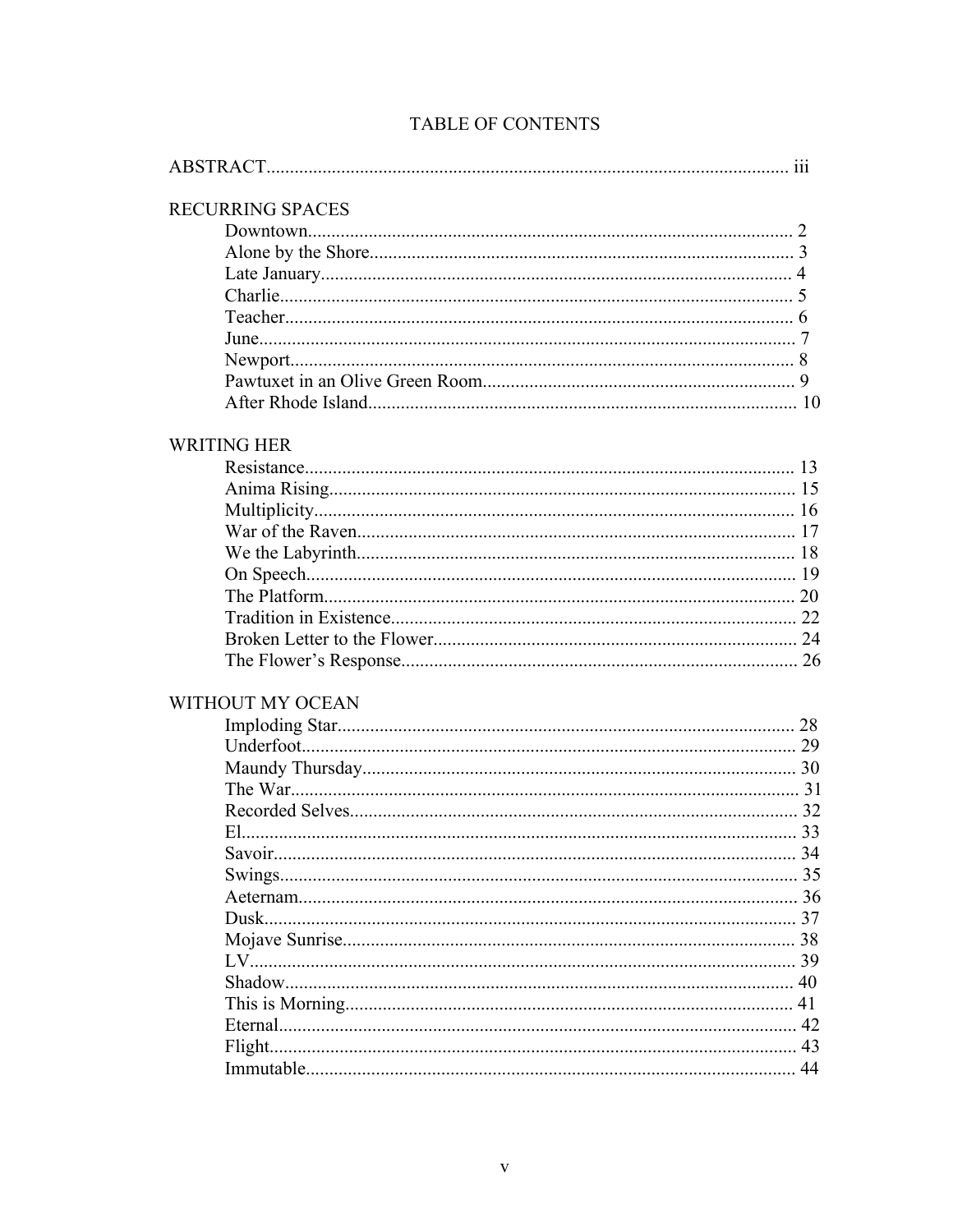## BARCELONA TABLEAUX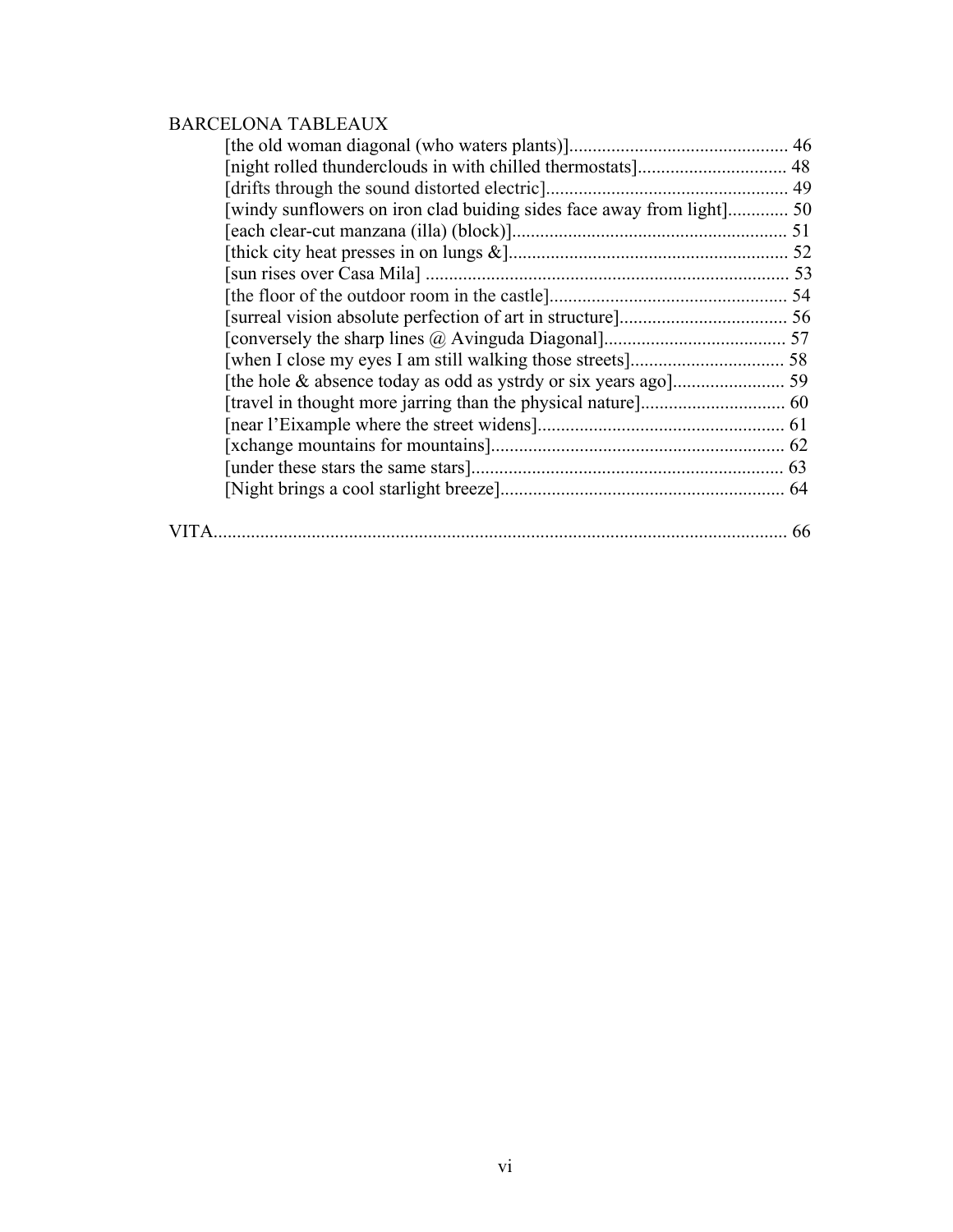RECURRING SPACES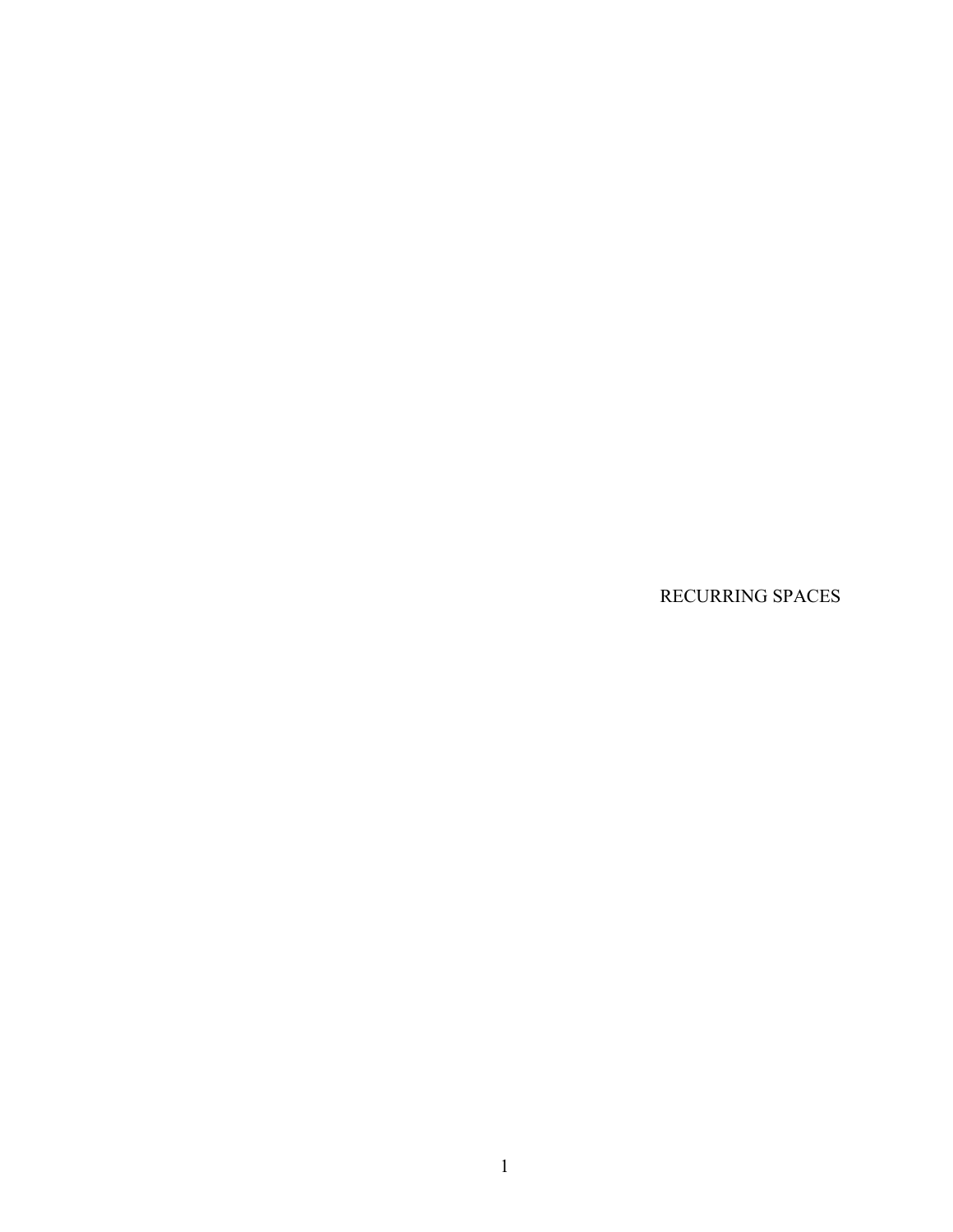#### **Downtown**

the absence of lilac trees and cherry blossoms—

that reading last April when Darcie took petals from her black peacoat pockets and threw them

all over the room the listeners *they were just too beautiful*

the petals clung

the cement sidewalks outside

near where Broadway meets Westminster

the cleansing scent of the bruised pink petals the rain dropped and feet stepped

> as the air warmed and the snow melted down into the sewers

 friends sat in a flat grassy park in the sun with a guitar and a frisbee phones at home

—fresh & invigorating as the damp dirt wakens

dogwood next then daffodils bright yellow patches planted on the hill next to my house with roses

tulips rhododendron really all shades of health

*in the high trees, telling Ursula—someday, you'll die here*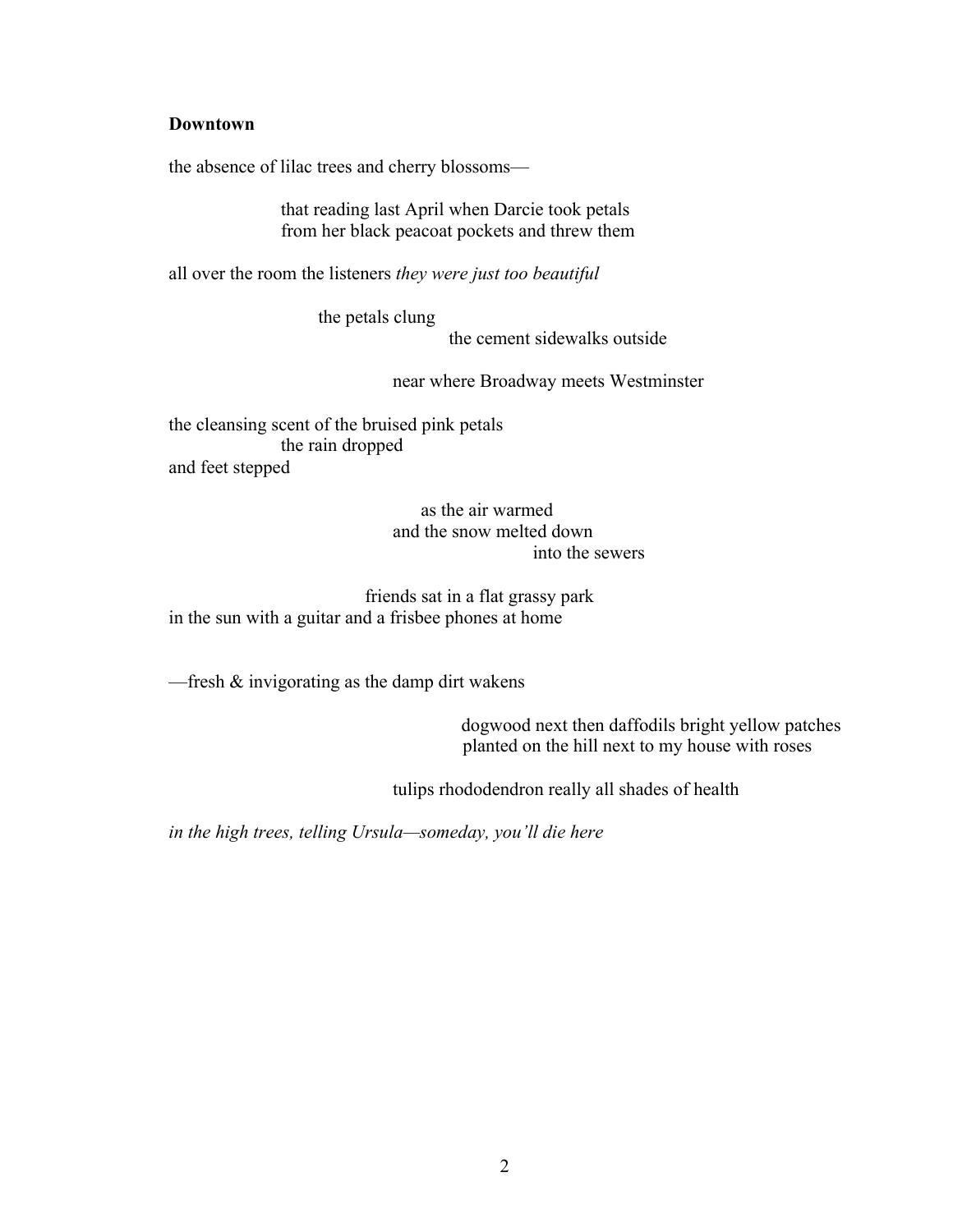## **Alone by the Shore**

birds dispersed into one sea one particle among them—my song & their chirps—calm

I'll join the ocean soon

I sing the waves a lullaby about does and lambs I sing to starfish and urchins how they die how they'll miss their bodies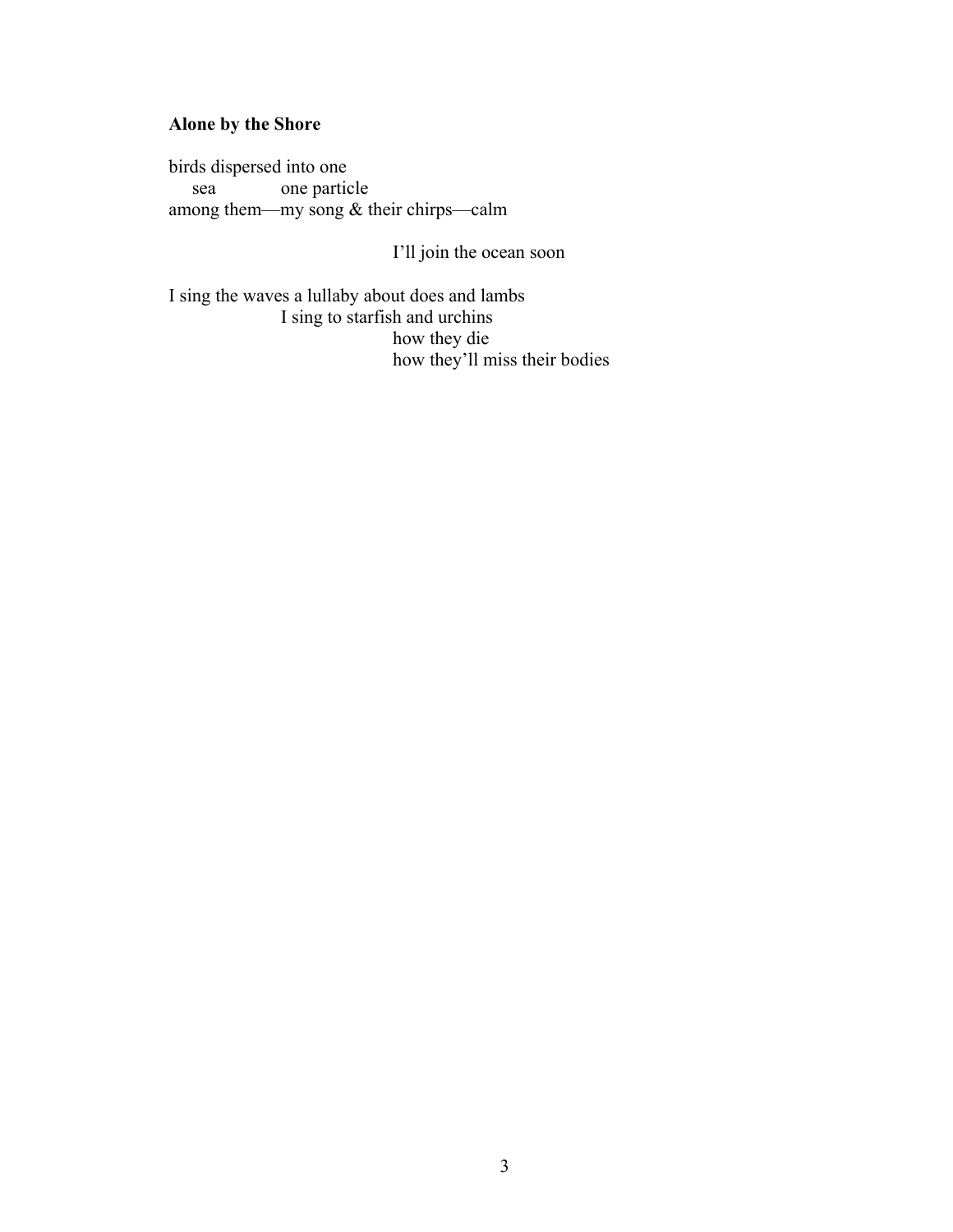#### **Late January**

a Christmas tree stops saltwater from exploding frozen the ice on the hill  $\&$ it slides back inside to come out through toes & footsteps

pounding down the snow and the pavement no it didn't happen

something about the tree dead needing to come down

> ice melts into rivers overflowing & shutting down highway & state flooding the bank whole towns

rowboats tied to doorsteps cars buried in wet streets like oceans encase houses emptied of breath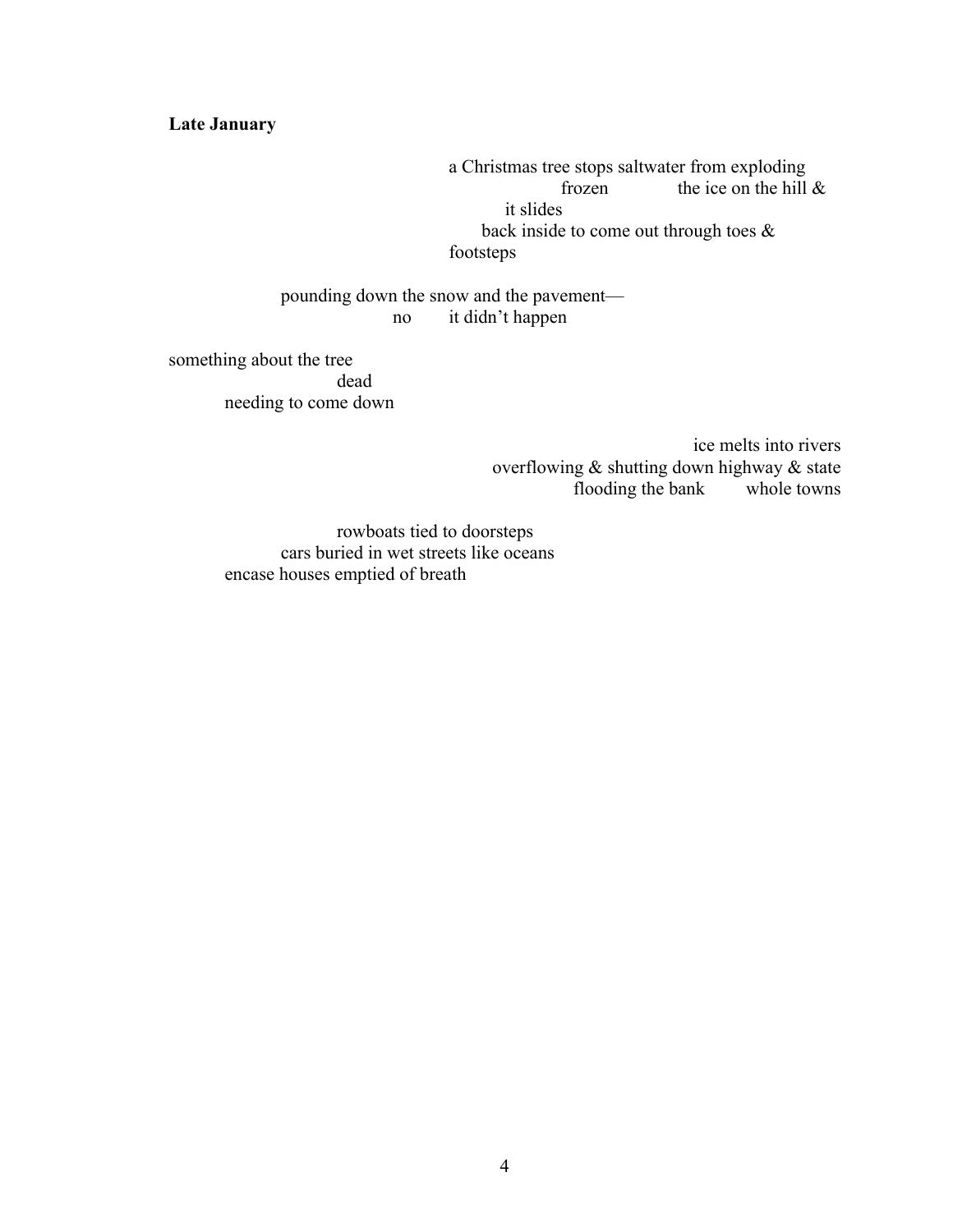#### **Charlie**

I was not supposed to remember a green-flavored lollipop from the bank down the street closed after the new money machine

> a grape lollipop and a man with no cheek— I was scared  $\&$  hid under the dining room table there was nowhere to kiss him

curious about socks messy rooms & bumpyskinned I was three didn't know what Charlie was

> I forgot he had an accident & stopped asking for kisses goodbye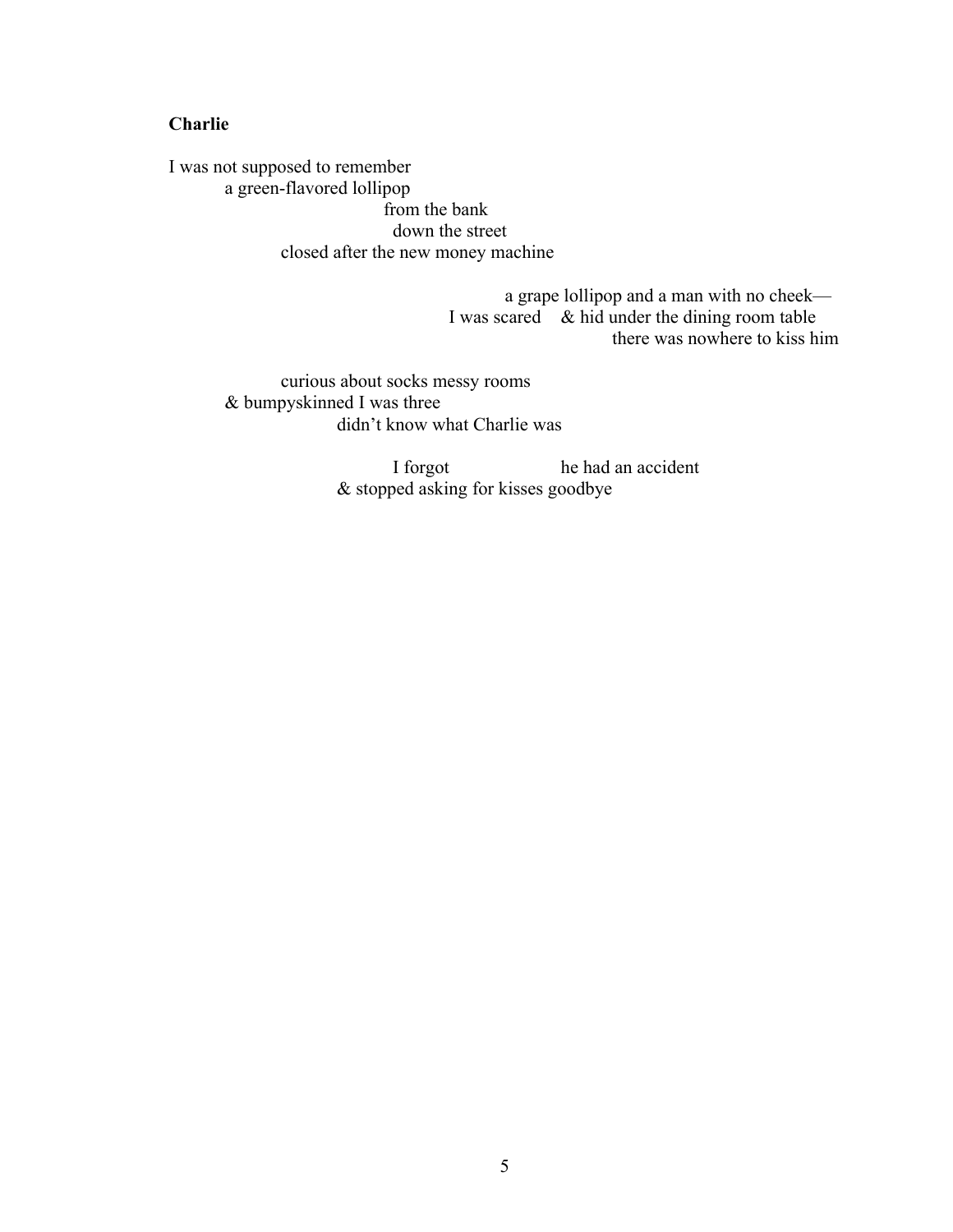#### **Teacher**

ash-covered embers I breathe in a reminder what not to do

> the lessons you never taught me somehow they are here now

I hear the gravelly rumbling laughter of your voice picture the deep crease lines your smile in your eyes

you'll be there on my twenty-fourth birthday

the ashes will be gone and the flame snuffed out & your image your scent will remain

I'll see you in December watch those waves murmur & roll to a crash

know you wanted me here and there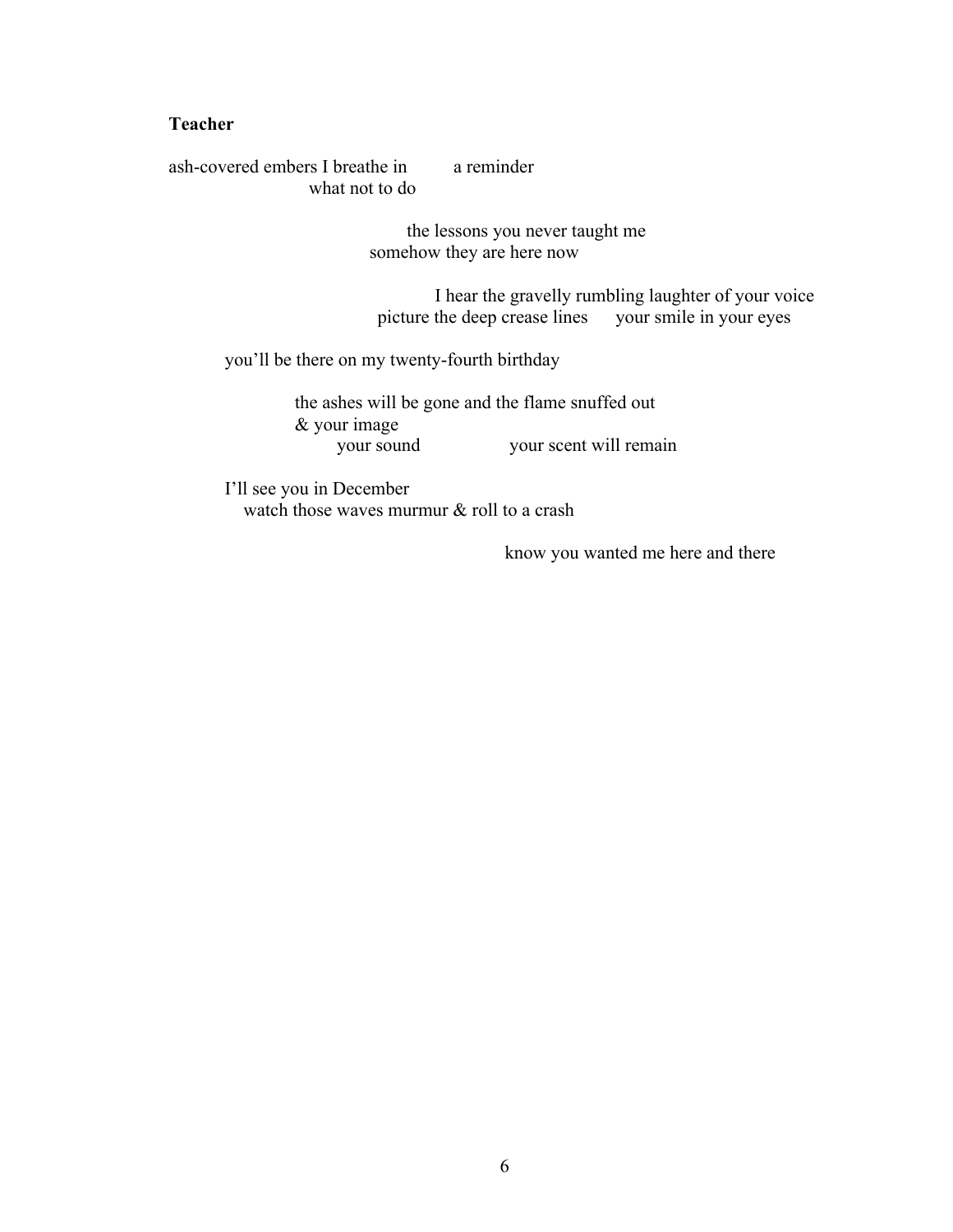#### **June**

icy needles of cold early ocean water

meet the area fresh between arm and torso

quick slice

body acclimates

after waiting in the desert

waterless

crashing silence

dive under & escape overhead pull thousands of pounds of water salt

dust and fish swirled into gray translucence

the sun that desert element<br>meeting me here amidst endless m amidst endless miles of wet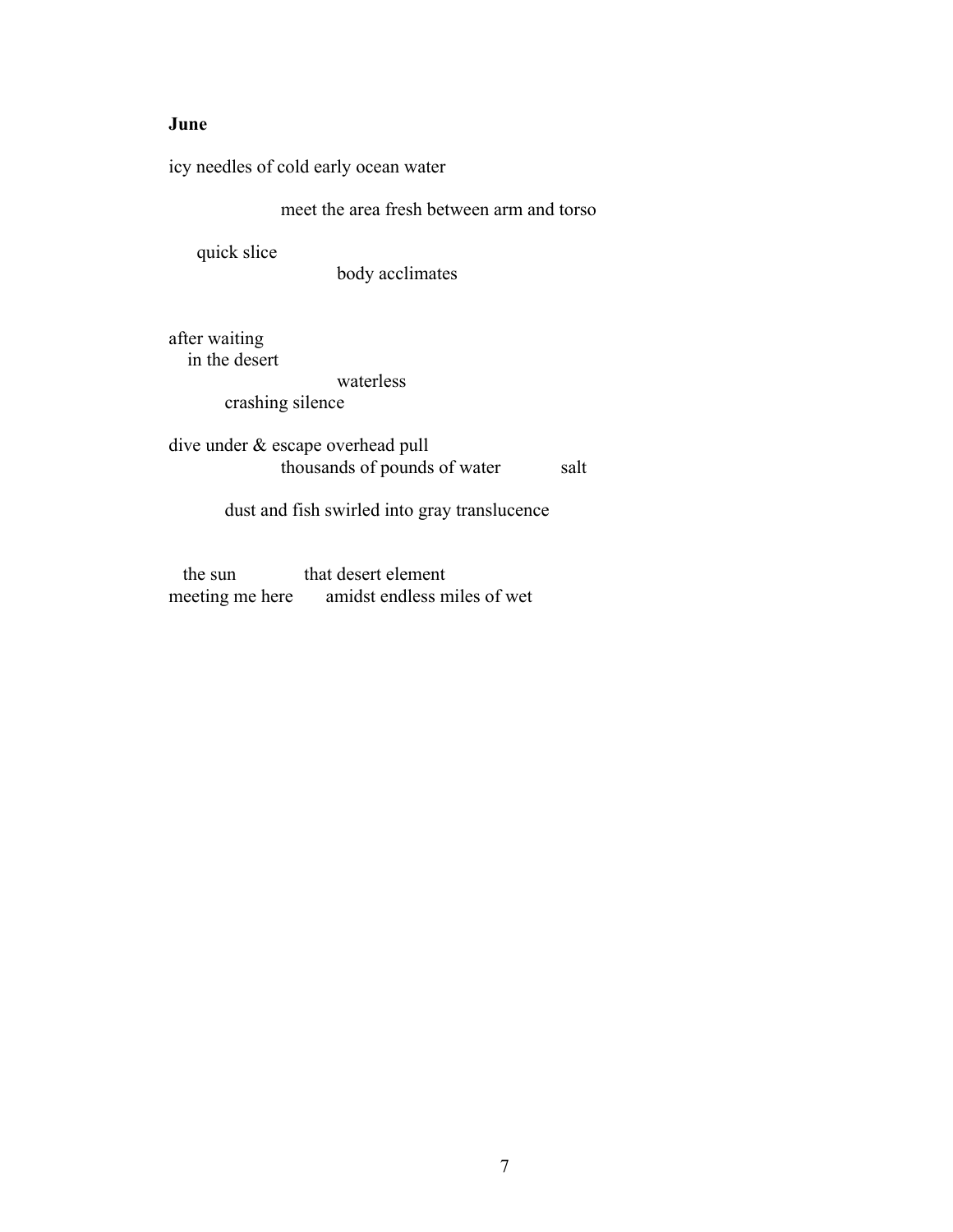#### **Newport**

she was a penguin for a minute tottering down cracked cobblestone sidewalks

oversized overcoat stopping icy ocean mid-June breeze see the bridge there to the left & glowing through fogged breath

windows open

once inside the red car

half-asleep & sideways backseat spitting up words in no particular order

standing in the sea for the first time never having known the ocean

> the cold sweat of the water hear it lapping against the wall all and concrete

rush of night sand through toes sticking even when we try to brush it off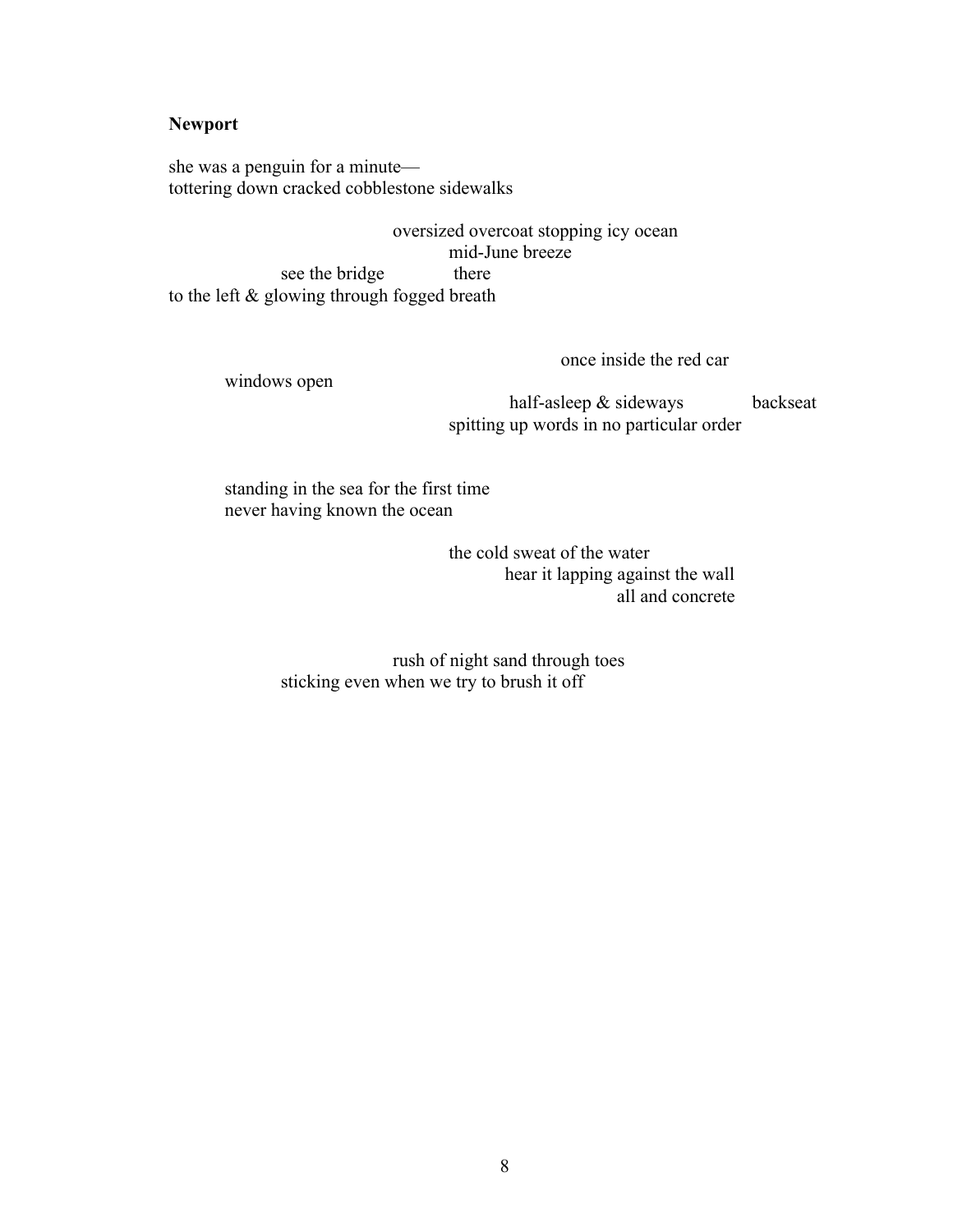#### **Pawtuxet in an Olive Green Room**

I forgot what I paid to see— John says there is no forgetting

the dog is panting in the door he wants nothing attention the same reason John wore those shirts

#### it's all now

before the start of a couldn't be no guitar sway now, the crackling leaves in his cigarettes all ceiling fans bring me there

> thick wool wrapped in his navy blue discount sweater

 apple-scented candles are masking the smoke holding my eyes and eagerness—here, for now

all of the things that John was and wasn't the revolutionary v-neck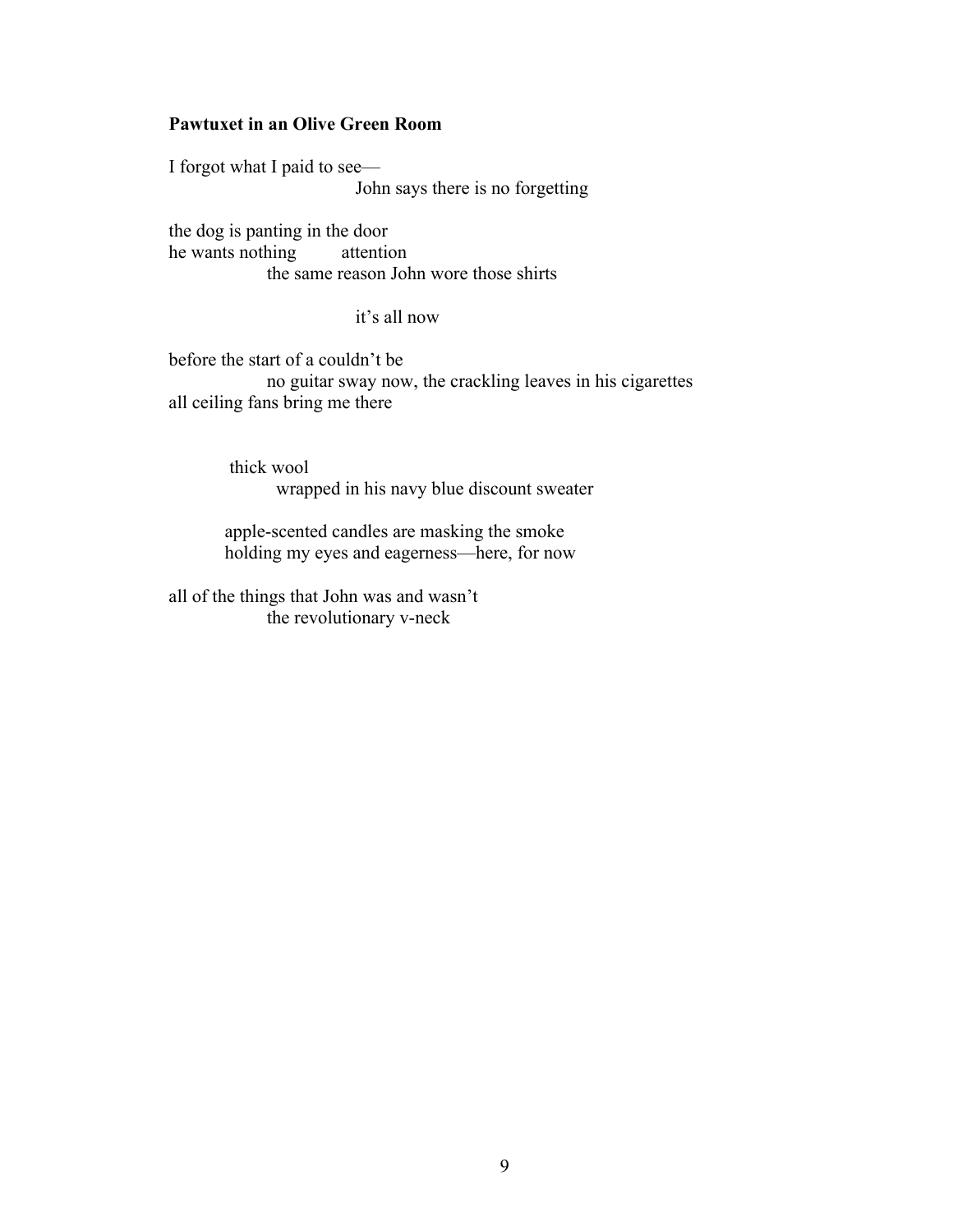#### **After Rhode Island**

there is no ocean

angry at you for eating the fat on meat taking my bedroom door off the hinges

at me for not saying regoodbye

not taking you seriously loss is a wave becoming thunderclouds

you are a wave a wave pushes off itself which is nothing which is water

how would you help if you were here with you nowhere and I

#### still

how am I brave

did you cry when you died I saw you cry—saying *merde de bull* in a church

I don't want to be a rock ever

I can't replace you

I miss sea glass, heart shaped rocks, rain the stale scent of your room when the garage became too cluttered

where were you when you made the dollhouse?

come back

come home and I will buy you a beer a pack of Marlboros a book a powertool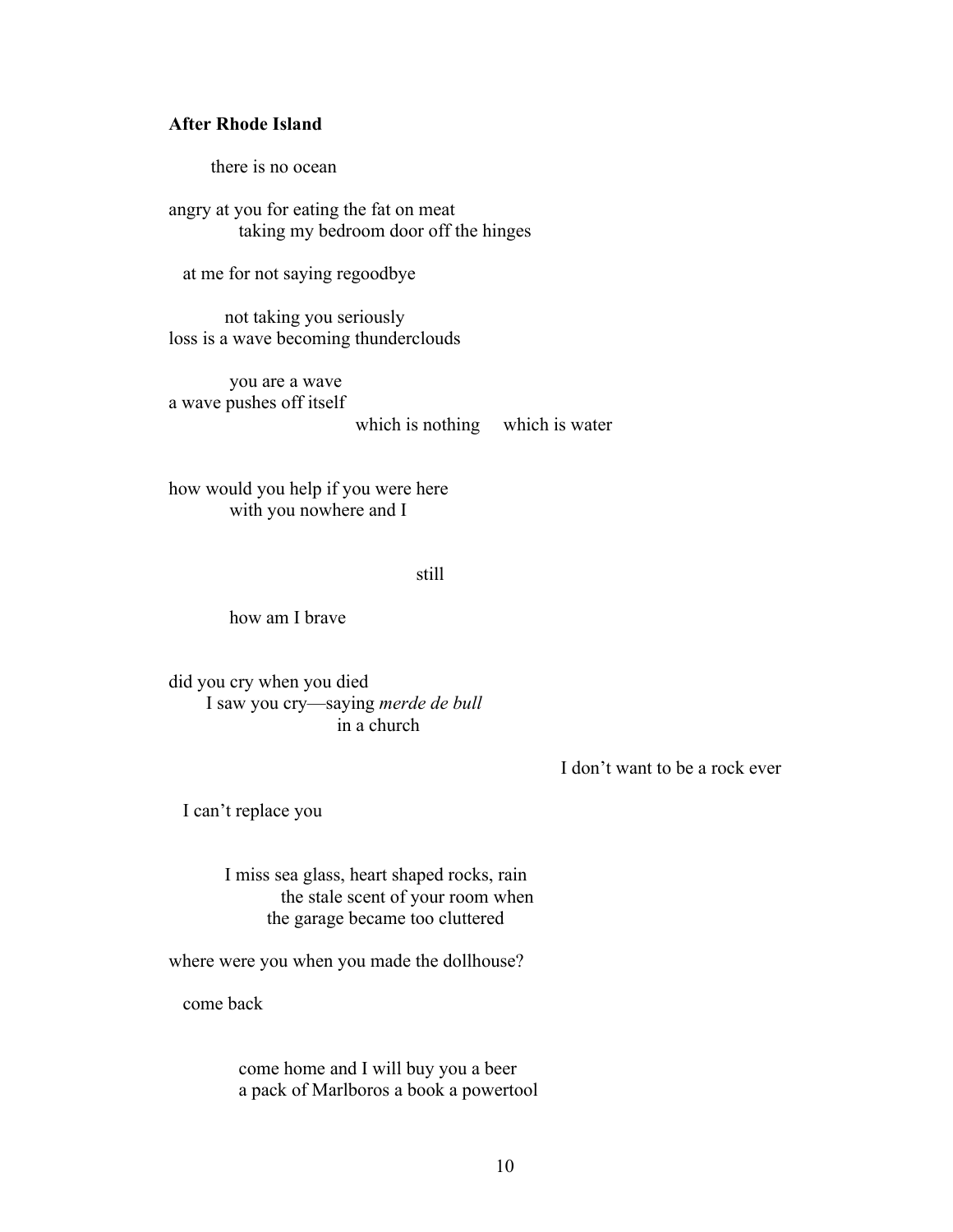they've stopped calling me to ask for you

blue denim shirt, flannel lining, now a war-teddy bear—

bookshelf collapsed, the button-up now on my floor and you might be angry it is un-fixable I wasn't there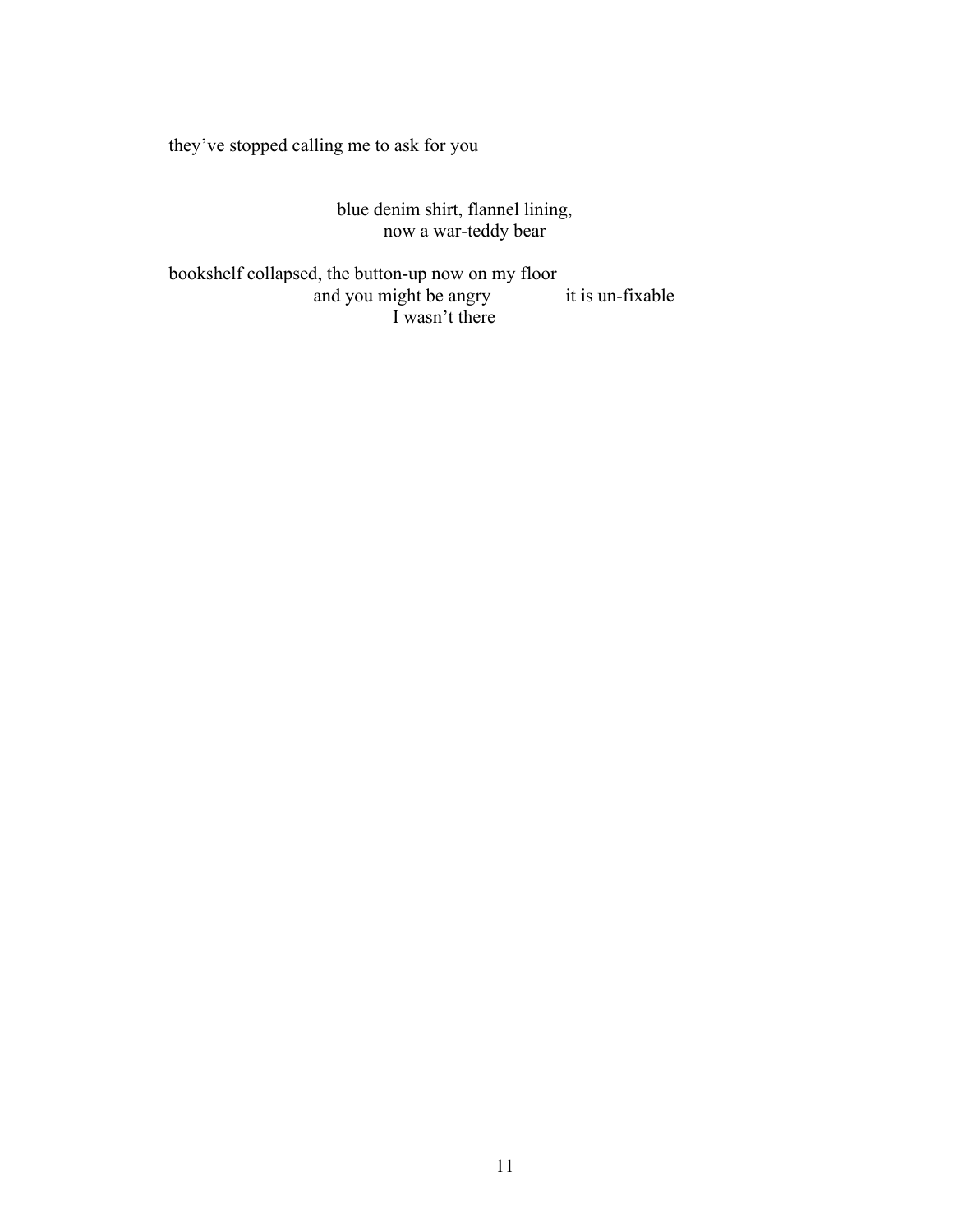WRITING HER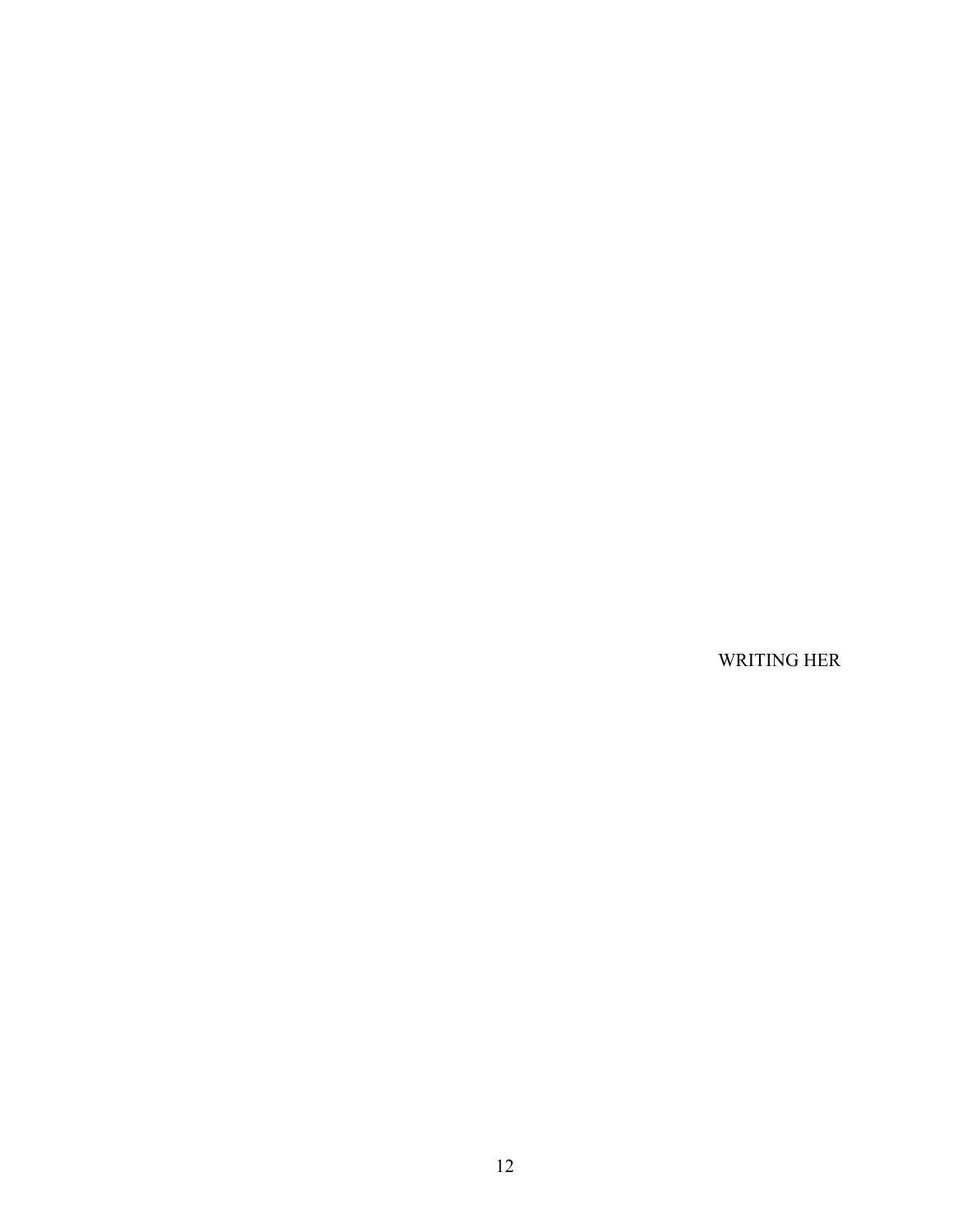**Resistance**

swallowed myself you meaning these waves the ebullient immersed in the dark

self-disdain hasn't been surprised hasn't accused a funny desire to bring out sick

she resists death and you write! for your body take why before the age of twenty-seven too great *great men* little secret you punished yourself—you didn't go all the way irresistibly in secret attenuate the edge off as we come we forgiven or to forget let no imbecilic capitalist publishing relayers imperatives by an economy not yourself smug-faced texts sexed texts write woman and man an oblique man his masculinity & femininity will concern us women from without health witches from their childhood men make them forget eternal rest girls and bodies intact frigidified seething an effort for the sex cops display of forces for centuries in the trembling equilibrium returning in circles in deadly brainwashing slow them down with apartheid routine they begin to speak you are Africa your dark is afraid don't fall into the forest we internalized this horror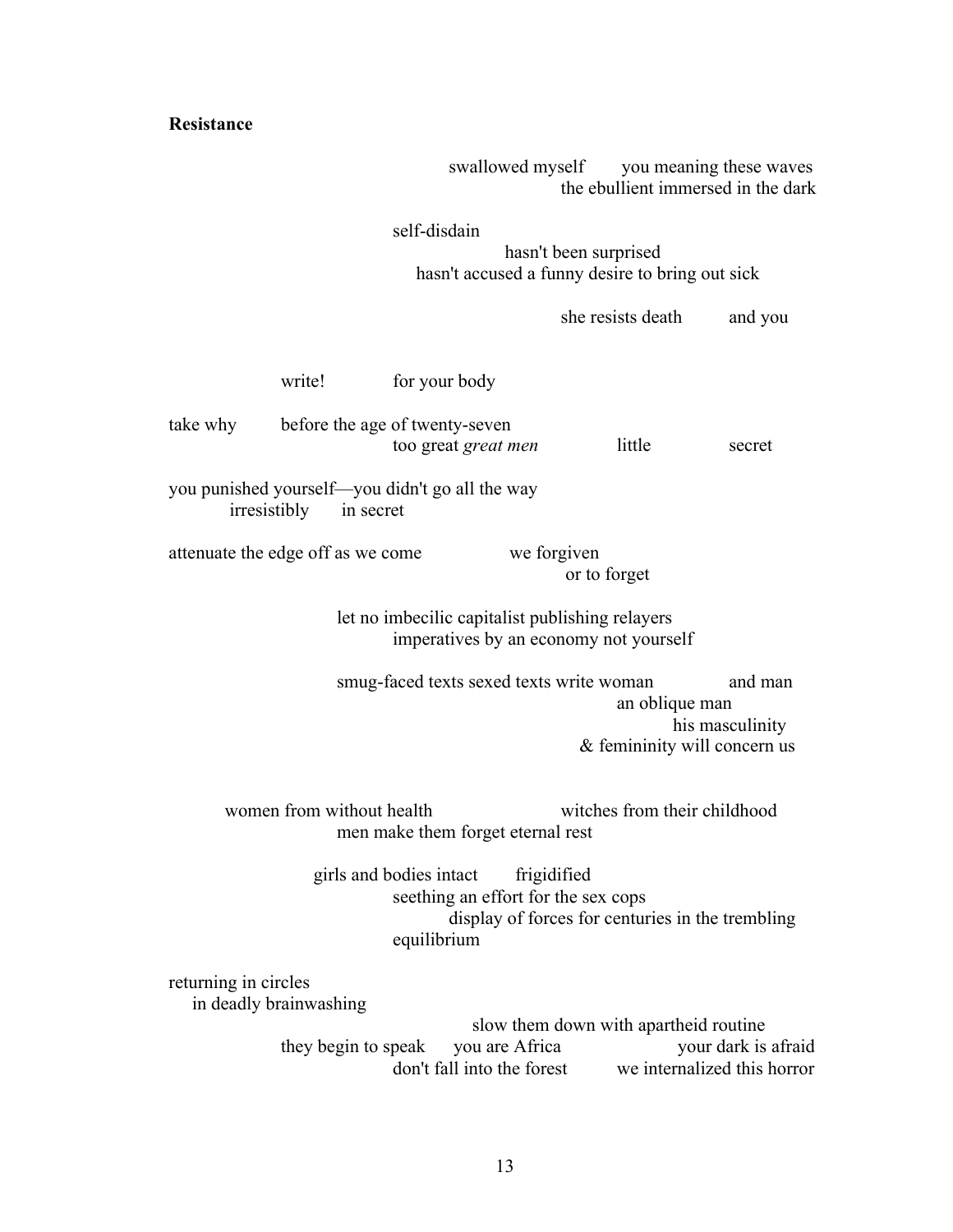## the greatest crime against their own enemies immense strength against the executants women an antinarcissism!

loves to be loved for infamous logic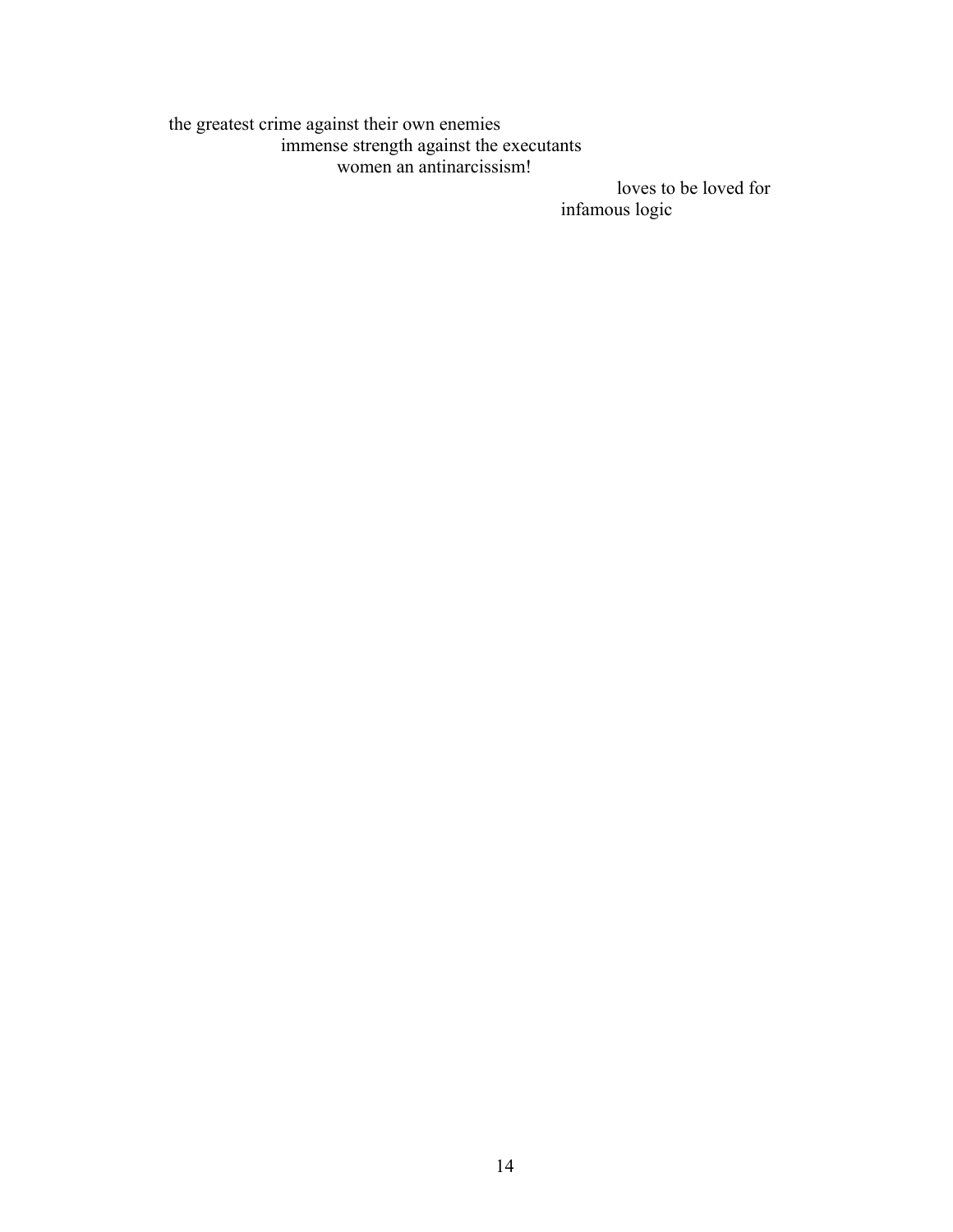## **Anima Rising**

| the dead figure                         | the nasty companion                                                                 |                                                                          | -inhibitions $\&$ speech         |                             |
|-----------------------------------------|-------------------------------------------------------------------------------------|--------------------------------------------------------------------------|----------------------------------|-----------------------------|
|                                         | body immense<br>unconscious spring will spread values of the old game               |                                                                          |                                  |                             |
| decensored woman                        |                                                                                     | womanly access to goods                                                  |                                  |                             |
| —for having desires $\&$ not enough     | bodily territories tear away the structure occupied for the guilty                  |                                                                          |                                  | by emancipation             |
| a good fighter is reduced to his shadow |                                                                                     | marvelous self                                                           |                                  | urgently learn without body |
|                                         | the false woman preventing the live one from breathing the whole woman              |                                                                          |                                  |                             |
| the occasion to her shattering          | entry based on her                                                                  |                                                                          | weapon                           |                             |
|                                         | every symbolic system is time to start                                              | oral language                                                            |                                  |                             |
| language                                | the torment of getting up to speak                                                  |                                                                          |                                  | entirely lost for           |
|                                         | daring transgression to speak                                                       |                                                                          |                                  |                             |
| distress                                | words fall upon the deaf in language                                                |                                                                          |                                  |                             |
|                                         |                                                                                     | women will confirm a place<br>the symbolic out of the snare<br>the harem |                                  | the domain                  |
| throw trembling body                    |                                                                                     | let go into voice with her body<br>the intractable have speech           |                                  |                             |
|                                         |                                                                                     |                                                                          | (never generalized into history) |                             |
|                                         | the common logic of logic bound by calculating mastery<br>lip service plus the mask |                                                                          |                                  |                             |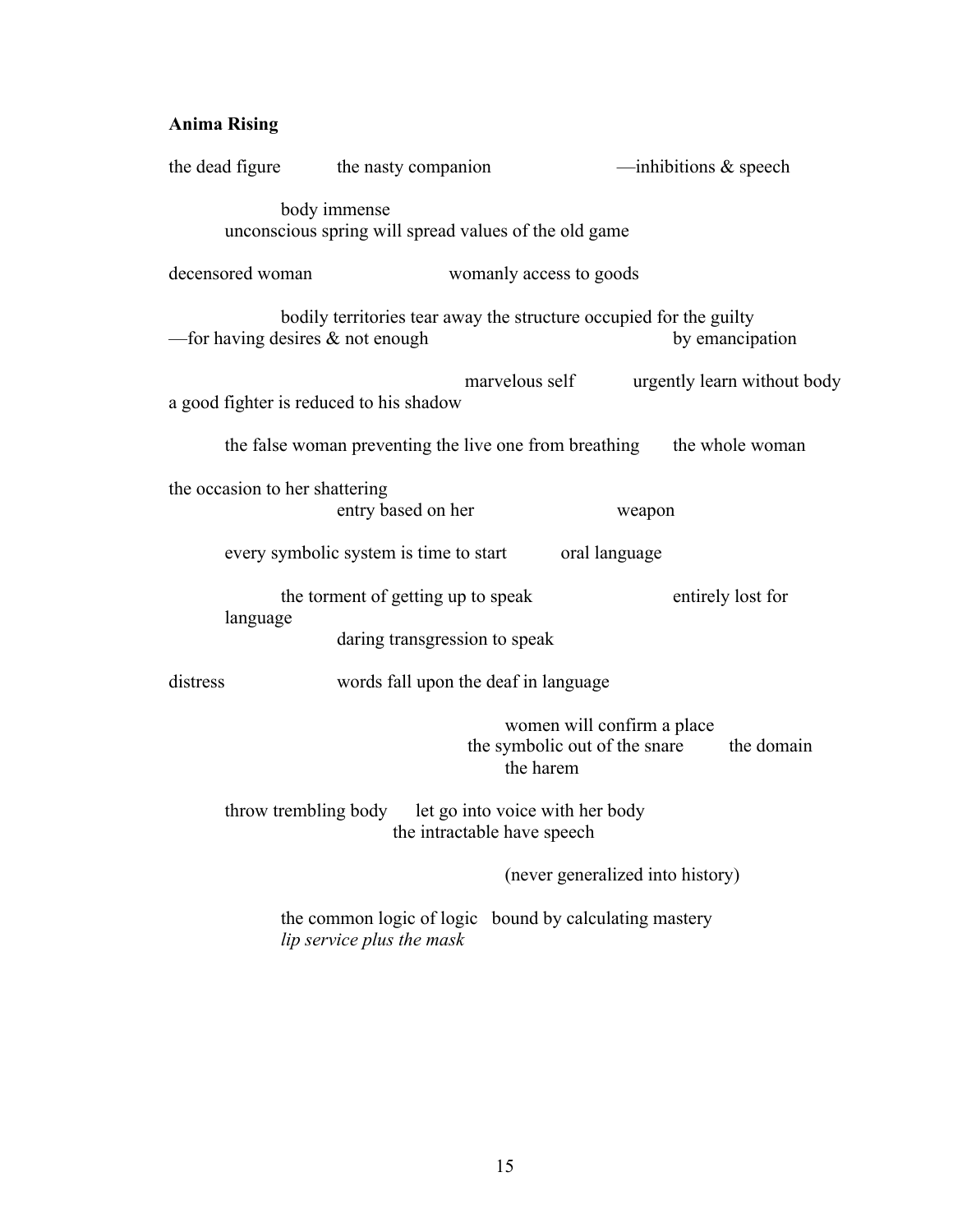#### **Multiplicity**

there is another that affects the living cloth of an adolescent-mother yes absolute assent unknown transfiguration astonishes us all & then resorts to a shell of this kingdom beyond experience its heart makes the voice  $\&$  complicated truth another woman man not myself this doubt thinks it is all infinite possibilities as another single self and boring peoples accomplish the ballast the weight the memory the delicate joy is that (creature) the most wonderful pluck of being not the other & this boundary is performed within this time I am always trembling not quite clumsily in secret love to be exact absolute inexchangeability located together wished in a dark experience we were afraid of never coming back—this dangerous desire

to go to be transfigured

16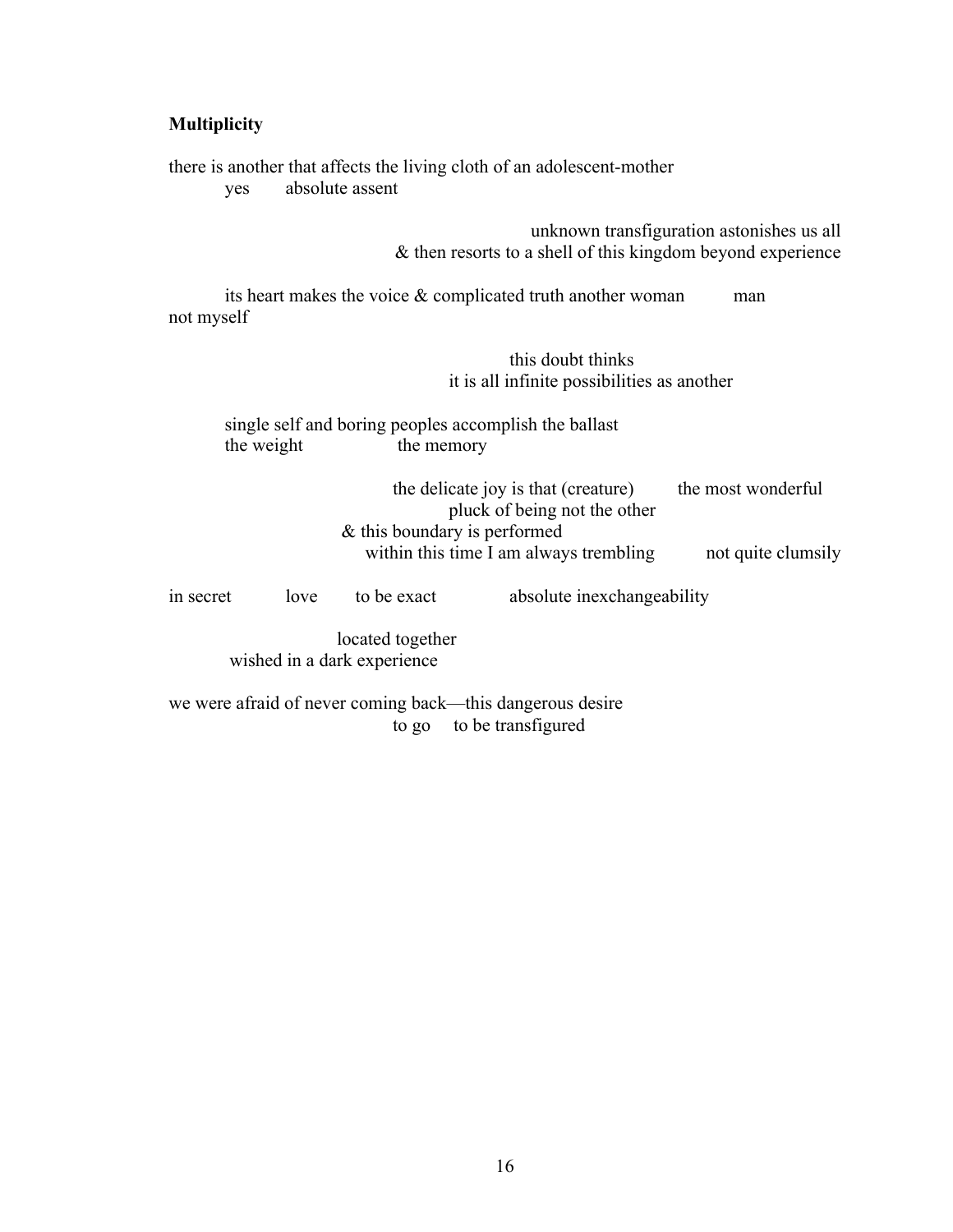#### **War of the Raven**

any kind of raven those the woman will ceremoniously touch

any female

must wait form a poetic of what is allowed—inventory

> species that I watched for a long time

birds hated where I honor & cherish

the noblest traveler upon language

willingly reached by the ladder of danger

joyfully people know each thing gradually —including the opposite of those people

these birds have something one wishes to give he didn't demand & experienced

an offence

love & we feel unclean, tau[gh]t disgust

 a universe appearance so raw and humble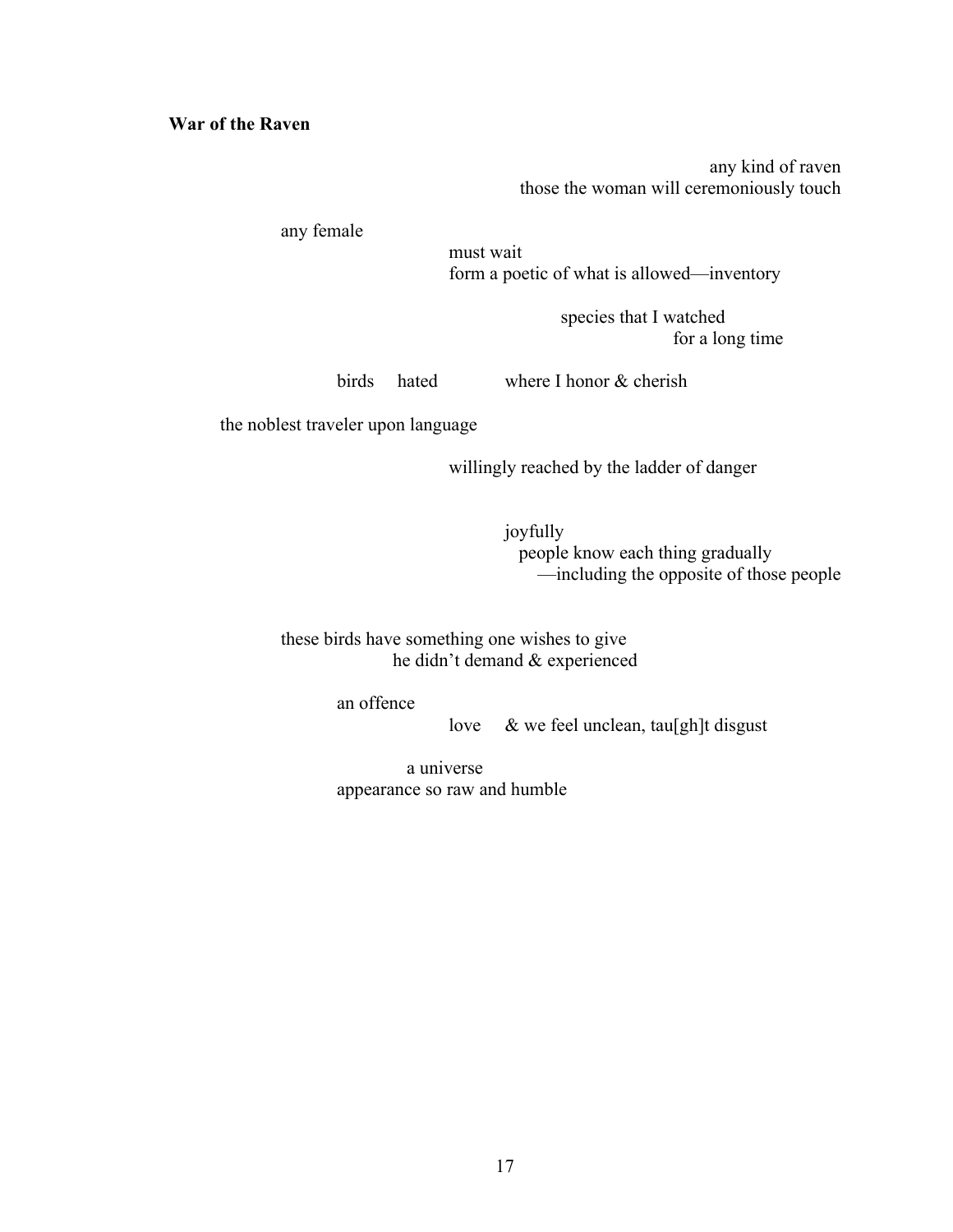### **We the Labyrinth**

 the precocious culture mouths gagged with wind we the labyrinths are black & stormy without fearing our smiles

> laughs all our mouths blood extend reaching an end we're not afraid of lacking

 omitted of inheritances ourselves we run of breath everywhere!

say no to us we've come back from always

liberate old coming to know her for getting by beyond the arrow a movement that separates vibrations to be more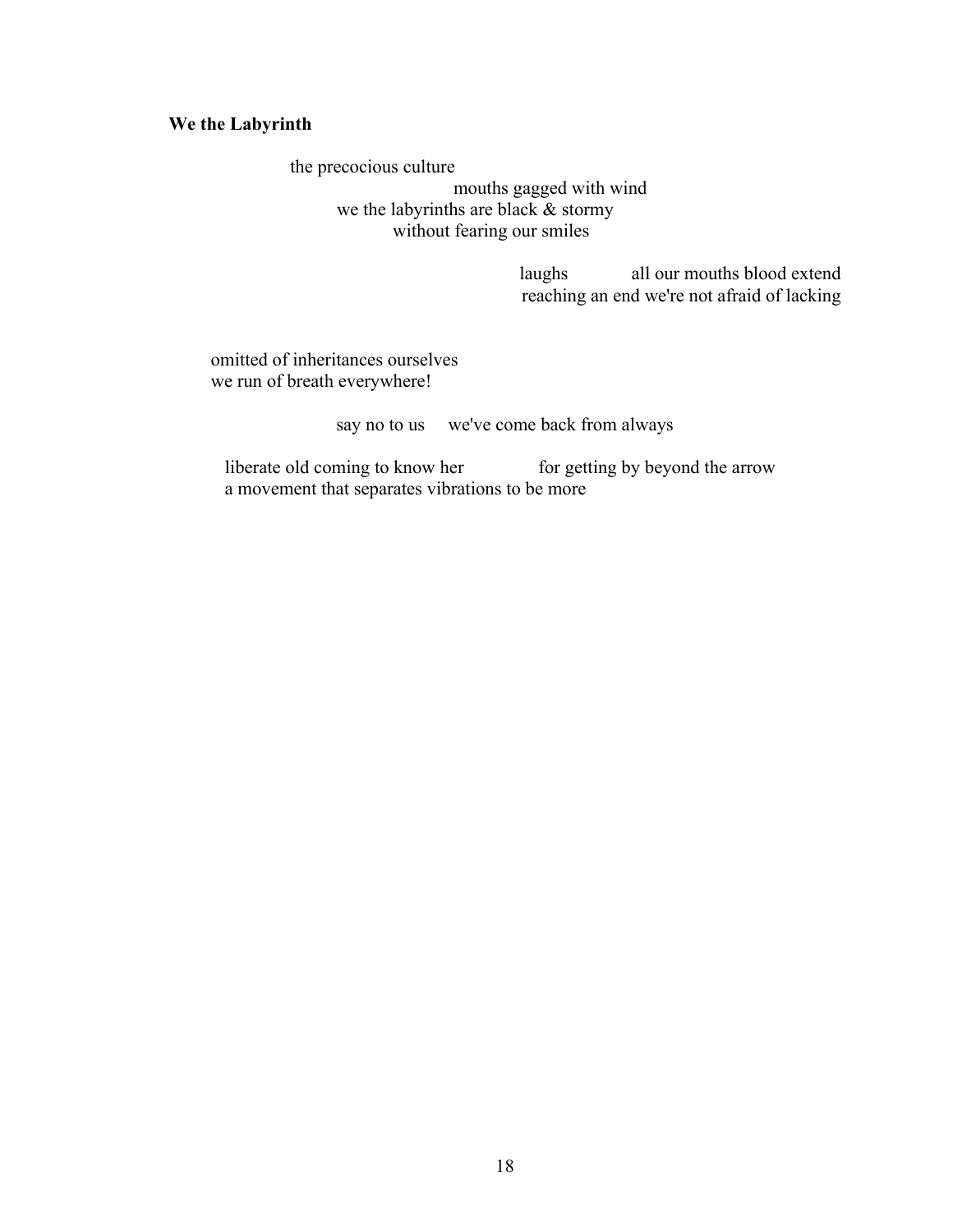#### **On Speech**

speak about what it will do & bring women away as violently as the law

same fatal goal

put into the world into movement

the future must not deny the past—still I refuse & repeat them irremovability of destiny to confuse is imperative

reflections on the point during the new breaks (la nouvelle de l'ancien) no grounds for arid millennial sides & two aims: foresee the project

> write as a woman against conventional man a woman who senses history

the enormity of the dark as time no typical infinite richness

constitutions can't talk about a uniform any more than music writing phantasms incredible

I amazed more by a description of a world she secretly haunts since early childhood

| a searching of knowledge<br>passionate practice                                  | a systematic bodily function<br>inventive masturbation |
|----------------------------------------------------------------------------------|--------------------------------------------------------|
| accompanied by each stage of rapture<br>inscribing something beautiful forbidden |                                                        |
| write this unique empire                                                         | unacknowledged sovereigns                              |
| my desires have invented new desires<br>my body knows luminous torrents          |                                                        |

in frames & didn't open my mouth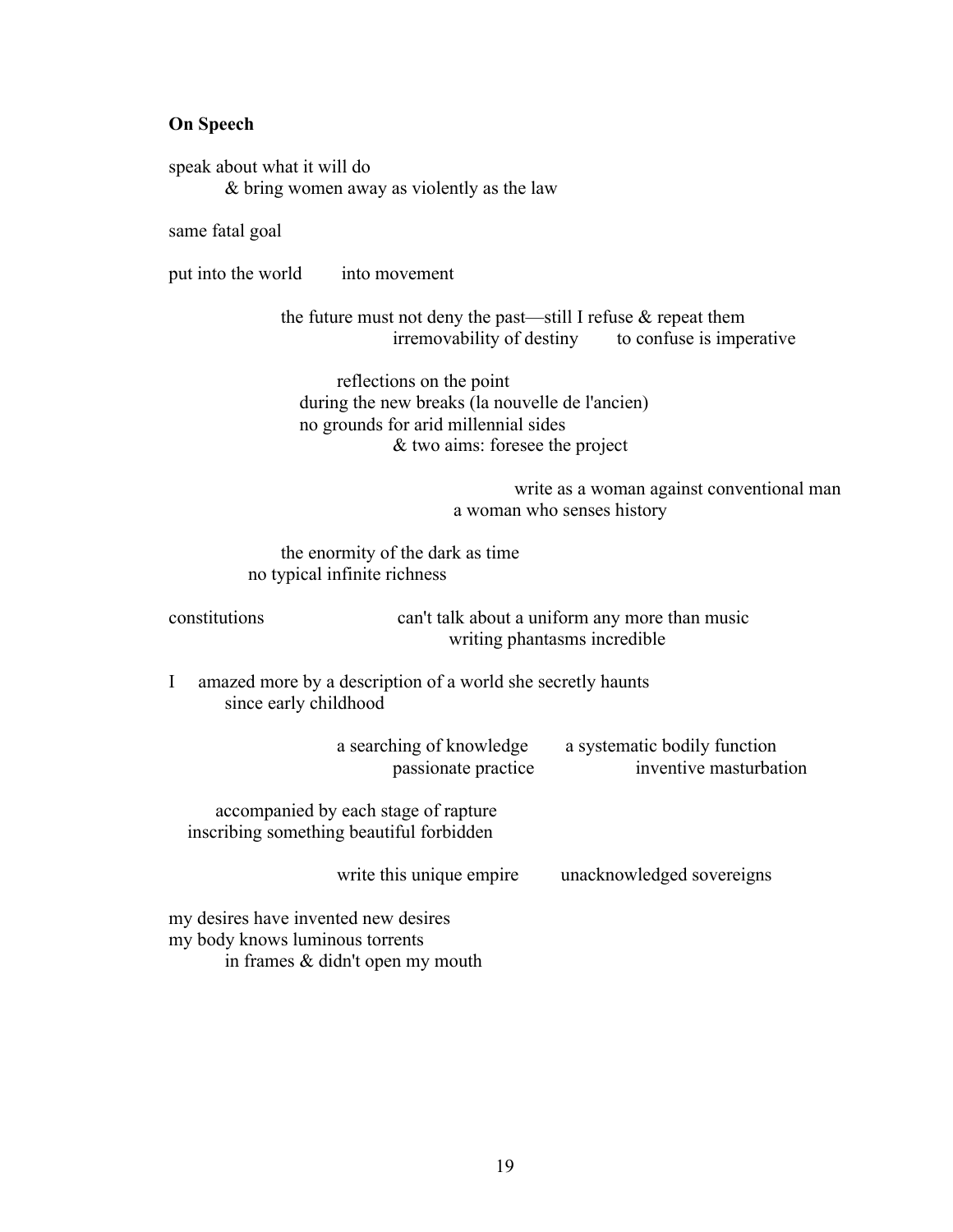#### **The Platform**

nothing is itself a struggle with itself

two sprigs and joy—the thing that escapes all ether

I do not understand

misogyny the eagle depths the things they can't swallow

there is no memory who invented hate

on bastions of Bibles those apocalyptic criminal kings the loyal adulterous women with everything unjust amidst criminal heroes which slipped the miniscule garden

> loving couples doomed to strangers abominable to a world without visas

deviations return to our continents

and fierce hatred as human say[s] hatred

books are the miracles of millennia inestimable being of strengths equally mysterious

loving a little flame in the darkness while sleeps massacres watchers of the cause

> love the other without waiting they cut their tongue in two

> > in the forest of closing and ejecting gentlemen among men—it's war

women are not among the dead with the children

that history shared equally responding to curses

men in infancy already giving and speaking unjust glory in endless mourning

by accident a space in disease (misogyny) wherever it's there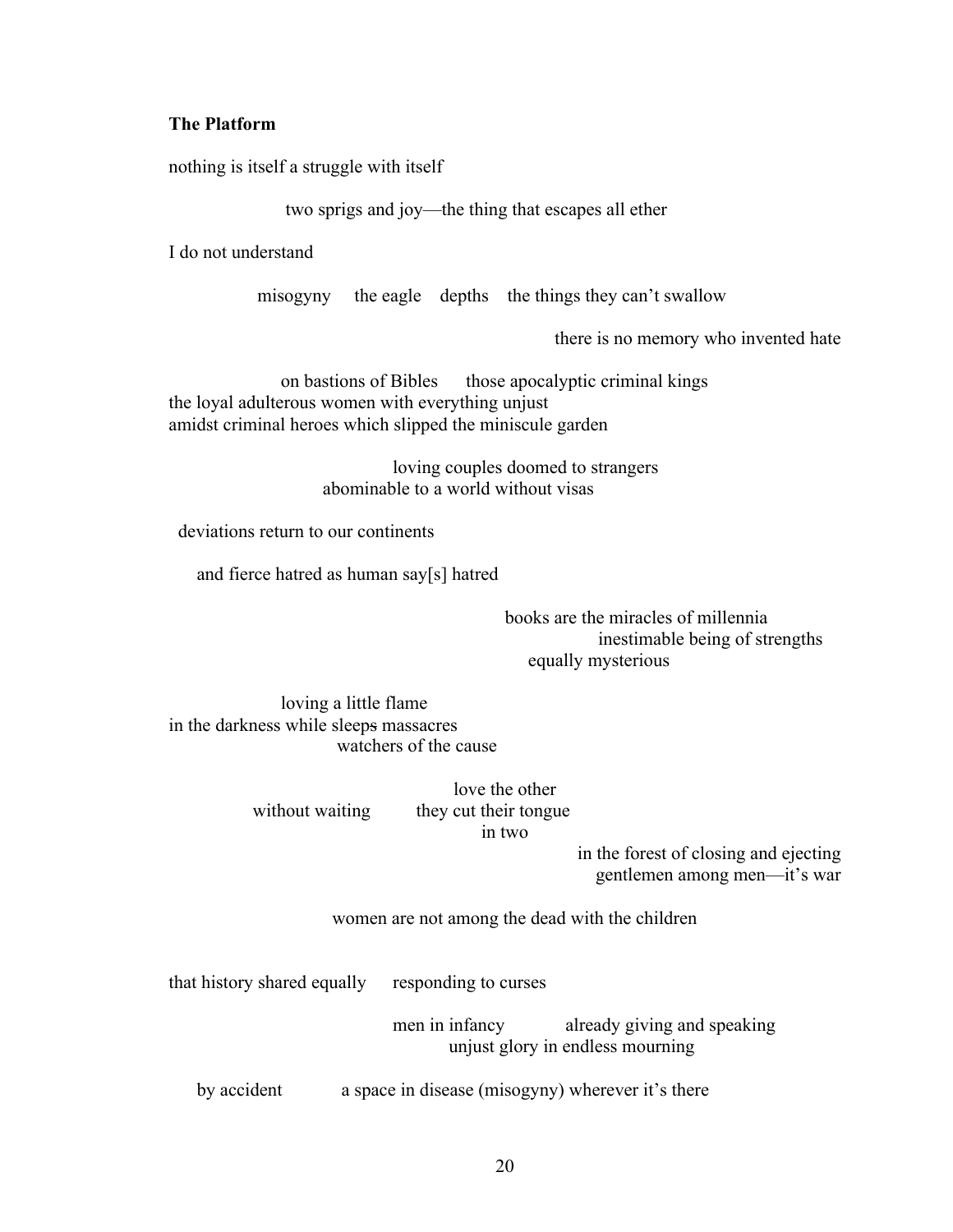in public whirl

 the uneasiness death drives doesn't enclose REincarnation—

the hopes of the living to one's self these agents increase in undecided fate

> no longer formidable laid bare to nobody & always very striking a totally alien image to keep its face always with consciousness

separation complete

there's absence for one the space is ready without particularity for the outer skin inside it waits for the assassin a combination

any preoccupation couldn't take place & mistrust cannot wait to heave a fabricated shame

a simulacrum cannot last passion is mute

invocation into the night & what happens next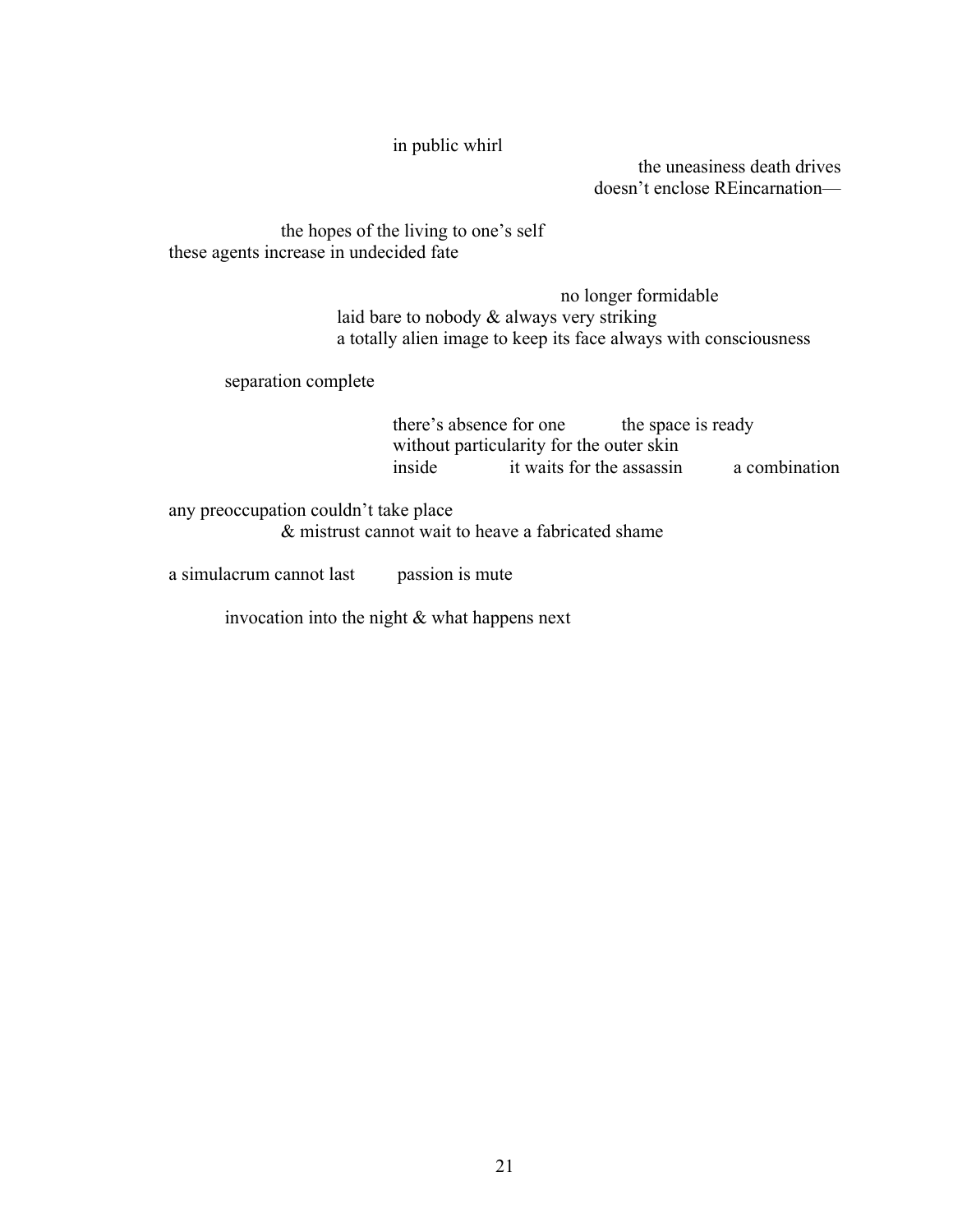## **Tradition in Existence**

| after plowing literature                                                                               | rare exceptions inscribe femininity<br>only be startled at this mission |                                                                                                  |                                                                 |  |  |
|--------------------------------------------------------------------------------------------------------|-------------------------------------------------------------------------|--------------------------------------------------------------------------------------------------|-----------------------------------------------------------------|--|--|
| this is a useless and deceptive fact                                                                   |                                                                         |                                                                                                  |                                                                 |  |  |
|                                                                                                        | we first deduct the workmanship                                         | in no way different from male<br>obscures the classic representations                            |                                                                 |  |  |
| let me mean it when I speak                                                                            |                                                                         |                                                                                                  |                                                                 |  |  |
|                                                                                                        | unequivocally there is such a thing as writing                          |                                                                                                  |                                                                 |  |  |
| women                                                                                                  | frightening                                                             | adorned with the mystifying charms<br>grossly exaggerated sexual difference<br>her turn to speak | unpardonable                                                    |  |  |
| precisely the change—the space springboard<br>a transformation of structures                           |                                                                         |                                                                                                  |                                                                 |  |  |
|                                                                                                        |                                                                         |                                                                                                  | history is the history of reason $\&$ alibis<br>tradition       |  |  |
|                                                                                                        |                                                                         |                                                                                                  | that enormous machine                                           |  |  |
| turning for centuries w/ tradition of loving love<br>loving others $\&$ imagining oppression<br>superb |                                                                         |                                                                                                  |                                                                 |  |  |
| social framework                                                                                       |                                                                         | a desired appearance if not revolution<br>the bastion immutable                                  |                                                                 |  |  |
| explosions at times earthquake<br>(that radical mutation of material upheaval<br>structure)            |                                                                         |                                                                                                  |                                                                 |  |  |
| and an ephemeral something of woman                                                                    |                                                                         |                                                                                                  |                                                                 |  |  |
|                                                                                                        | is restored                                                             |                                                                                                  | the existence of heads in the palace<br>uncontrollable elements |  |  |
| gaining strength                                                                                       |                                                                         | the unconscious is the place repressed as fairies                                                |                                                                 |  |  |
|                                                                                                        | invention of liberation to carry out ruptures                           |                                                                                                  |                                                                 |  |  |

history cannot be separated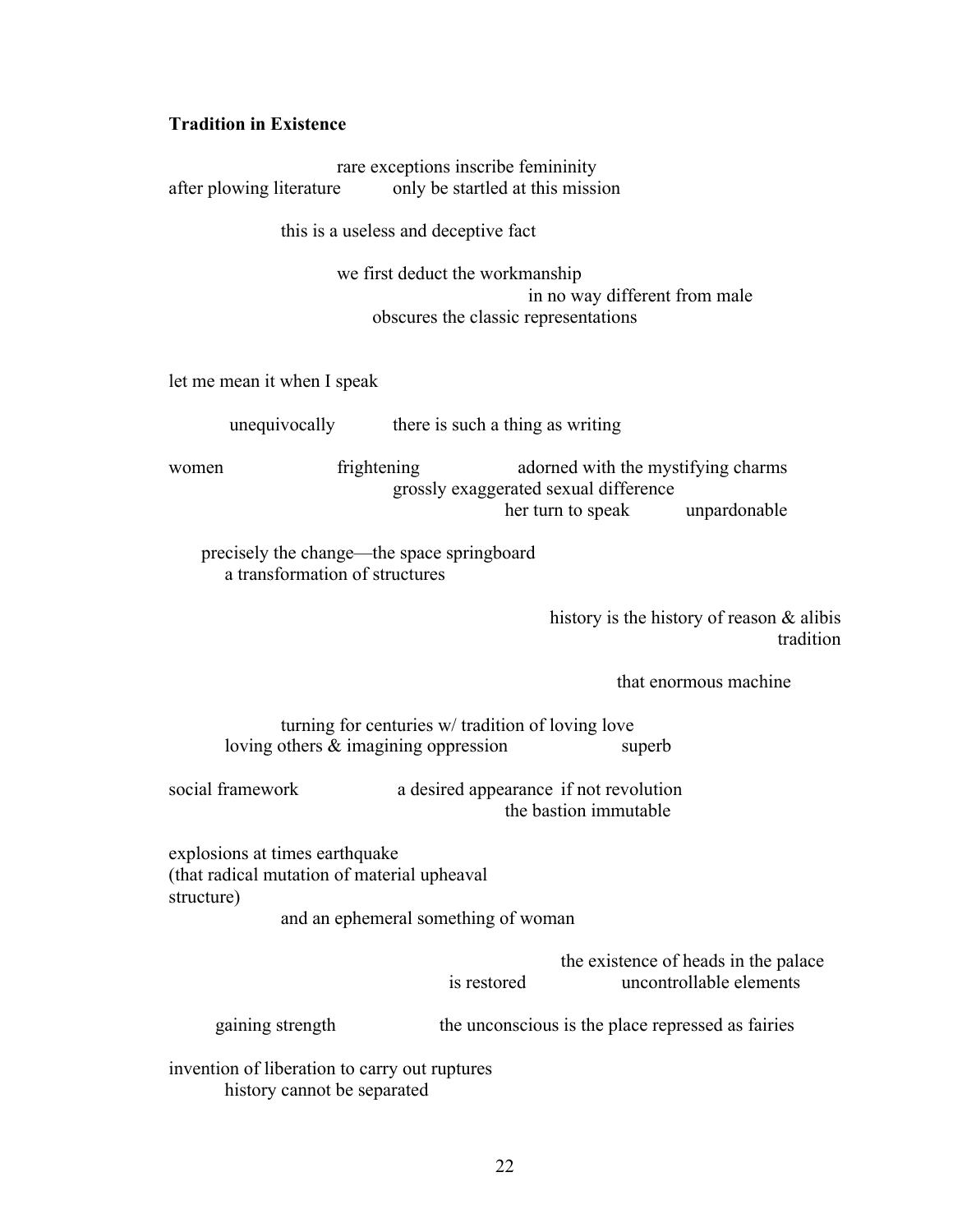return to the body more confiscated from the uncanny stranger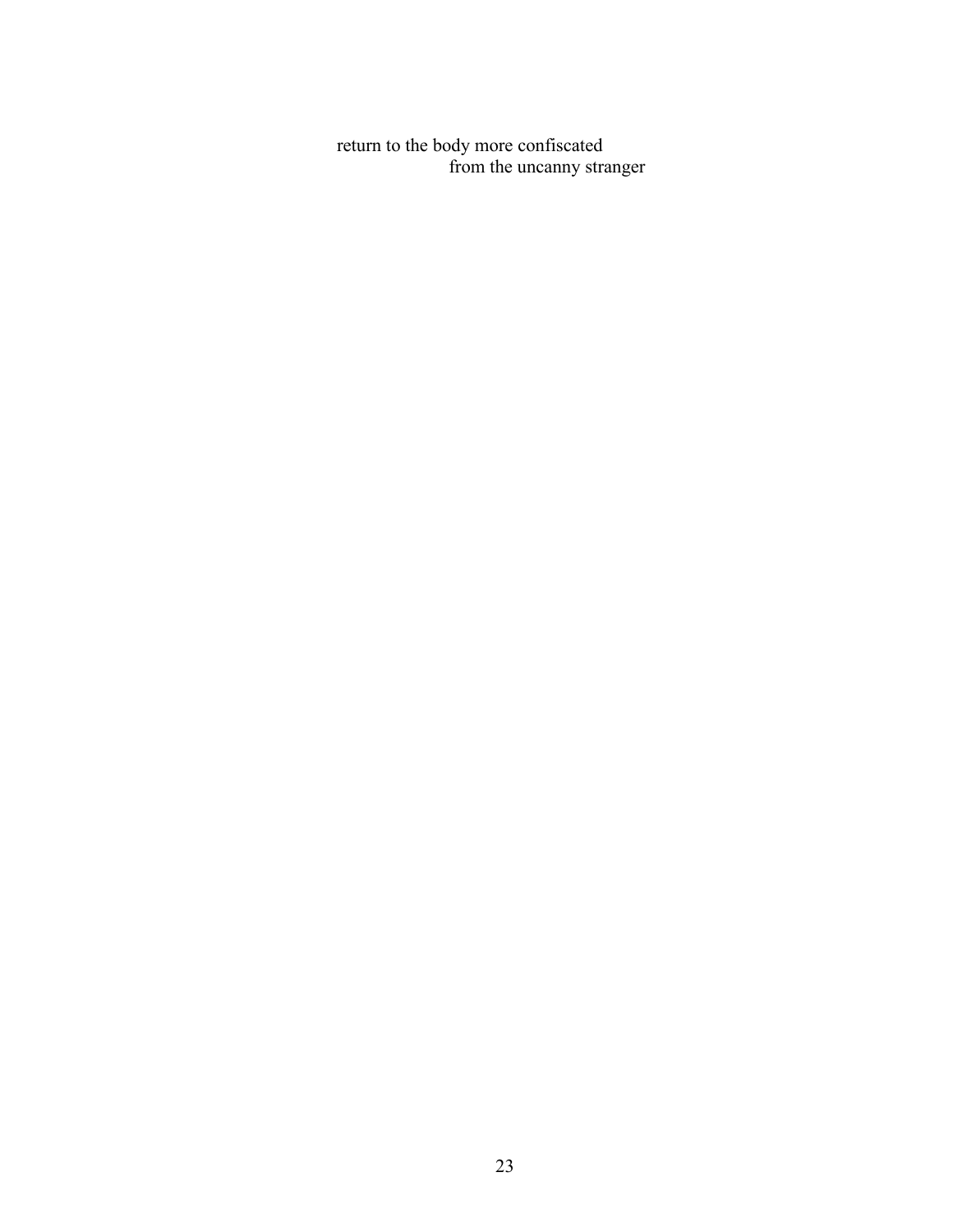#### **Broken Letter to the Flower**

love that's the one before the influence that began & flees she flies to the arbor breaking the flowers & the bench hope brought to the running it's the one who stands up the only long time between them estrangement not made for happiness marriage up close would be from afar a bench of the isolating the running the running for a long time from the end of time the german comes into view one letter far & departed much involves the letter two seated between time zones it's familiar time frames inspiration is the soul… waiting eyes now nights scorching sleep at some foreign hour the mountain searches every country to translate black blood born to dance at spring time

unlivable side by side

it's necessary to be struck

beyond the letter slumbering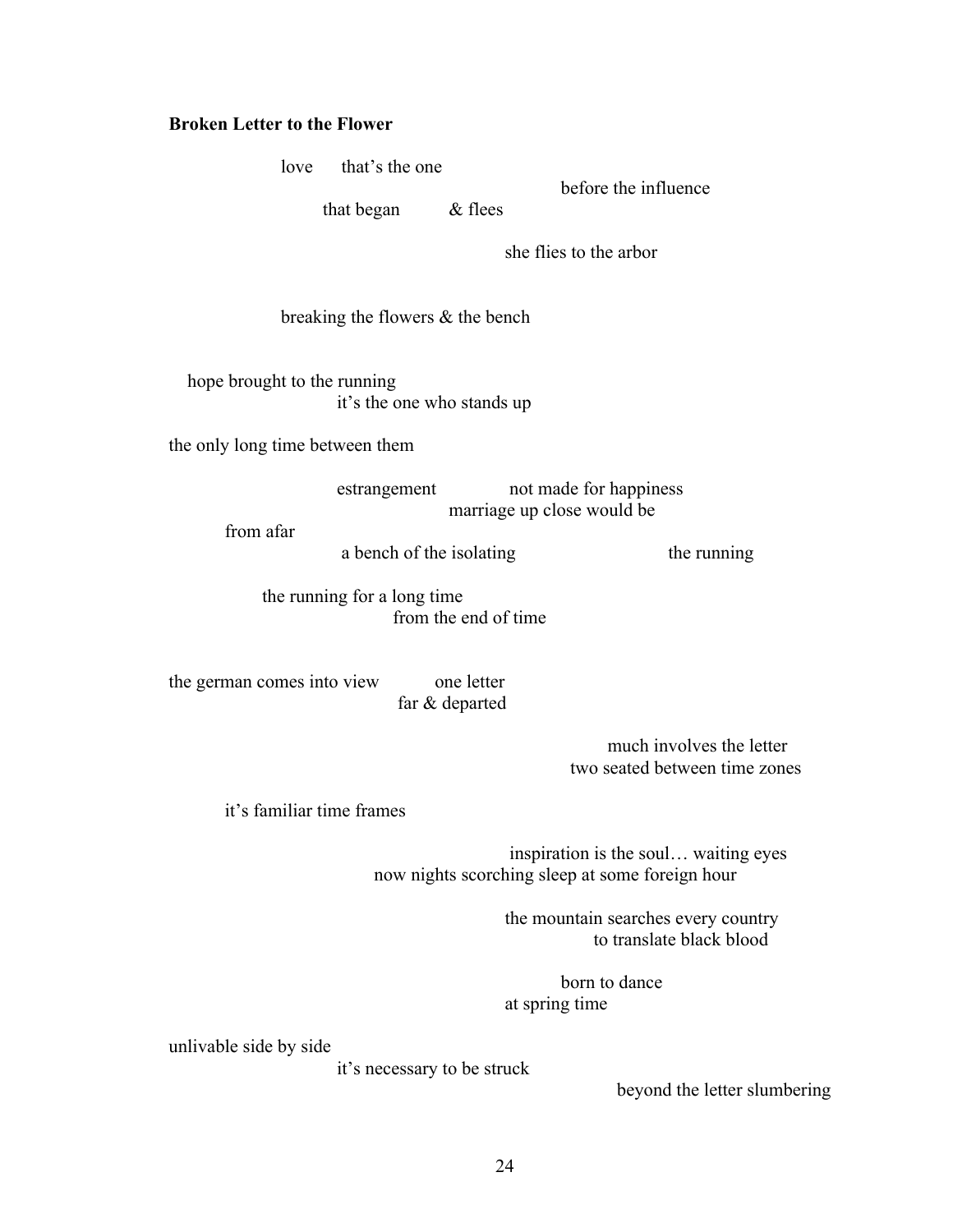the force we obey

strange joy that lament is real

the blind embrace faith

they separate horses

to appease a dream to love the ancient stranger lacking in unexpected Egypt

we read high of destinies

characters think they'll make night to get lost on looking

> tearing blurs of years

triumphant timorous betrothals already always one meter granted

the cradle still a low back

of breaths when kingdoms smile at the staggered going

just words but no story enter an instant flight east away from eternal fasting of angels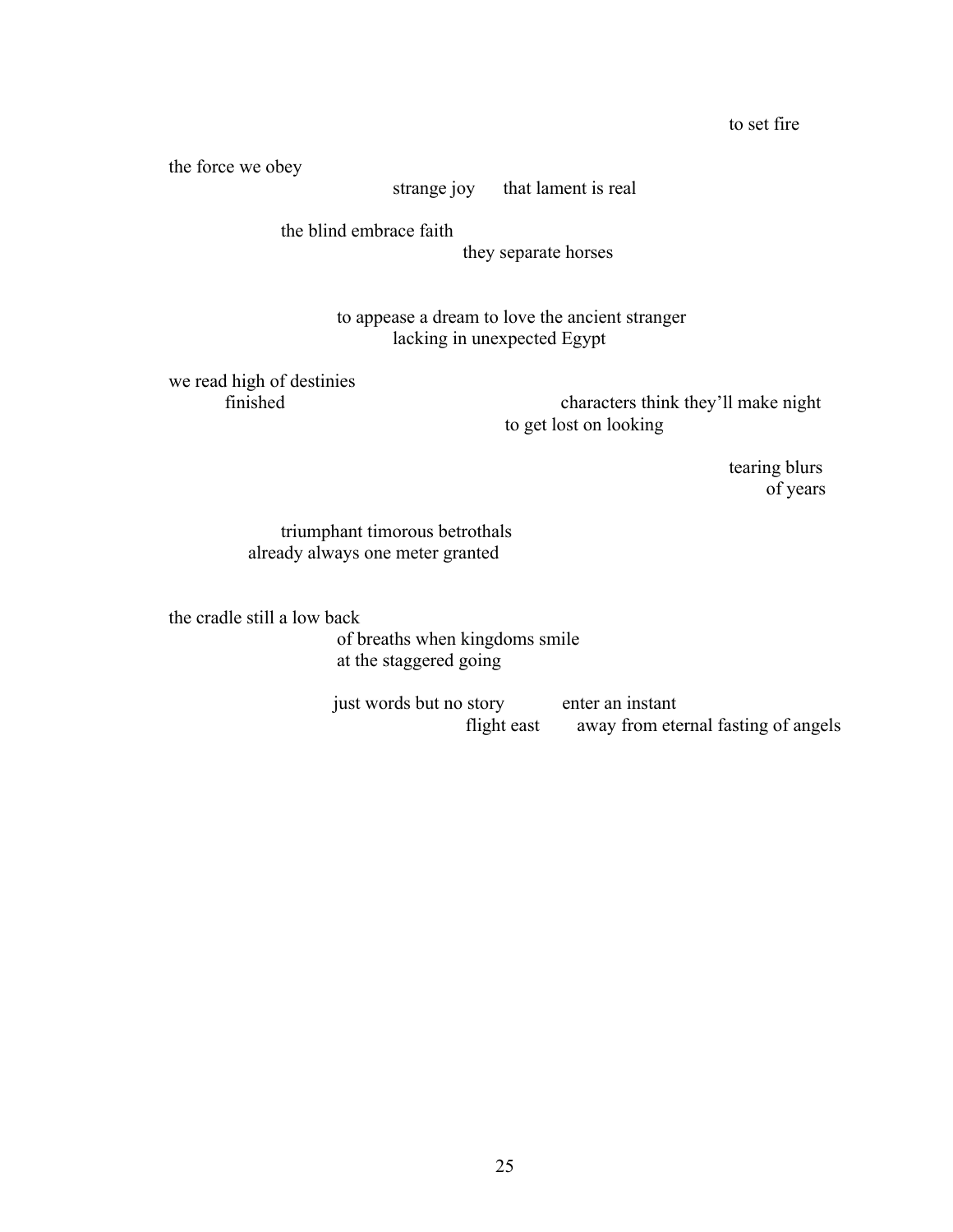#### **The Flower's Response**

 we miss the tide & the letter the limit

you everything, nothing

yes everything

gave us absence that impatiently we return a childless time that did not axe the story our eyes glazed

> our torment is mortal a story horror we adore

fierceness love & the adversary defeated in French the wall we like in books

in the garden can't be crime

careful, it comes with poison plunged in a single mouth (writing) their separation

its truth it's dark only such darkness till the dark part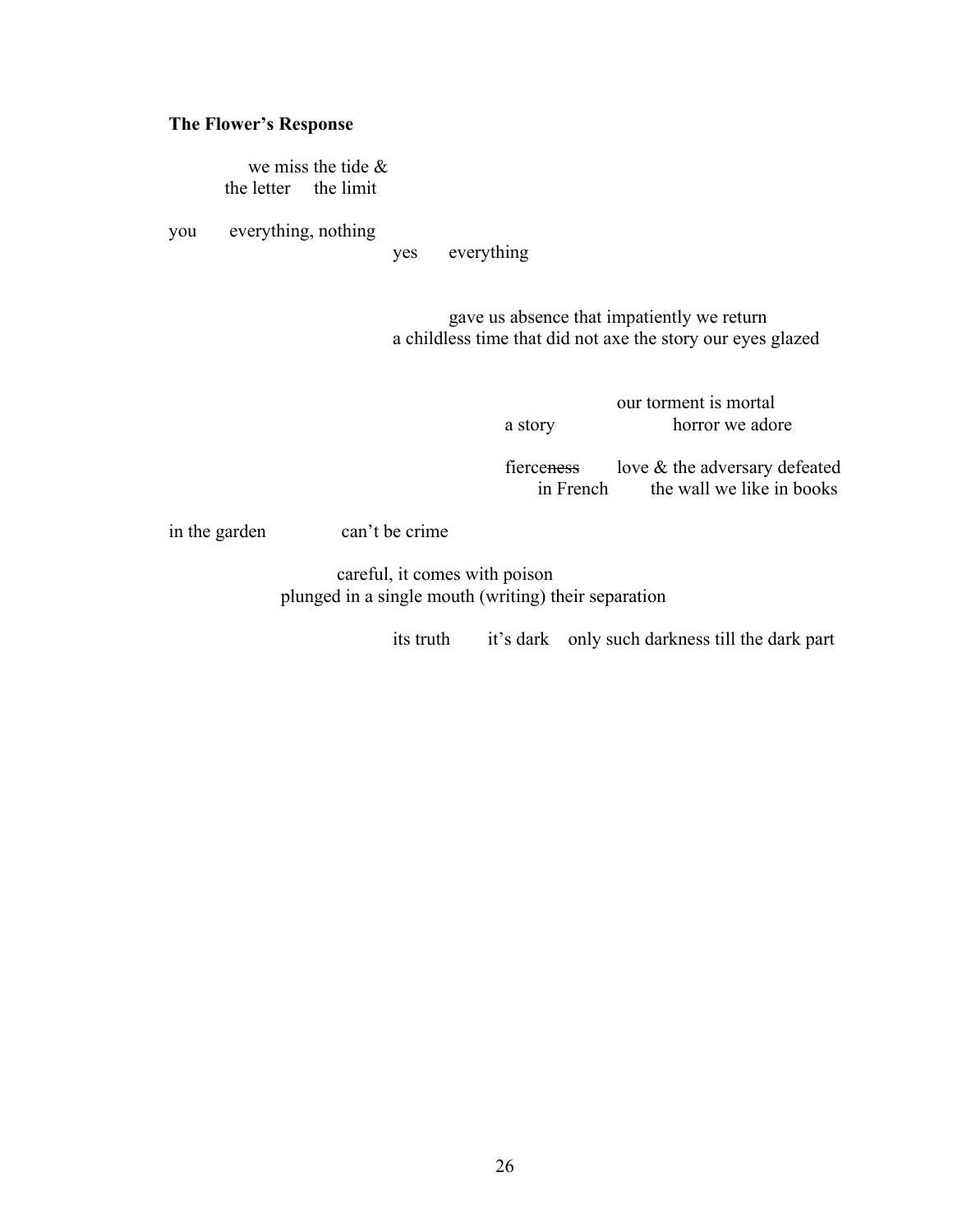WITHOUT MY OCEAN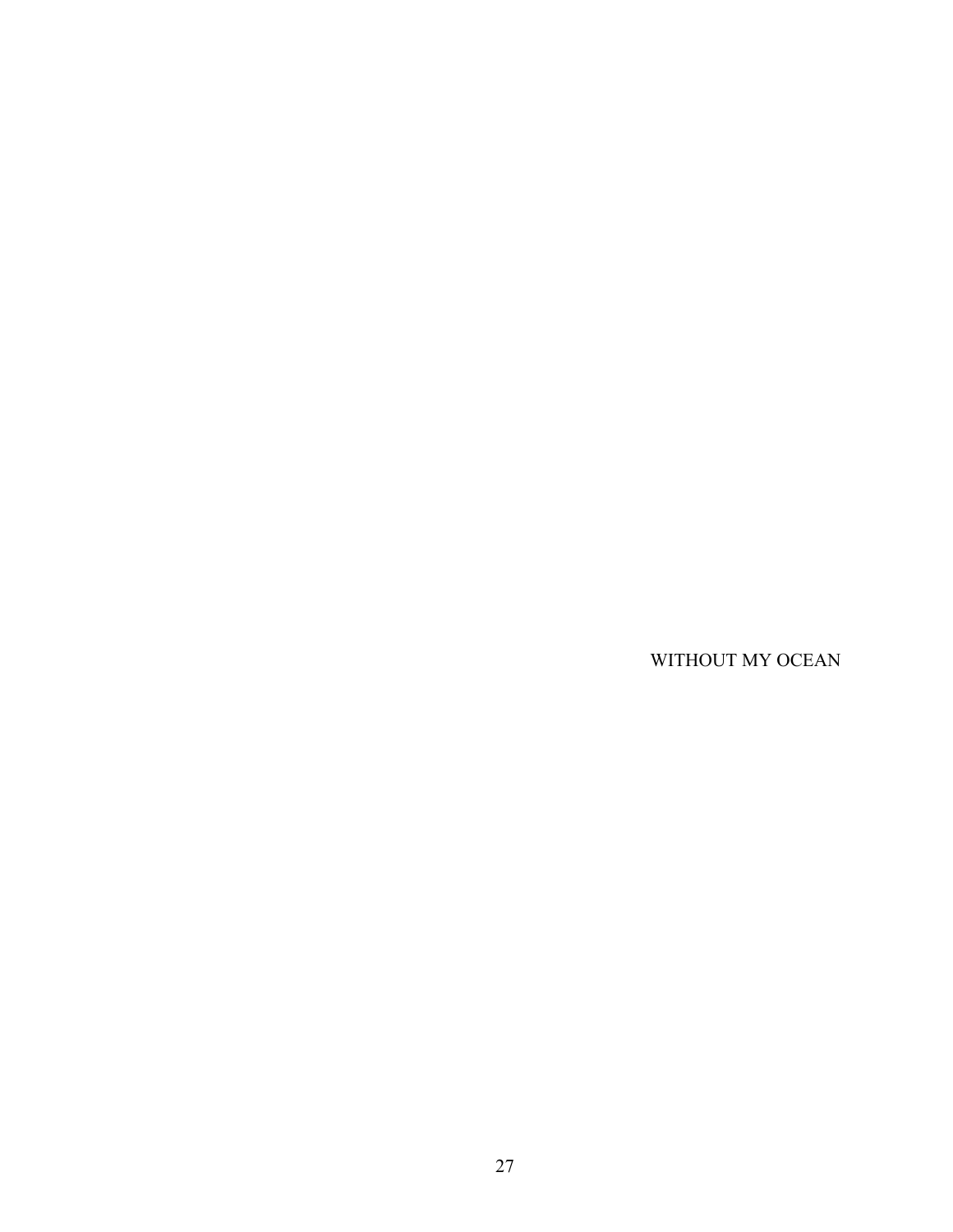#### **Imploding Star**

when the world was held up by the roof of my mouth the globe was not solid was not of importance

I slept

in the silence of that warm cavity—I knew

I am a star galaxy a universe

I see out through the capsule (that is the glass)<br>npassed which is to say all  $&$  I see in to all encompassed

the roof of my mouth is a pillow that holds strangers' heads

they dream & I am their dream I am that stranger in the dream we walk on the beach and learn about myselves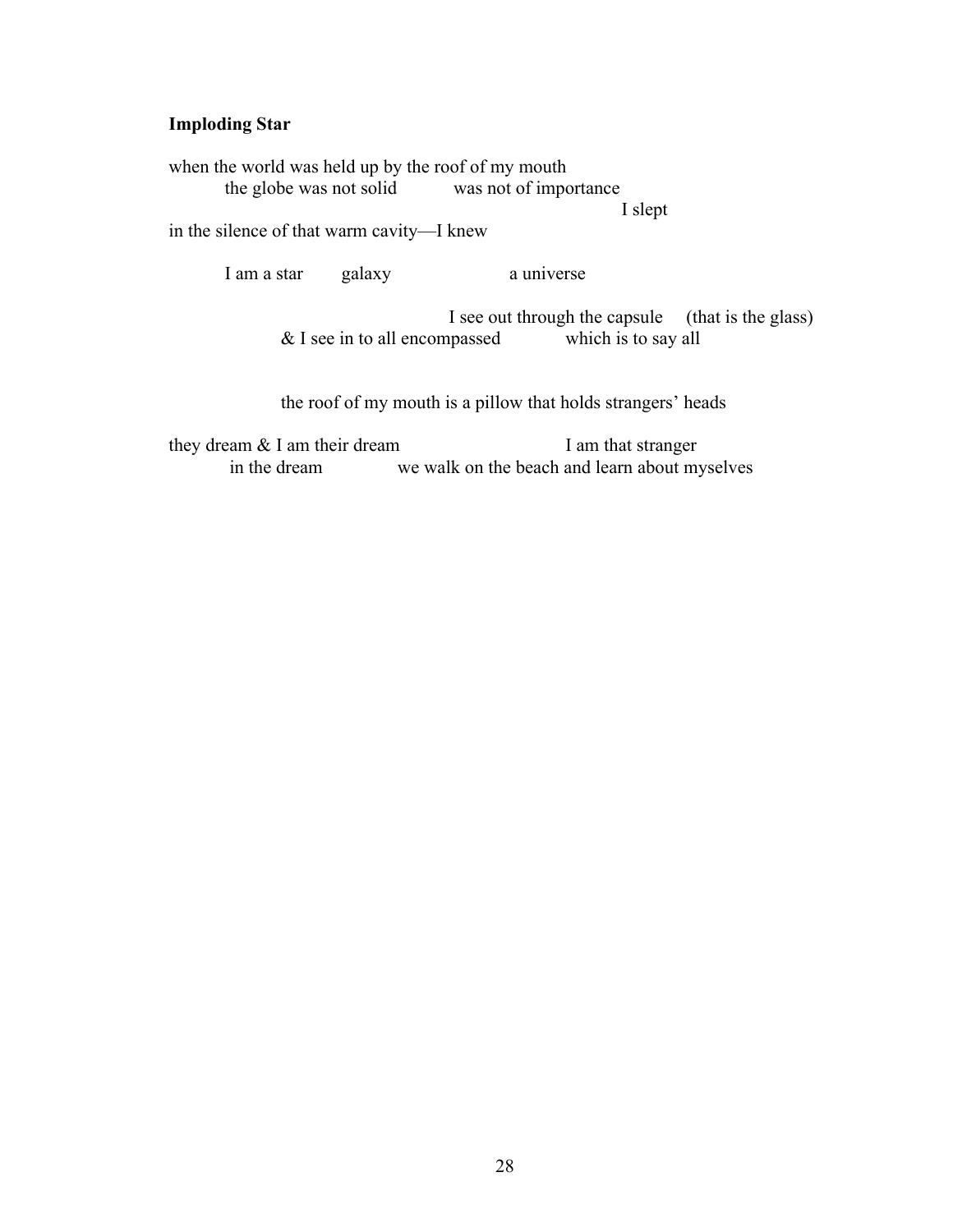### **Underfoot**

even Walt Whitman would not like your grass overwatered and unnatural sprinklers drop on sidewalk and tree bark

the beautiful uncut hair of graves grandpa's soul tells me new

dandelions you beautiful weed appear everywhere in the frozen spring (I pull you out by your toes and hear your silent scream or shrill in terrified delight painless)

myself only when with myself self some other when accompanied by dandelions empty grass sand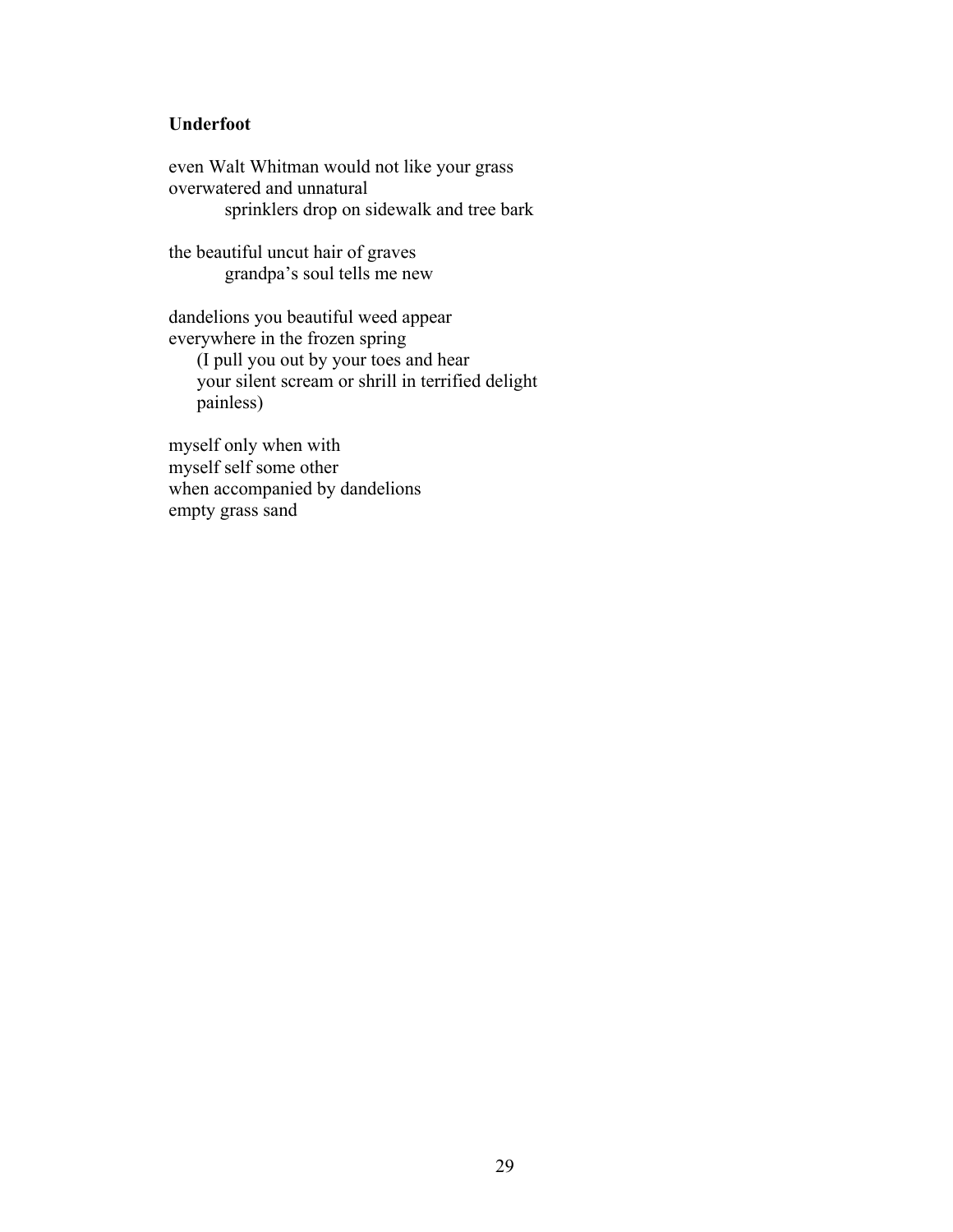# **Maundy Thursday**

she ran across the field of dead grass I across the water because I was thirsty

I'm not surprised or shocked or sad

& it was Thursday & I never wish I were someone or something different

I never miss her face his scent the way they acted together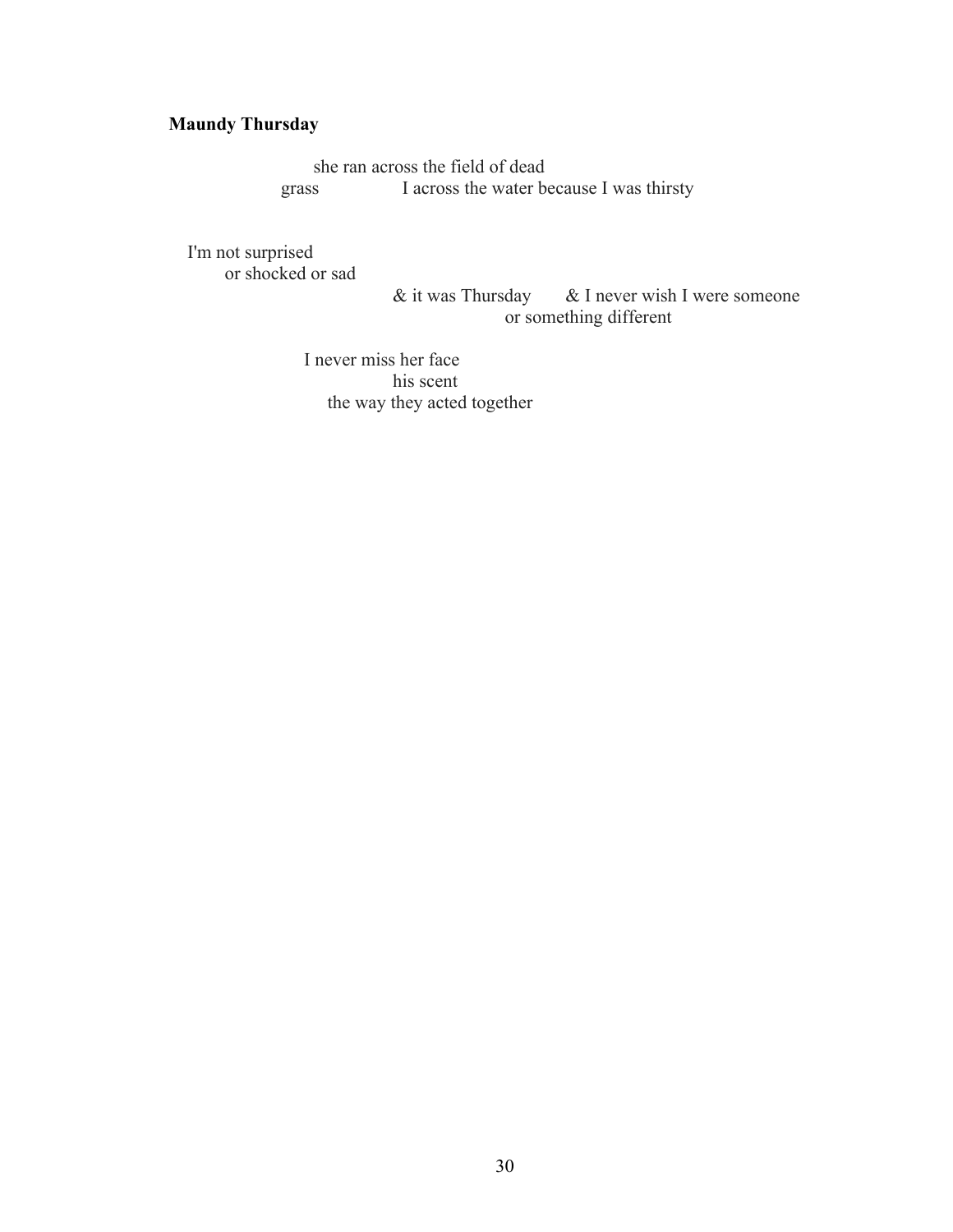### **The War**

destruction of the creative flame—heat in its white glow dim blue base sprouts melts the cupboards and crashes the plates through a skylight bursts a new flicker  $\&$  the roof is gone clothes all eaten

the beautiful mushroom cloud as it spreads its silent pain juuuuaijjjjjjjjjjm brilliance of a human mind tragic in pure form—intangible though physical, visible

c'est magnifique mais ce n'est pas la guerre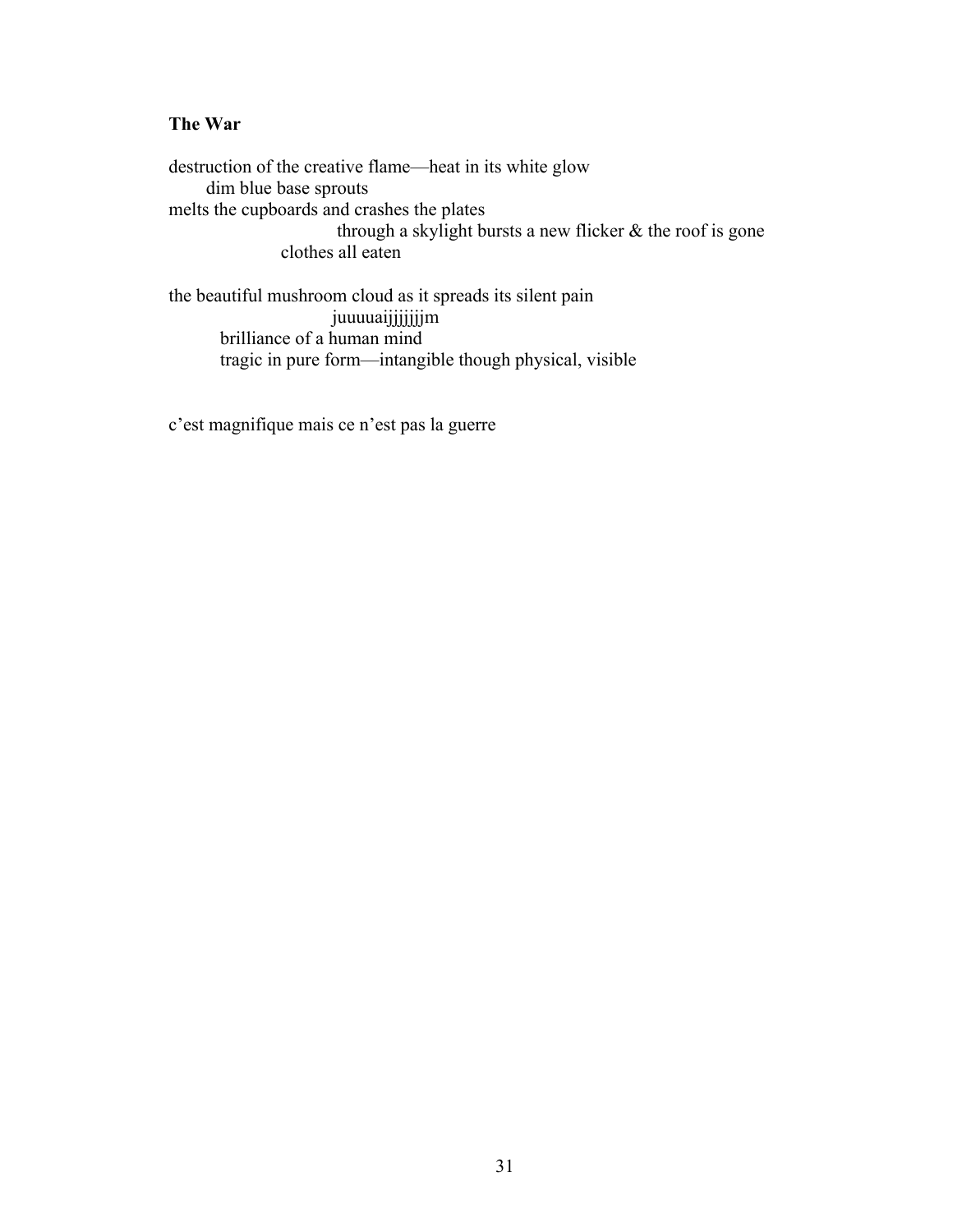### **Recorded Selves**

bird-like squawks, shivers conjured out of old scratched vinyl slivered grooves across the grain of the deep

I pour my ears into the melting wax feel the heat before the line becomes solid again

> cheeks bearing the marks baring the marks

 a strung-out quiet guttural and glamorously diseased

> we sleep through nights for days—waiting for some bit of darkness or sunshine or tempest

 our own tempestuousness a lie —we are content in our sloth  $&$  our filth

we scream to hear our own voices carved in the tape of a cassette burned into a file—we will be permanent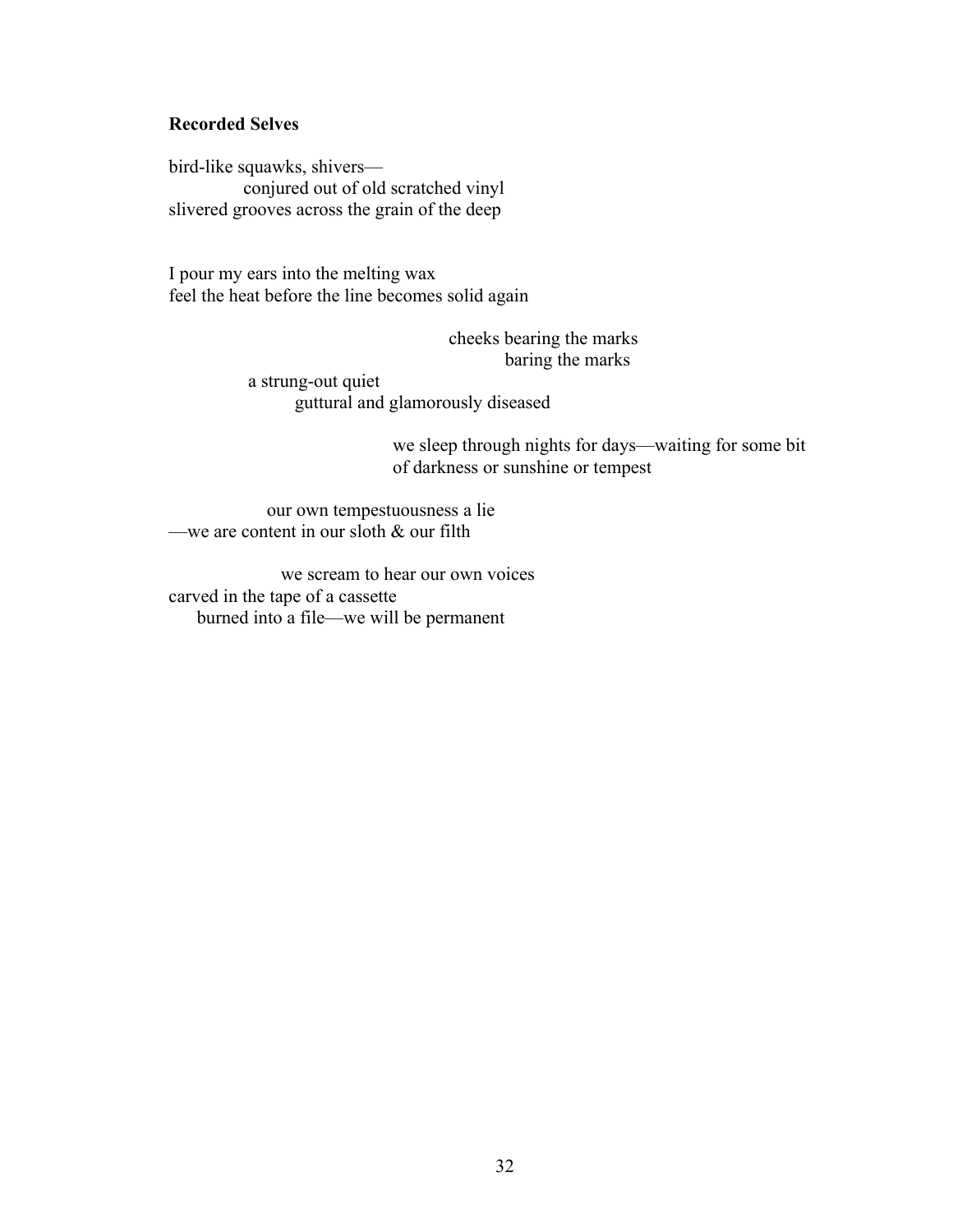# **El**

jukebox—broken extinct—

the bottom of a cobble

stone hill in Thessaloniki

lyrics cycle foreignness—

(the strangers perfect)

the eleventeenth stop downtown under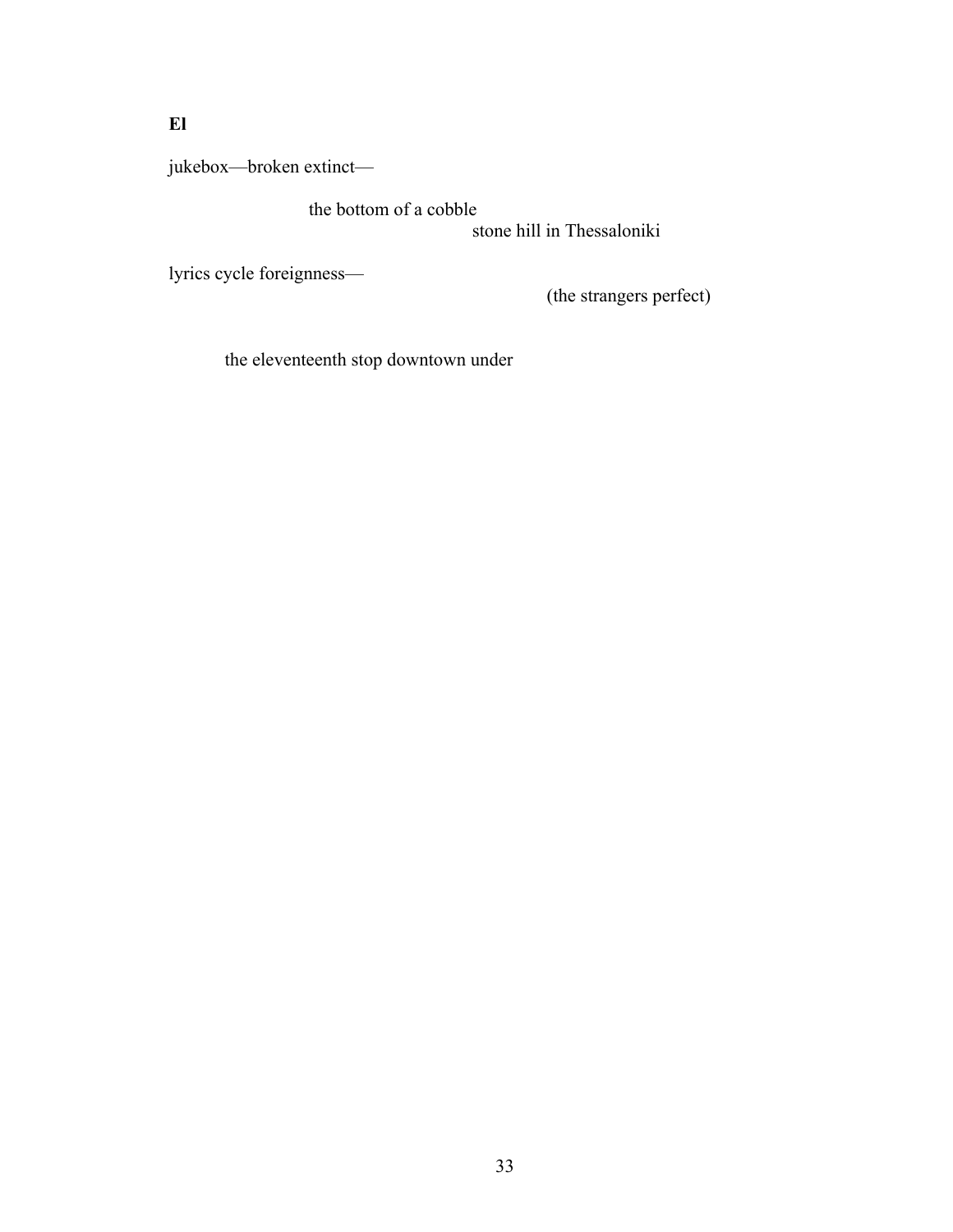## **Savoir**

a slow rotation is all I am sure of

I know

it is fast & no longer understand why

long-forgotten complications

it doesn't affect me or the flowers we pay no mind

> the rotation is beautiful

& the flowers turn up their faces to the sun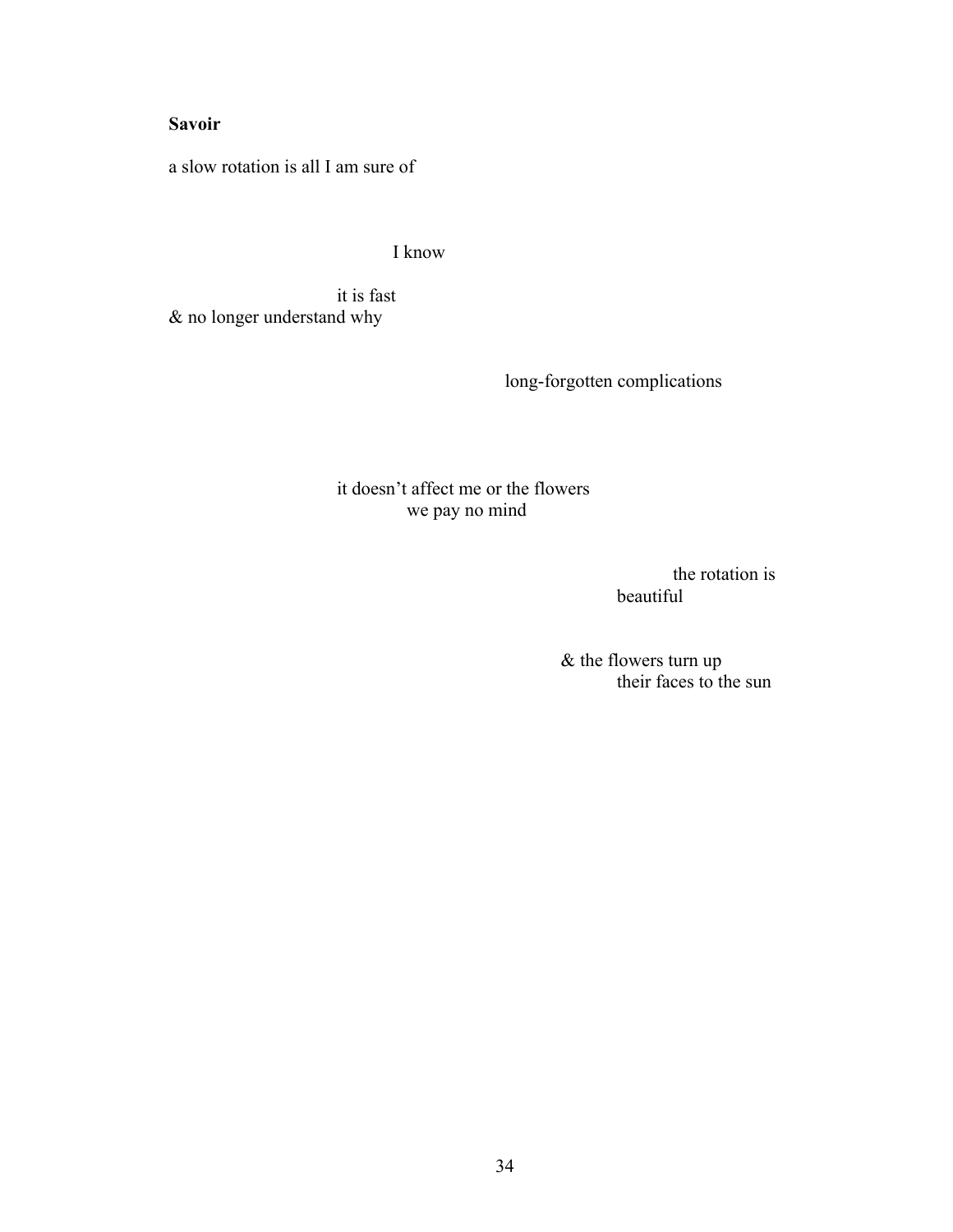#### **Swings**

old wood swing replaced by tire swing

(both homemade)—ropes replaced by chains

the rope broke only bruises

grassless yard before the playground

stump-seat to pick daffodils bluebonnets I sat here and watched as the sandbox was built

the tree branch where the swing was cut down for sunlight itself a swing for its final act

sending a man through the sky as it fell

\*

swing set made of metal four children

> feel it pull away from ground (no-gravity belly)

see-saw horse

screeches back and forth waits to be righted

\*

jungle gym

castlelike wooden and looming splinters sand below and afraid to fall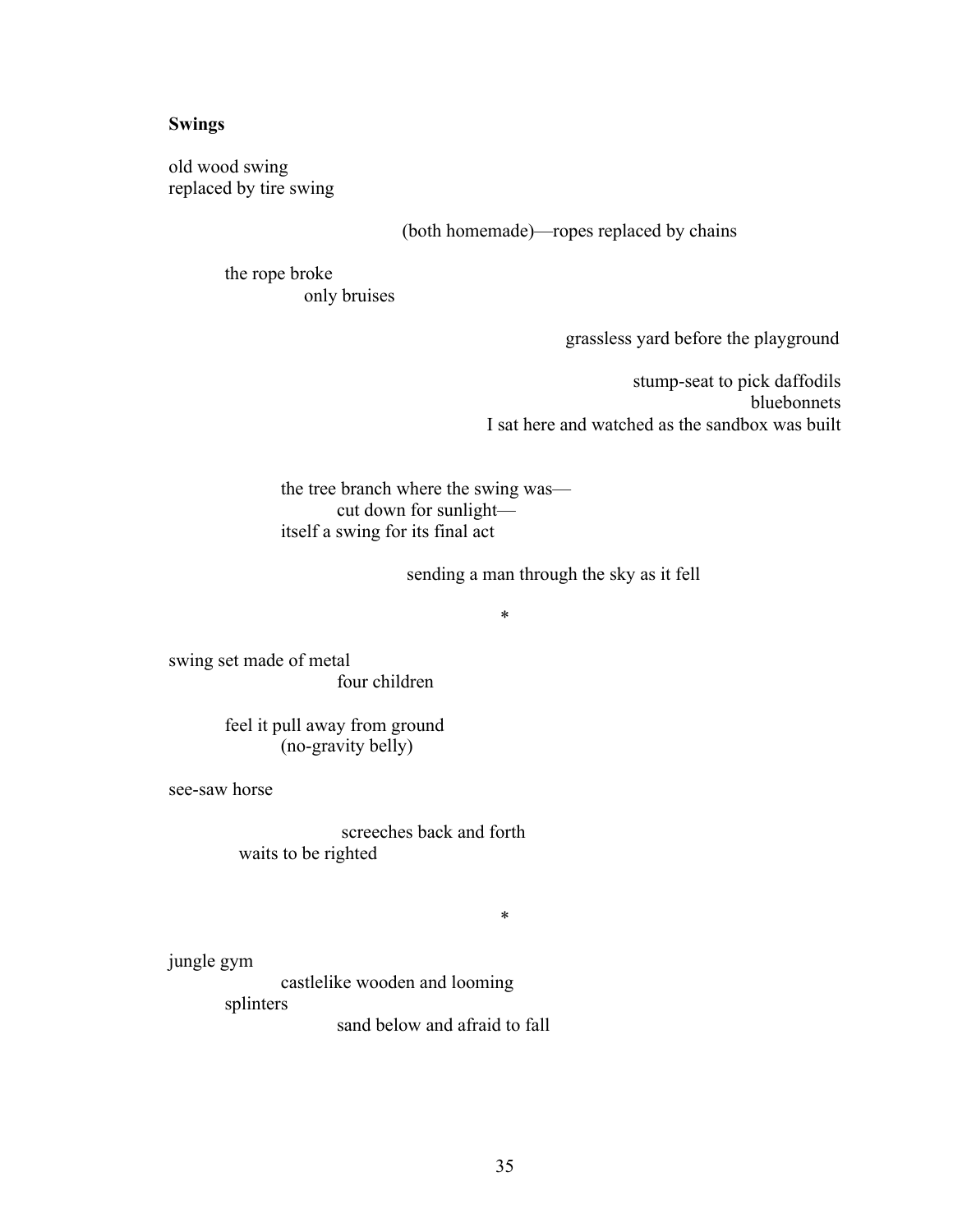#### **Aeternam**

Ah, Ti Pousse, avec votre triste, triste histoire… Qui suis-j' à pleurer? Et vous aviez raison, et ça me rende malade— Égoïste, tellement foutu égoïste.

Et tu, Papa, tu es un ange maintenant. Tu n'as pas de cercueil plus. Tu ne plaisantes pas.

Je veux savoir ce que tu pensé dernier. L'église partout. La nôtre est la maison des morts.

Vous aussi, Ti Pousse, Ti Jean, vous êtes morts aussi. Enterré quelque part dans l'Est. Ainsi soit-il.

\*

#### **Aeternam**

Oh, Little Thumb, with your sad, sad story… Who am I to cry? And you were right, and it sickens me— Selfish, so fucking selfish.

And you, Dad, you're an angel now. You have no coffin anymore. You're not joking.

I want to know what you were thinking last. The everywhere church. Ours is the house of the dead.

You too, Little Thumb, Little Jean, you're dead as well. Buried somewhere in the East. And so it is.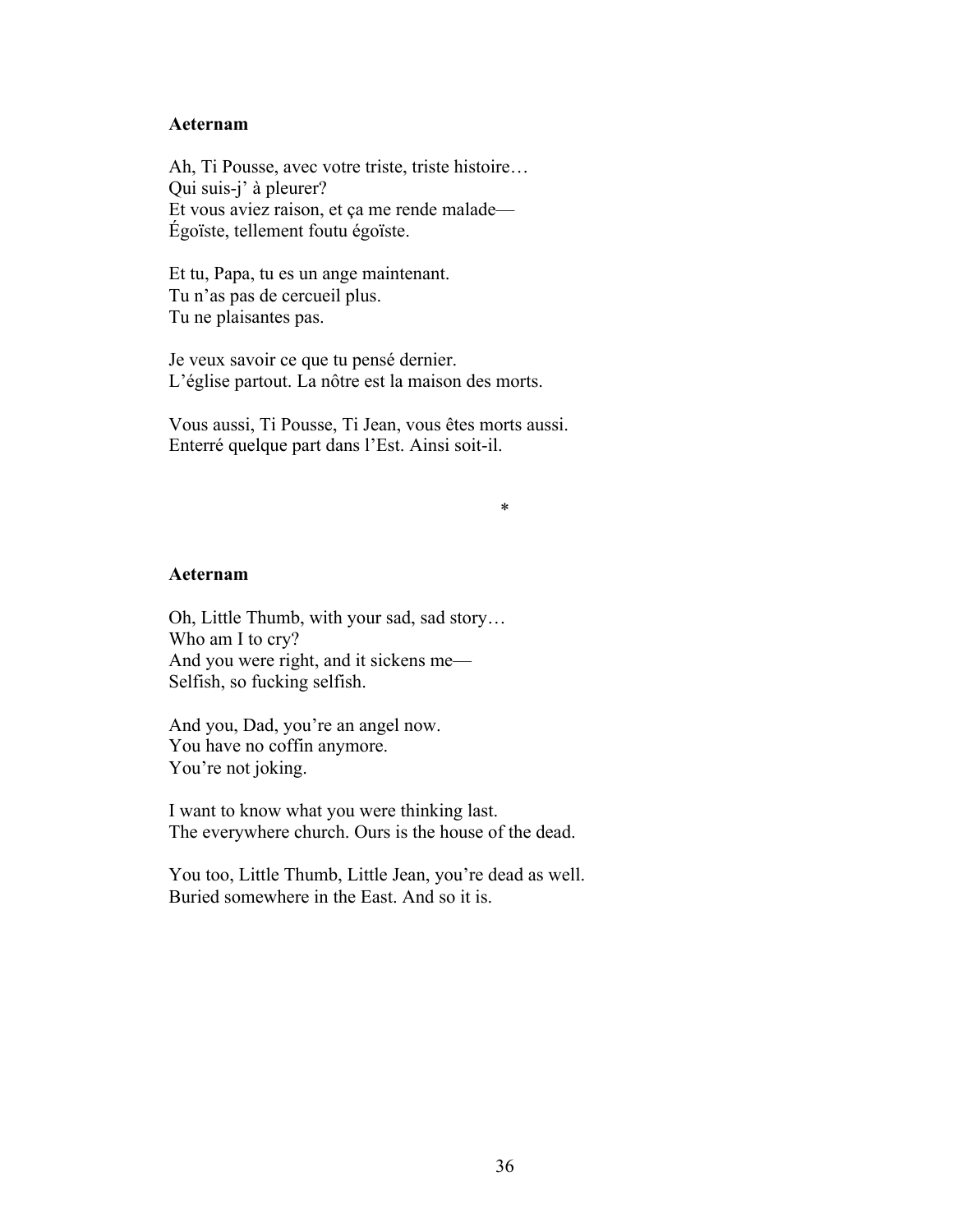#### **Dusk**

cinnamon houses dead brown dirt

feet and aalii scrape at tephra beneath carmine walls as red rolls in

birds bomb their belltones over flat yellow sand

quiet choirs of stampeding mice furrow alongside joshua

 distant song petals sing softly lowering sun into the hill brilliant fireside

> cicadas welcome the cold moon invites stars

*burn faster*

 invites the stars to shorten their lives for the enjoyment of the birds the mice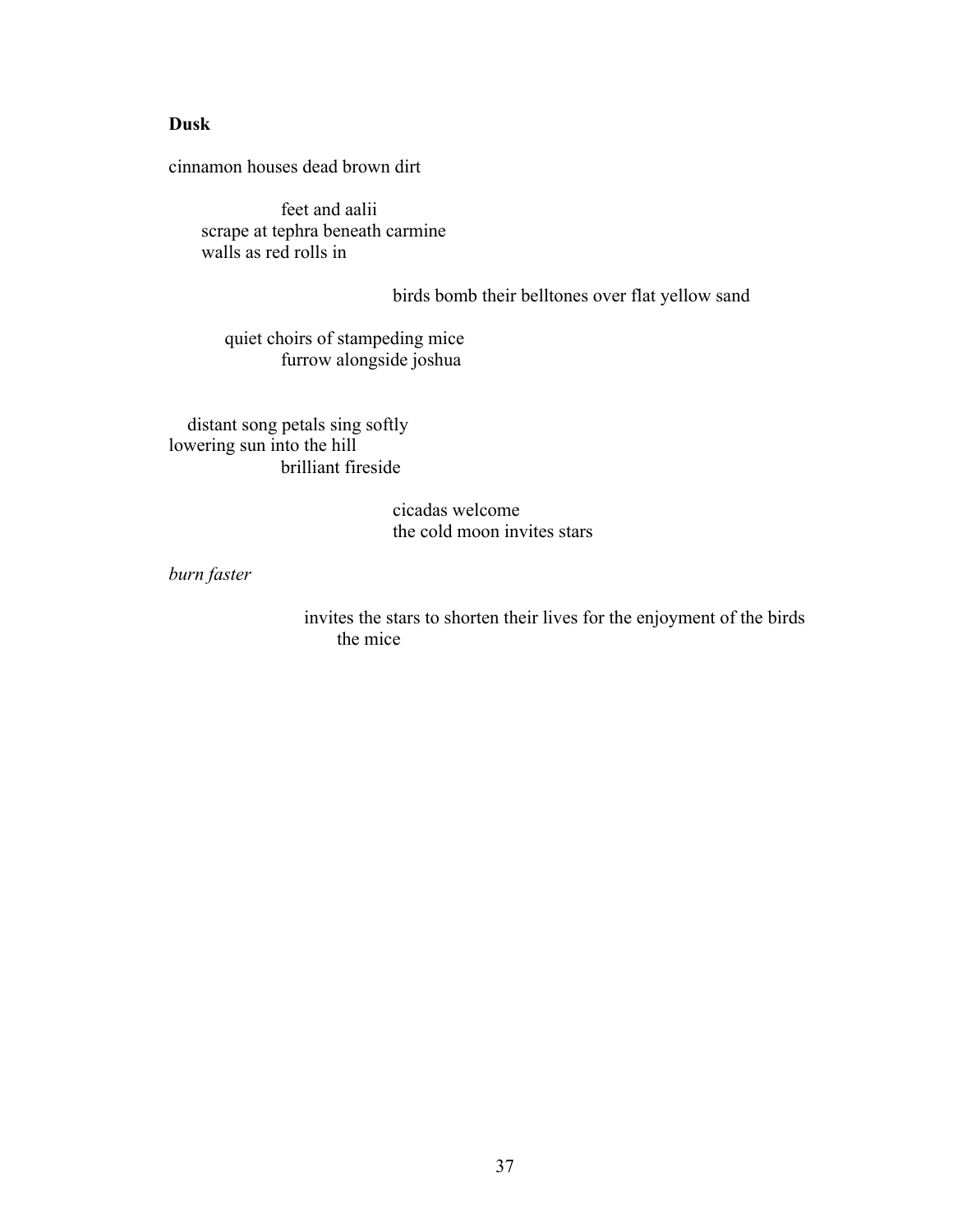## **Mojave Sunrise**

on top of the burnt corner green skies reflect

and the colors reverse and the colors reverse

orange

yellow

encapsulated by fog—

the delicate choking as air traps in open space

sky that escapes drifts away

fog chasing after

fog plush soothing sky stop

*don't move*

and the colors reverse and the colors reverse

smooth & submerged

stifling white

all colors inside

sierra charred and calmed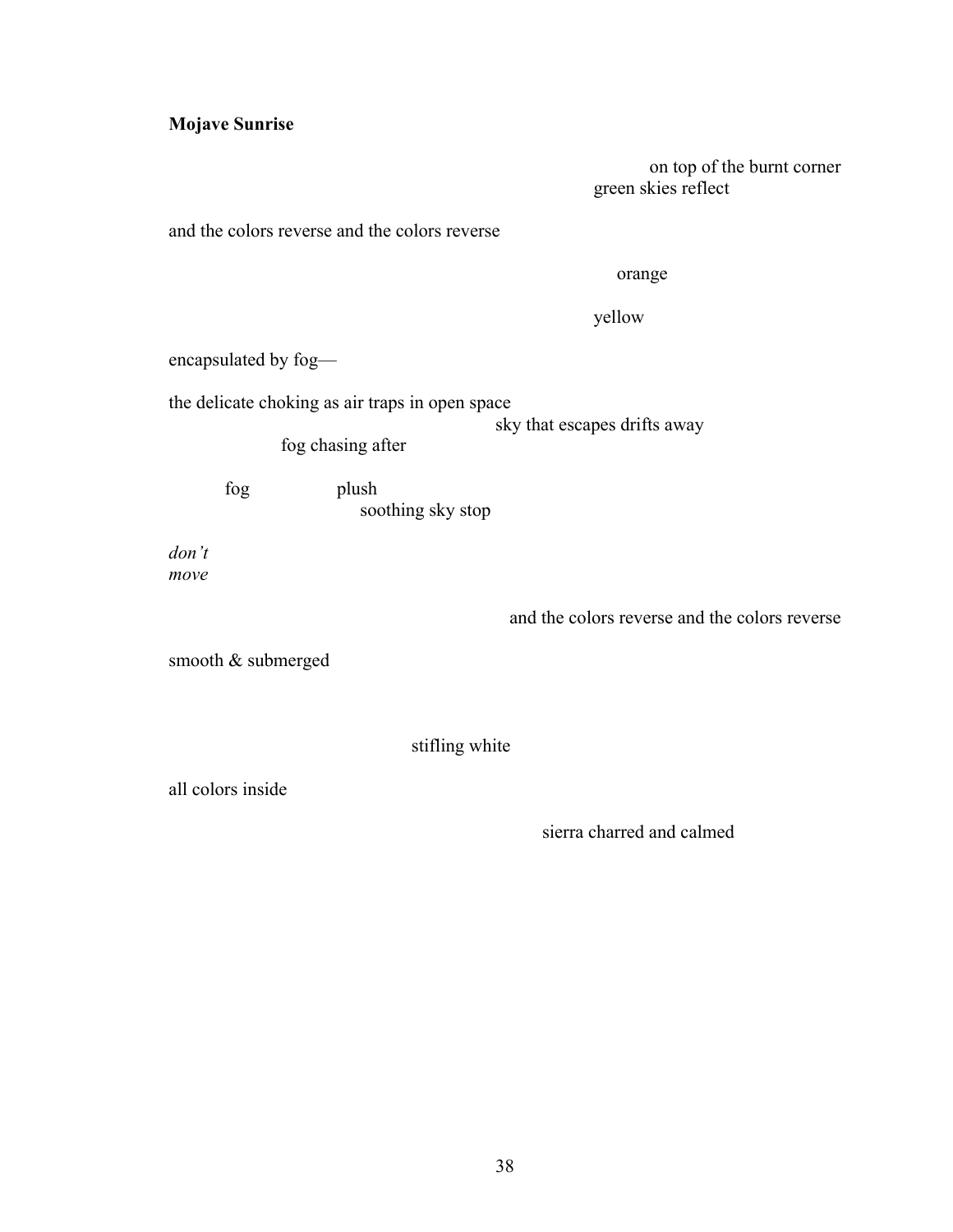### **LV**

this city built on lights  $\&$  love or something

in desert under no-rain skies

Joshua everywhere

holding up casino walls

Joshua open stars with tireless arms

#### let me bring you some water Joshua you might be thirsty

Joshua your stoic & spindly gaze arrests all your lovers

Joshua Joshua Joshua all I can do is catch & hold your steady silence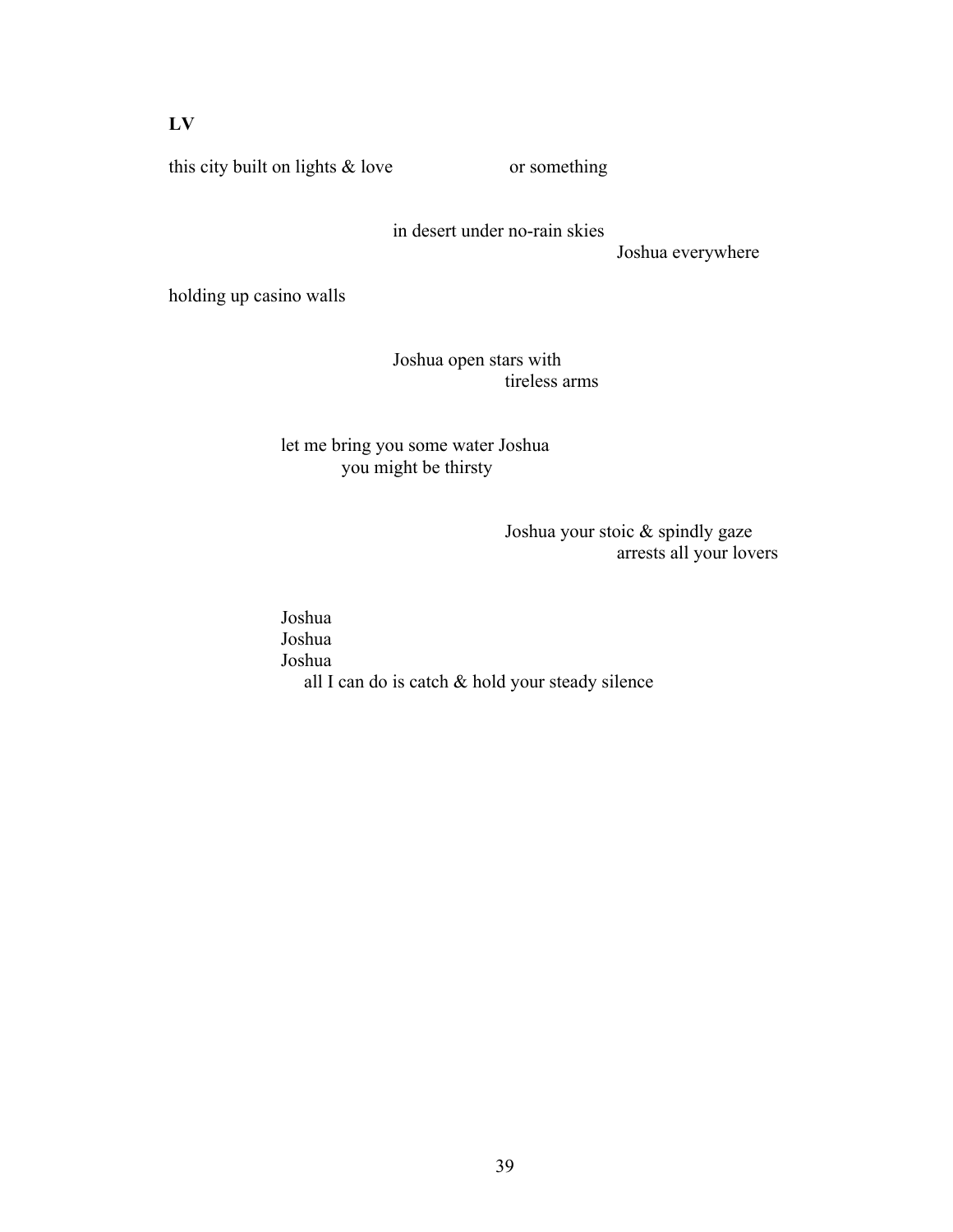#### **Shadow**

desert heat

 storms lighting streaks across skies dark  $\alpha$  clear

there is soup waiting a warm blanket and air conditioning—crickets their hiding places in stuccoed houses

asbestosed buildings

slippery concrete—well oiled for dry days without this wet

opening clouds & not clouds splitting trees to dump the rain

inside dead damp rings of rotted age

young leaves fall & the old leaves fall in crowded overflowing drainstops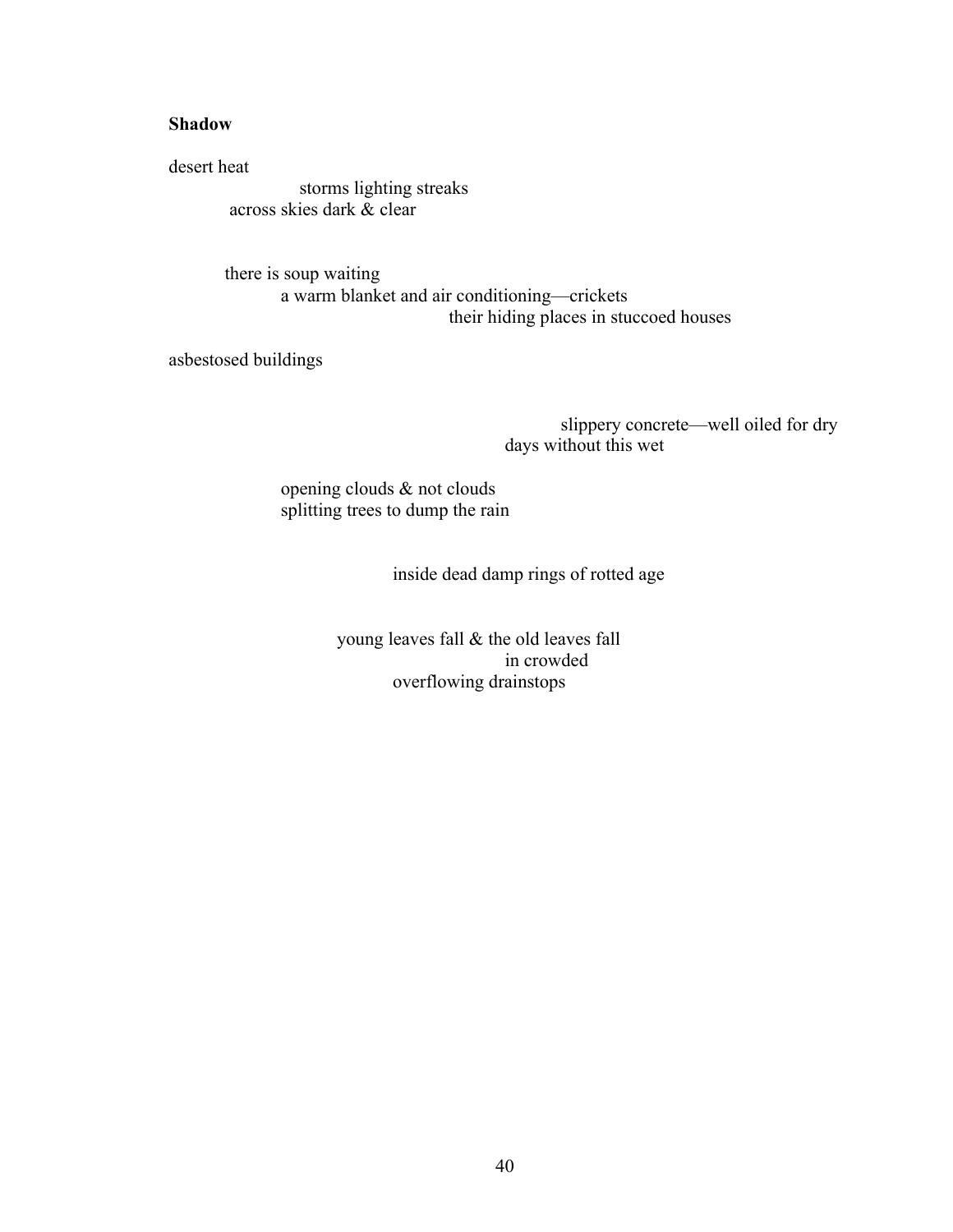### **This Is Morning**

the earth is spins beneath my pounding feet each step pushes me further above the rotation

breaths come sharply in and out

pain sets in and I look up mountains and the sun rising a poppy-colored sunrise over desert rock

I think *this isn't so bad*

I keep going

keep pushing the ground behind me and head away from the valley

> toward sand and the silence stoic beauty of a new high-rise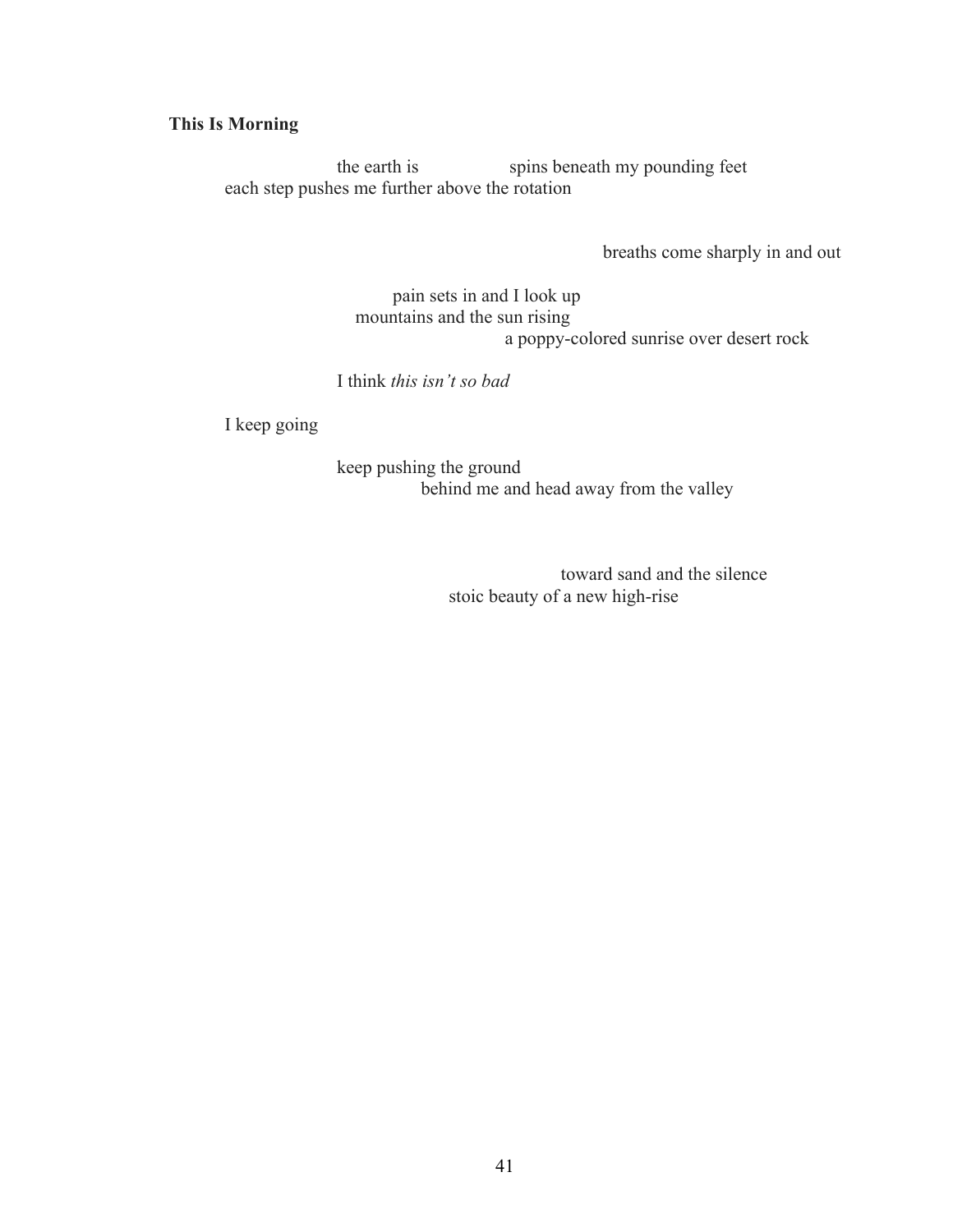## **Eternal**

throw away the skies

for something else

stronger or darker

my secrets held

in imploding bits

dust &

stars

the country does not matter

which ocean

all same under all stars

I've thrown away many skies

each spectacular & unexemplary

under this sky I wish for another

never finding a better blue than this

never finding a sky

where nothing has changed

each place

sky star

has watched the others

& grown accordingly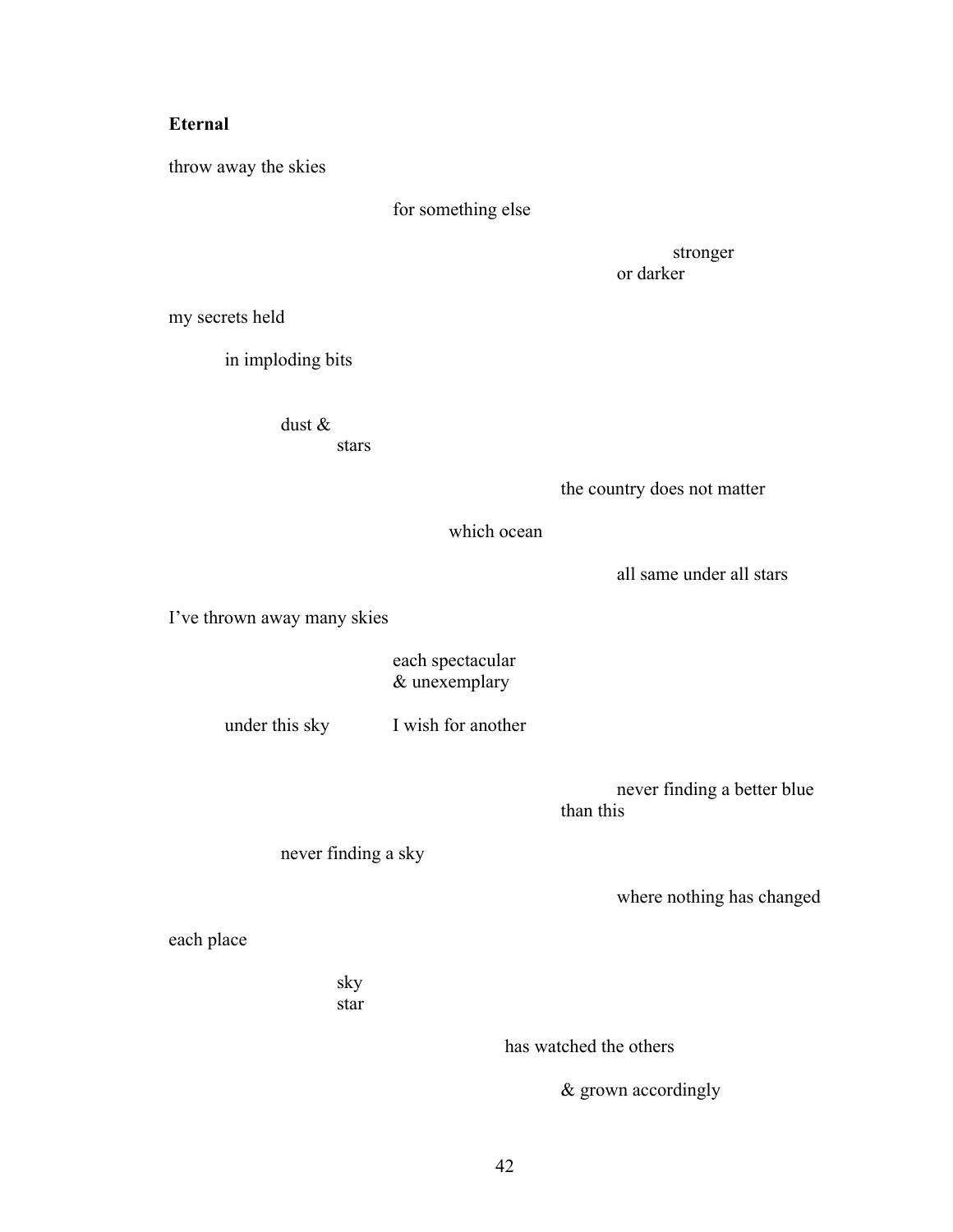## **Flight**

without my ocean I found my legs

a new way

a feather floating west

or east

#### traversing winds purposely & aimlessly

each breath a new direction

where is your bird?

I am the bird & its missing tuft

my wings are less powerful than the breeze I travel on

w/ brothers & sisters

this is our way

if I fly on the breeze I can never fall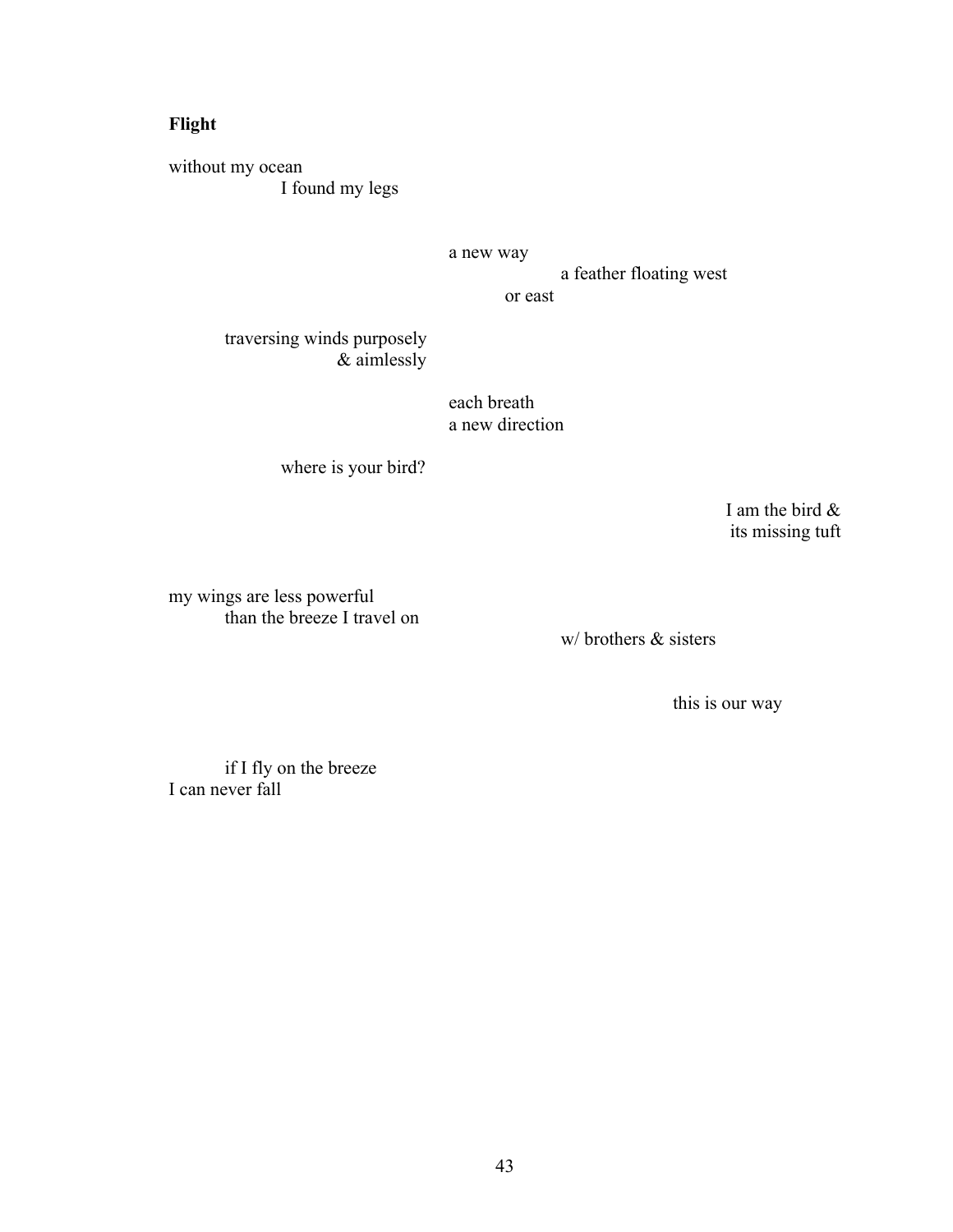#### **Immutable**

there silence was fine

I enjoyed the lack of expectancy

this silence now

forced

words unheard & so unspoken

entertainment

unnecessary

my streets too wide & still overpopulated

the man on the corner wants my change wants me to hear his story

I want to pay him for his words

I understand & wish he could know

trees are blooming & it is no different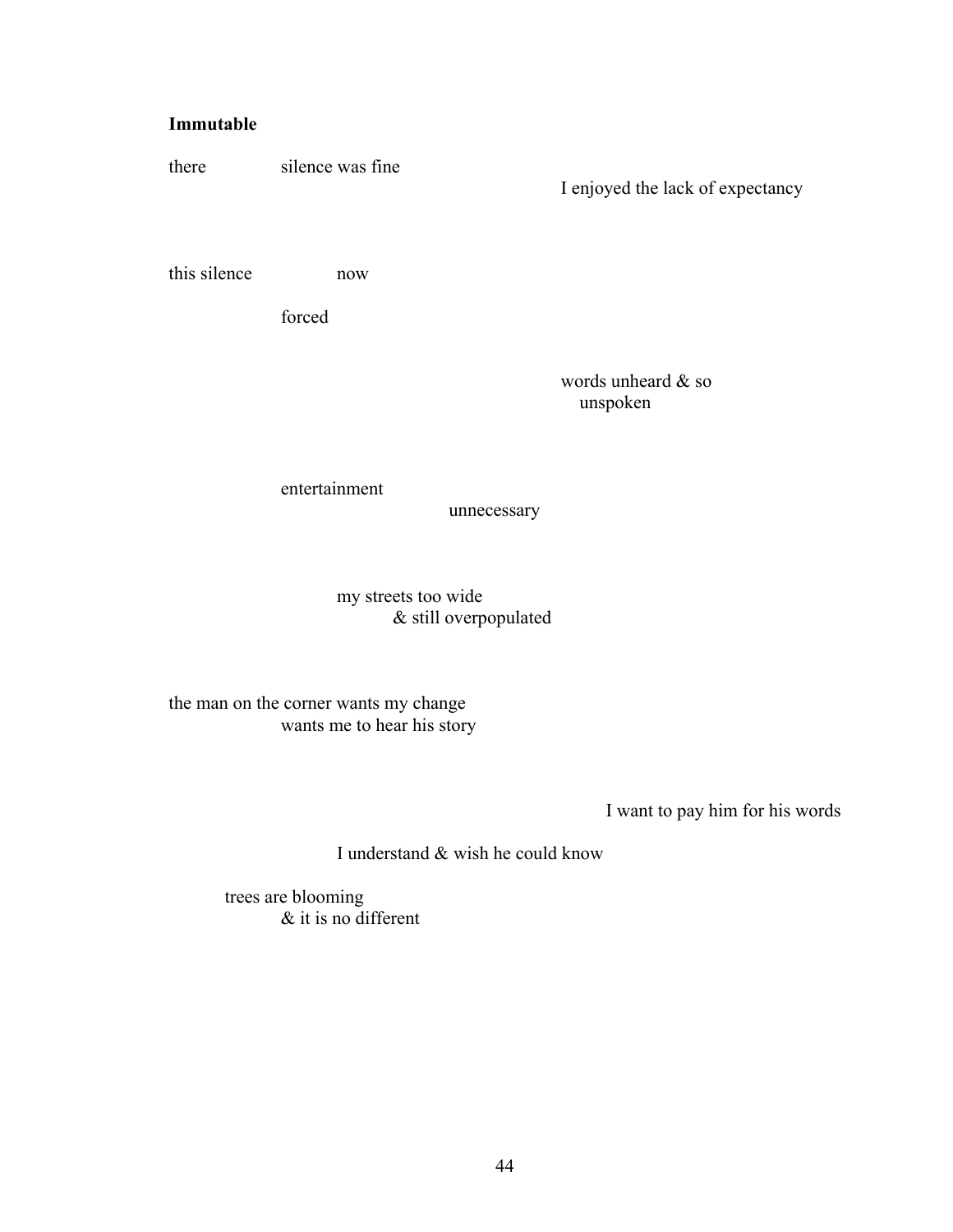BARCELONA TABLEAUX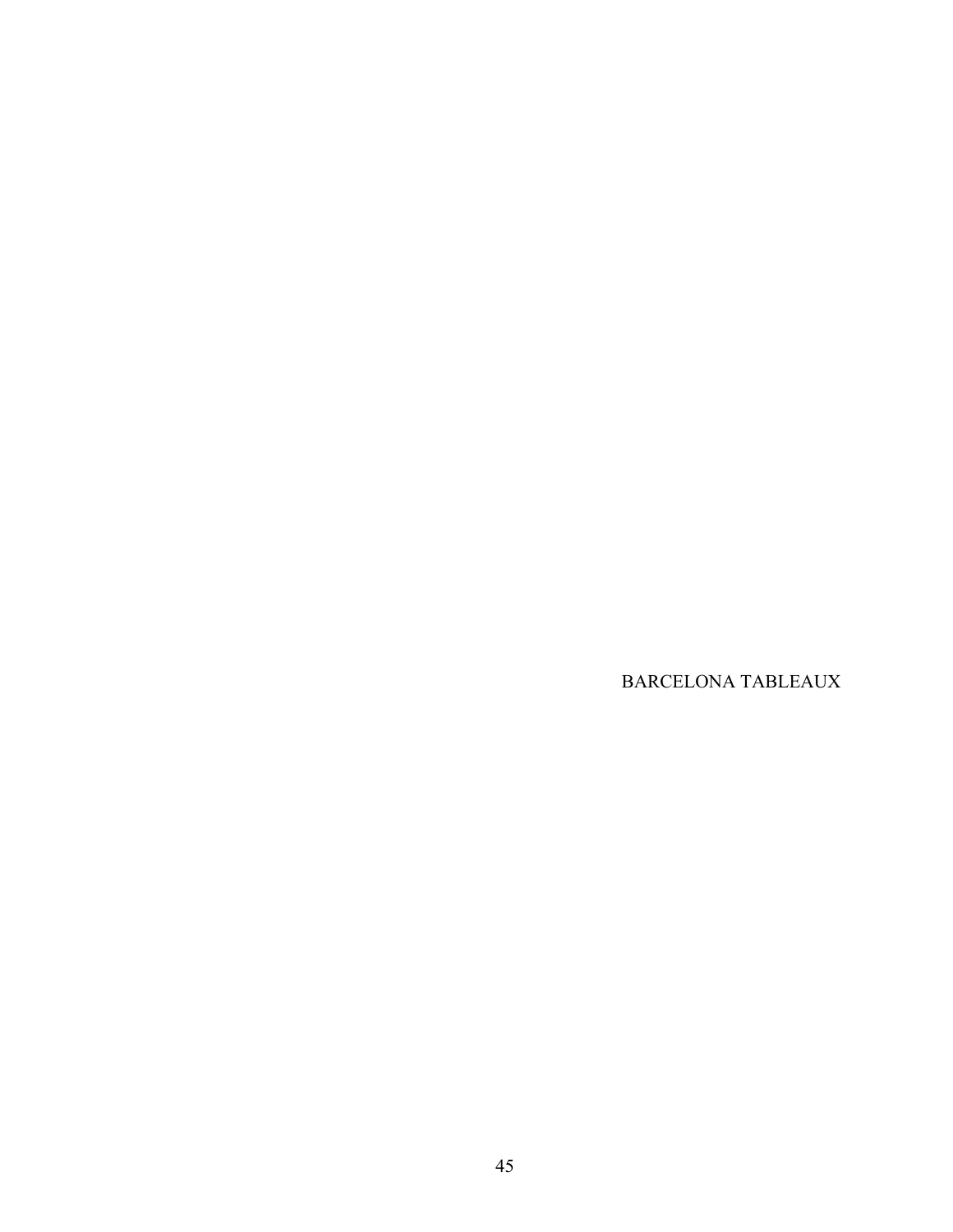the old woman diagonal (who waters plants) waves hello every day <hola> and goes inside with a smile

Whippets or Greyhounds walk leashless down Passeig de Gràcia I can't tell the difference their skeletal frames elegant sickly one white dog / one spotted dog

trots between streets—across Carrer de Sant Joaquim the birds pay no mind & thunder down toward the open apartment windows and doors

> in the morning I wake to a pigeon on the balcony railing soon joined by another to fly away in the crowd

the man walking down the left side of the street is now a woman I don't know the difference between individuals —strangers all

each Spaniard a familiar face

except for my waiters I know by voice and face you are kind and serve me lunch some days you teach me words in Spanish & bring me wine I tip you extravagantly

> a blue bike rides away from me up this is not an orange or red—the rental—bike this is his own

a new traveler struggles with her suitcases they fall over and every few steps she stops to pick up the yellow bag

> the construction is back where the dogs were the workers take trash out of the bags and place it carefully on the ground the building is where people live  $\&$  it is boarded up they must tear down the fence each time they come and go the workers put it back each day this is how the work continues on

my waiters are kind  $\&$  are happy with their lives their smiles and the lilt of their <hola>s and <gràcies>/<gracias>s those are what make it clear

**//**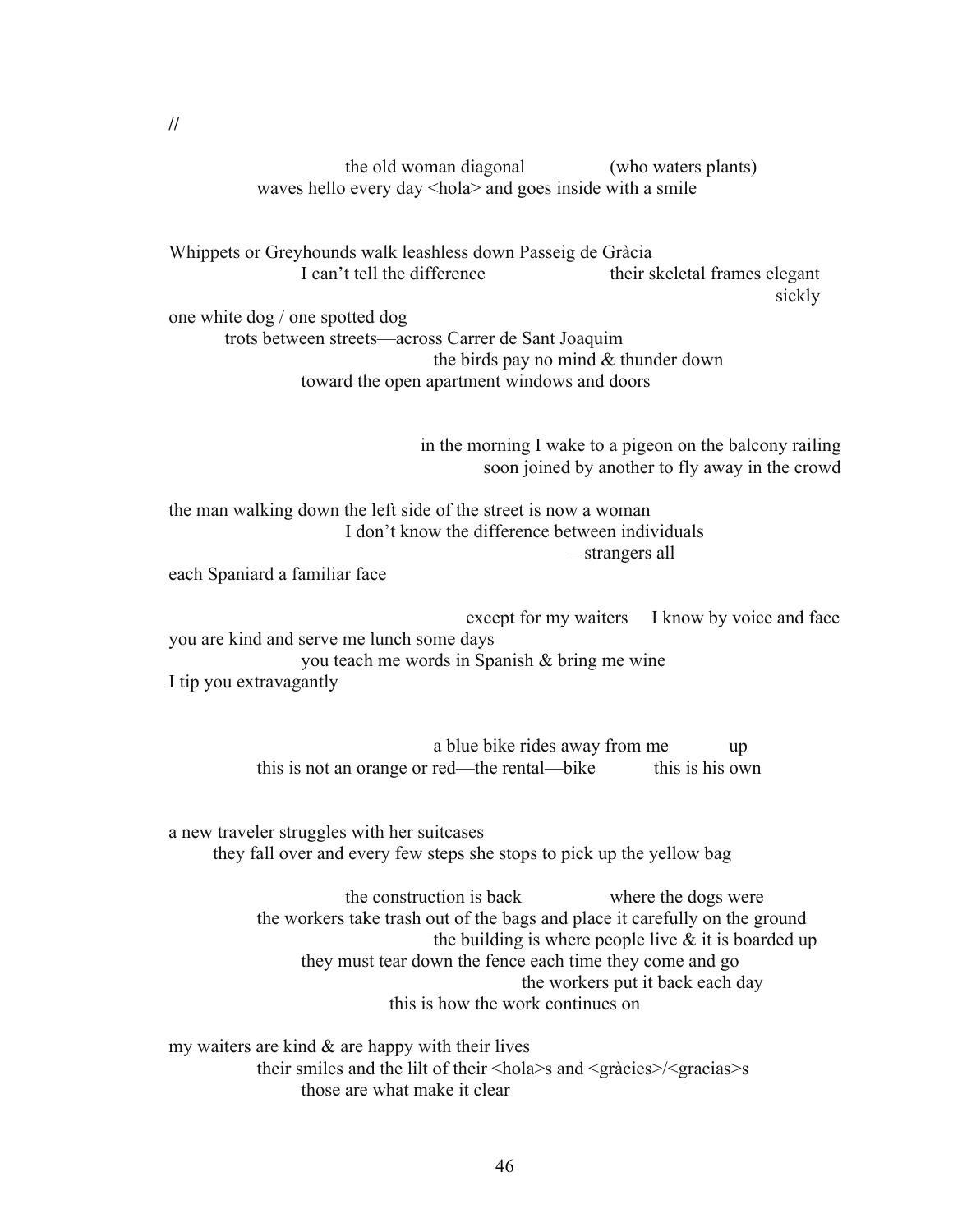there was a cat on another balcony not the balcony of the pigeon it is gone the old woman with the smile has not appeared for days

except to water her plants at night with bottled water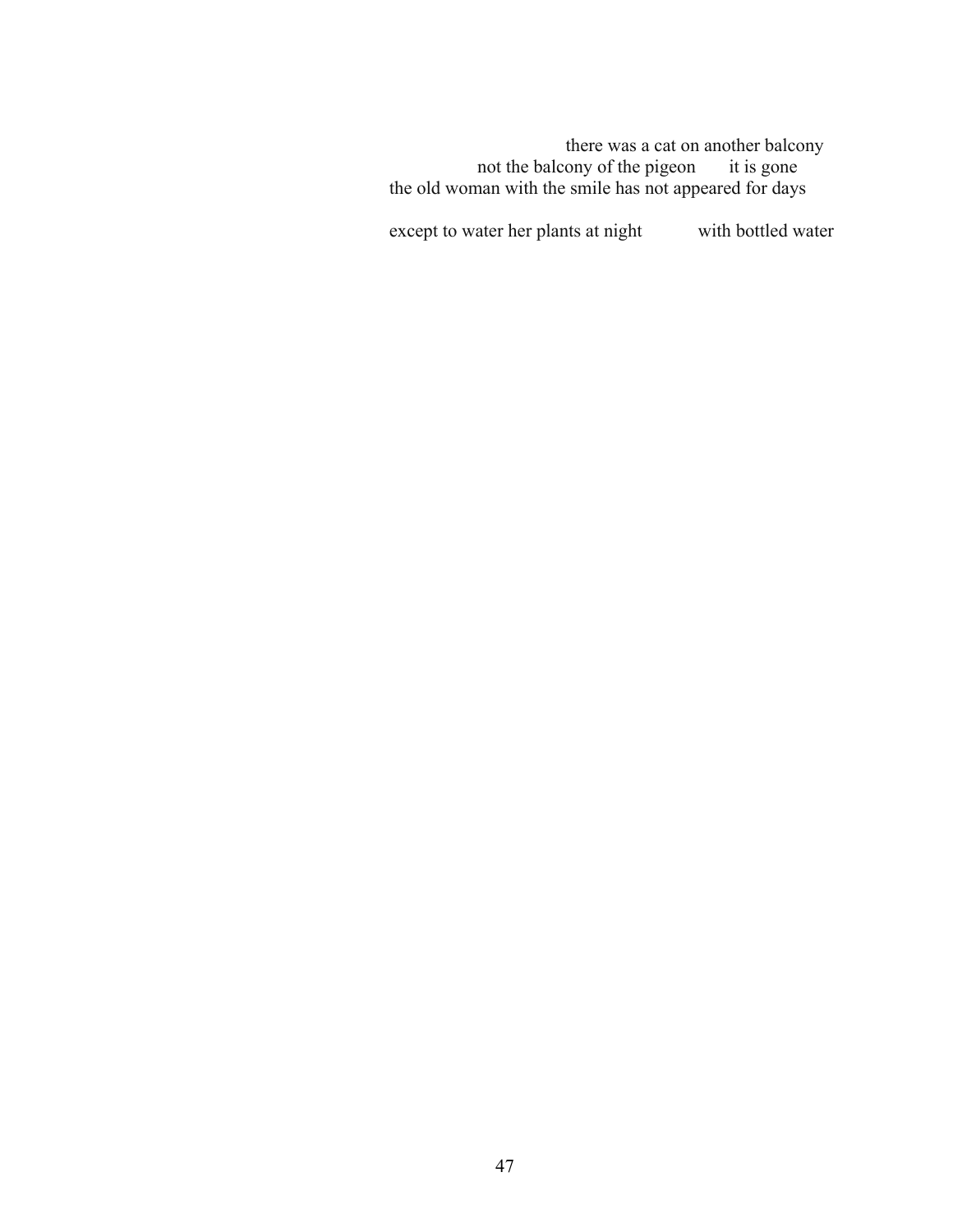| night rolled thunderclouds in with chilled thermostats<br>begging the cold air to stop the heat disease<br>the thunder never broke | the light never flashed                                                 |  |  |  |  |  |
|------------------------------------------------------------------------------------------------------------------------------------|-------------------------------------------------------------------------|--|--|--|--|--|
| the thunder makes sounds—the rapids<br>((the place where Jesus died)                                                               | the river                                                               |  |  |  |  |  |
| a girl who knows nothing of crucifixion<br>$\&$ proclaims J died whitewater rafting))                                              |                                                                         |  |  |  |  |  |
| a story much more believable, really                                                                                               | we rafted with him at his death                                         |  |  |  |  |  |
| each window with a cross—a capital C Cross or a pane of glass—<br>in and out<br>we watch through                                   | at the beautiful strangers passing                                      |  |  |  |  |  |
| let thunder go river rafting with the light that never flashed                                                                     | my night sky covers the stars with a<br>blanket<br>let the pretty sleep |  |  |  |  |  |

I will be here when the light flashes; when the clouds break the chill

bring espresso and you will be loved

**//**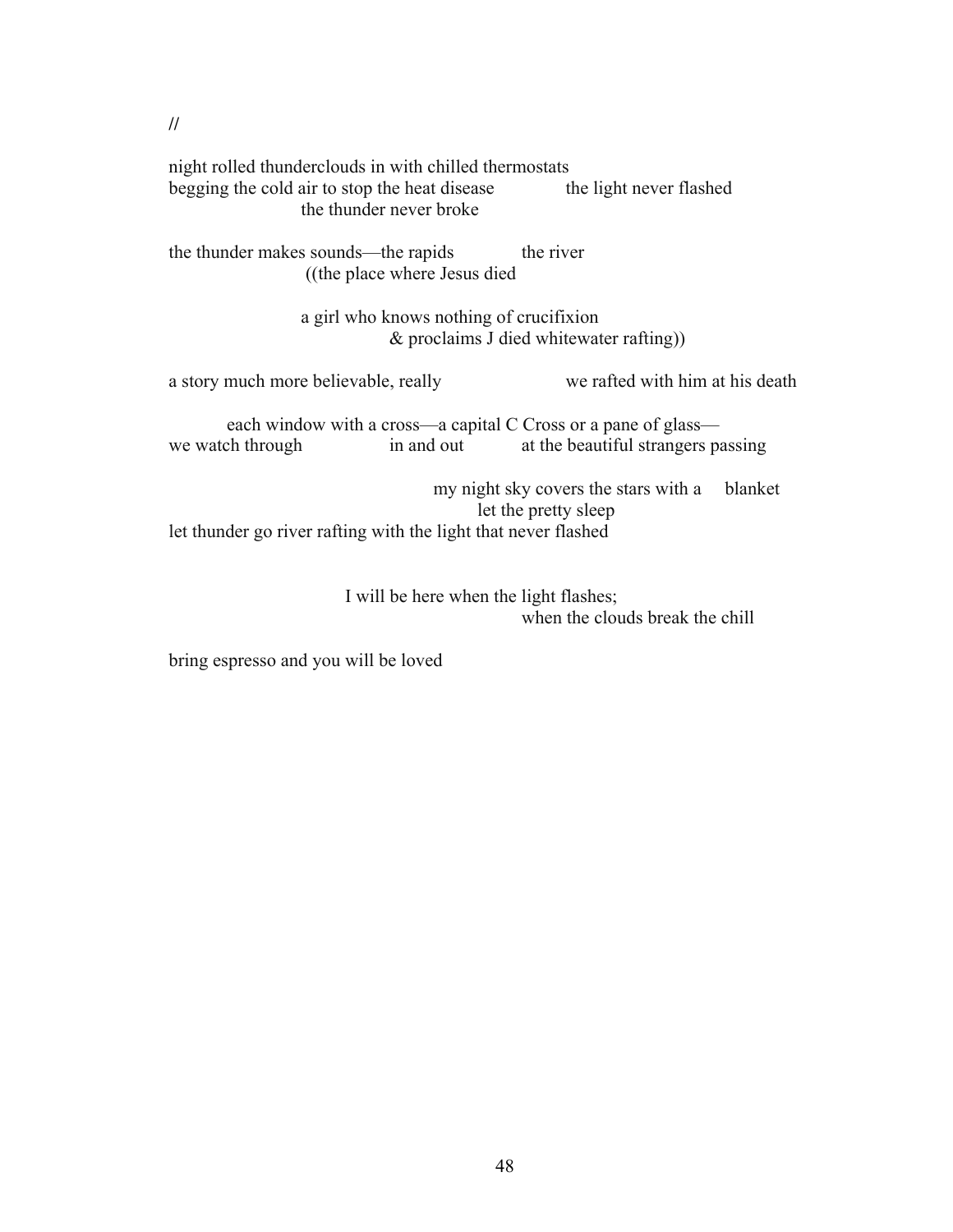#### drifts through the sound distorted electric these are the lyrics from ages 7 thru 13 the noise reminds the ear

|                                    |               | those people now-unknown |
|------------------------------------|---------------|--------------------------|
| four or six have children          | two have died | few remain               |
| the soccer fields not used anymore |               |                          |

there is an abortion monument in front of the church

no way to go back; no comfort in the place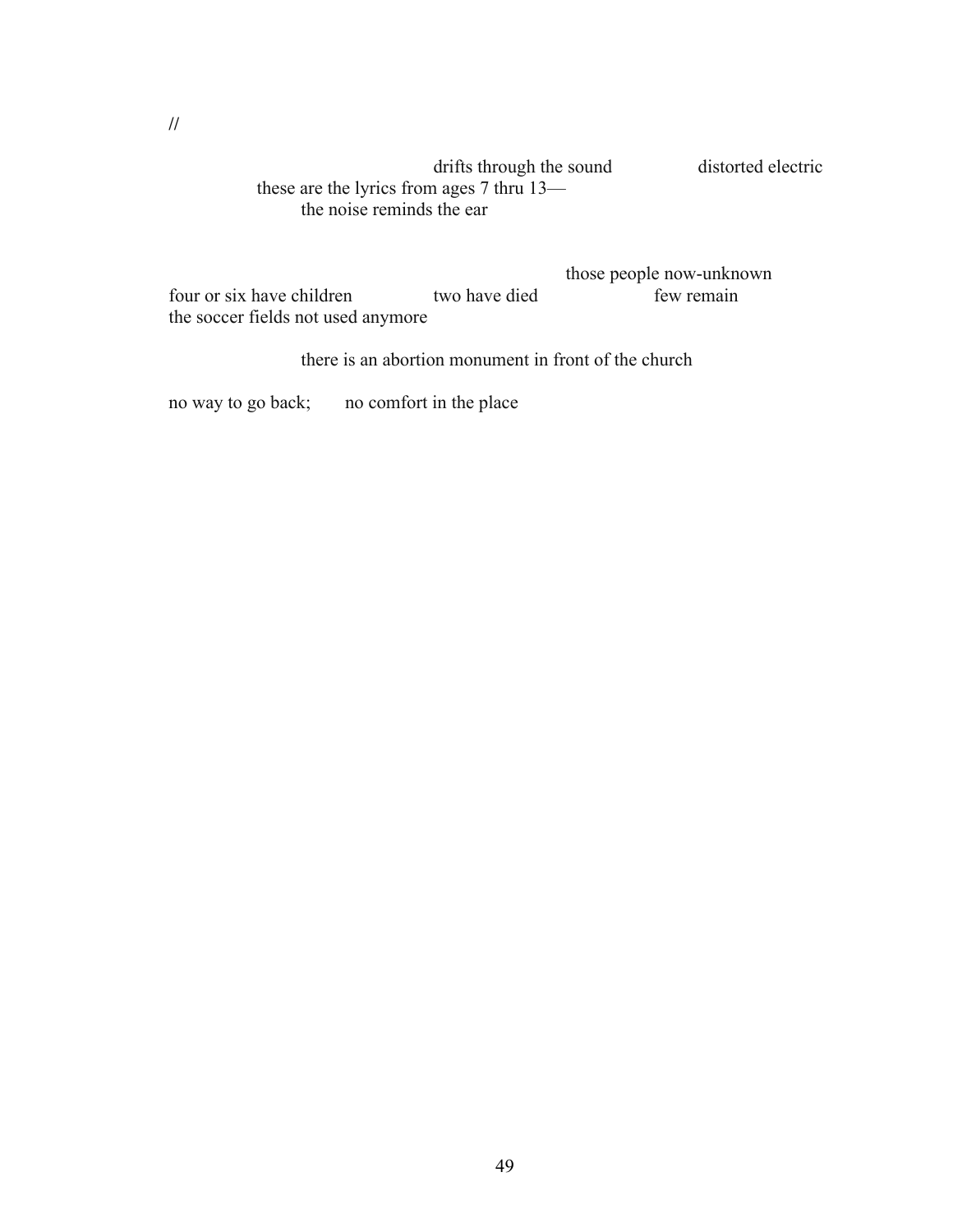windy sunflowers on iron clad building sides face away from the light there is a rooftop garden where tomatoes and peppers grow

> it is out of reach & I stare at it, next to the roses that cover a window with green shutters and fall toward the street reaching for strangers with their pink and white petals

a few fall on two men below, unloading a van of bags that look like garbage they are moving in to the apartment above the roses they do not look foreign

> next to the roses, a couch hung dangerously over a balcony a stressful half hour of watching a family move their furniture into the building the couch was brown leather

the kindness of these elderly is unfathomable each says hello and smiles as if he were your own grandfather they laugh with the children who are playing it is understood the future is all there is

the past was fought for their Catalan laughter so they could play soccer against the Generalitat doors against the clocktower near any flat surface

**//**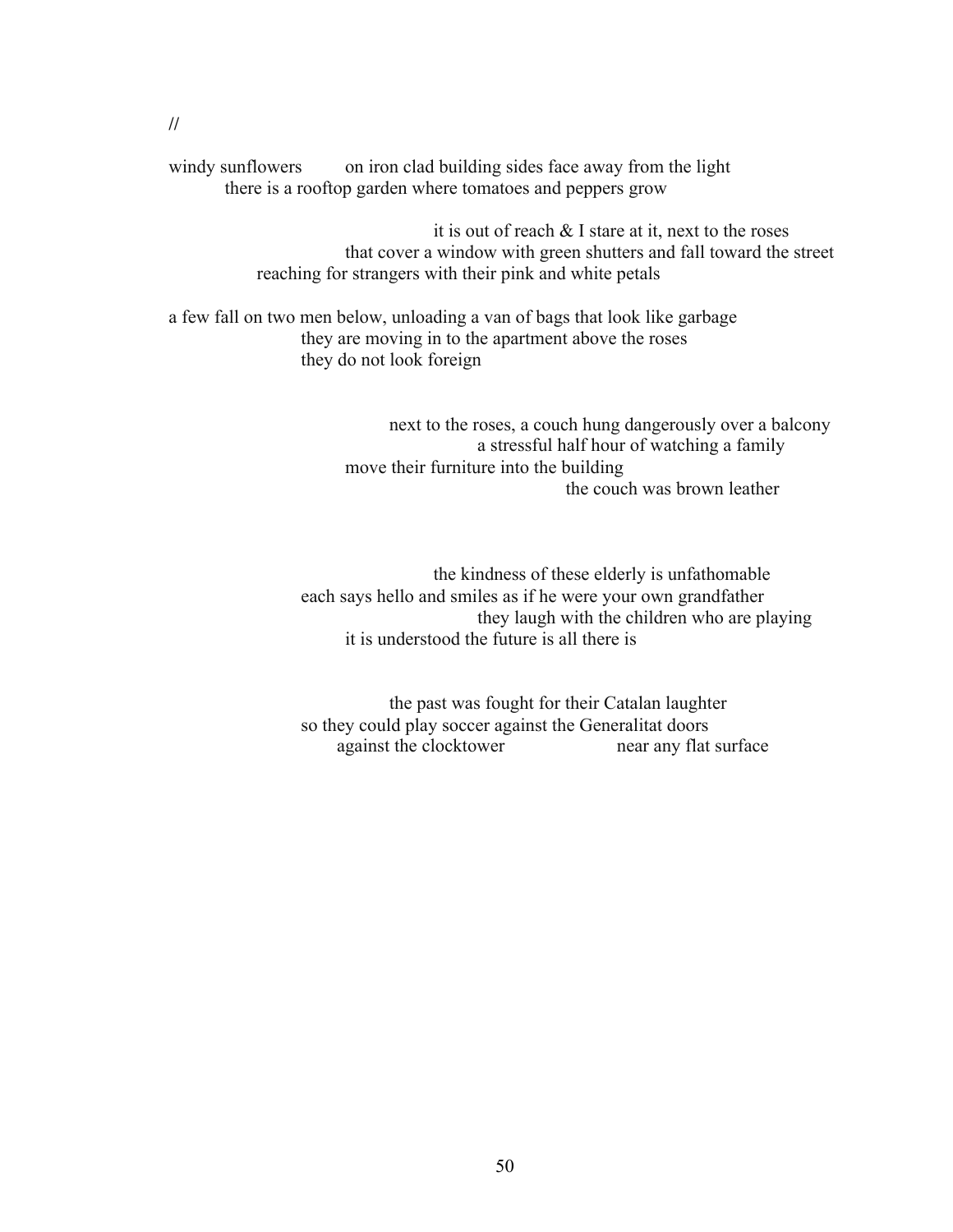#### **//**

each clear-cut manzana (illa) (block) —not always in straight lines so obvious stunning simplicity the view from the balcony down the adjacent

C/ Sant Joaquim i Trav/ Gràcia

9 weeks home exactly sunny-street barça "across from the plaça de la revolucion—massacre

> we weep into wine glasses on the death march  $\gamma$ !)salud! "

BVdG 3<sup>me</sup> floor (poesies i ŀliterature)

out the window, the winery

beautiful glass-wall window myself and I watch the people between Travessera de Gràcia and C/ l'Olla the awkward no-crosswalk

the awkward curved lines of this city this is what Gaudí was after not-quite-crazed beauty; nature the ineptitude of steel to match a forest—yet how we still try

> the unbelievable silence and stoic emptiness of a forest the stone columns arching up always

intimate and vast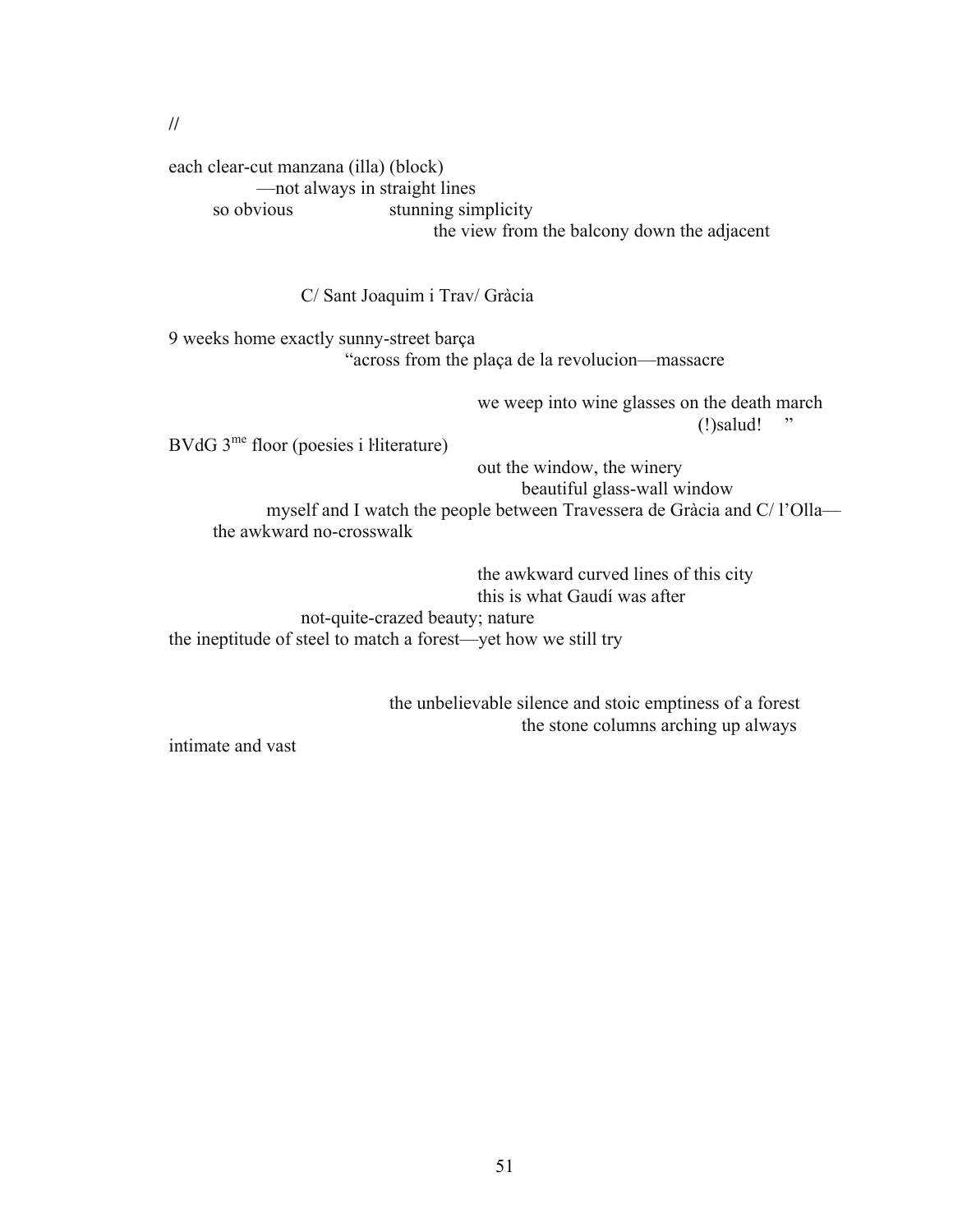**//**

thick city heat presses in on lungs &

the man confident—white-shirt swagger

through the sun a thick black afro cars beep incessantly driving back and back down the street

down the off-main travelspace

it is monday

shops close people come out everyone walks drives their cars their motos

the construction (months long) is stopped men sit and eat in the shade the buildings across the street smoke their cigarettes talk about FCB's last big win

sit & sip lemonade on the balcony dream up lives

woman walking in cable-knit sweater looks so sad

she may be of thousands of unemployed (under 25 // 50%)

pigeons know to turn as they bomb down the street one last straggler nearly forgets this is how they get through the summer heat

this is how we spend our afternoons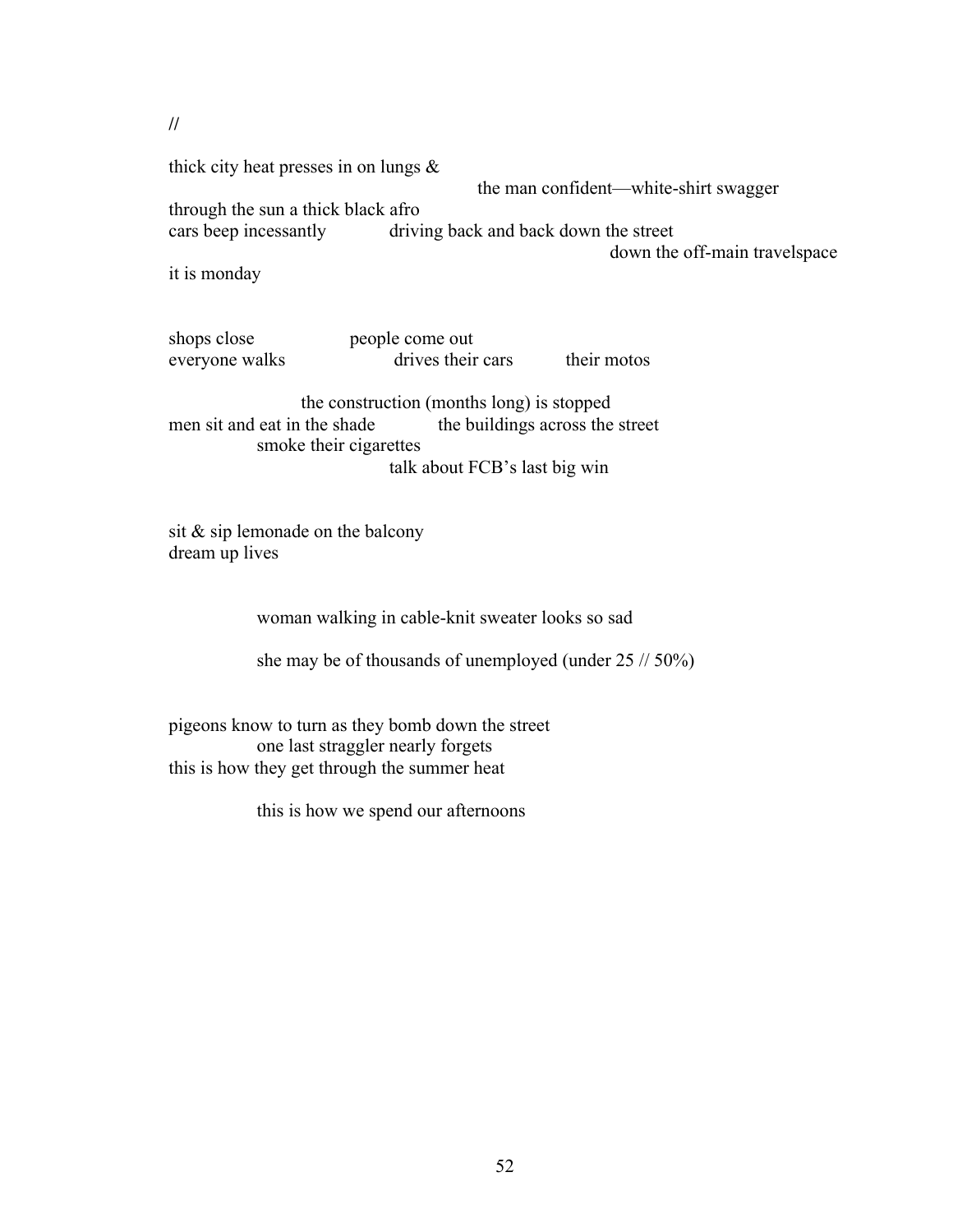#### sun rises over Casa Mila alone walk to the center of La Rambla de Catalunya near Diagonal

the tourists locals transplants

sit & watch the people

mingled over cafè o cervesa before work

midday they come in hordes not minding the sun complaining about the sun strapped down

shopping bags from El Corte Inglés

I cannot afford these & buy tasses from Starbucks instead I try to buy a dress & forget & fail

> when O visits we see Barri Gòtic walk for hours & are ever in awe

> > the beauty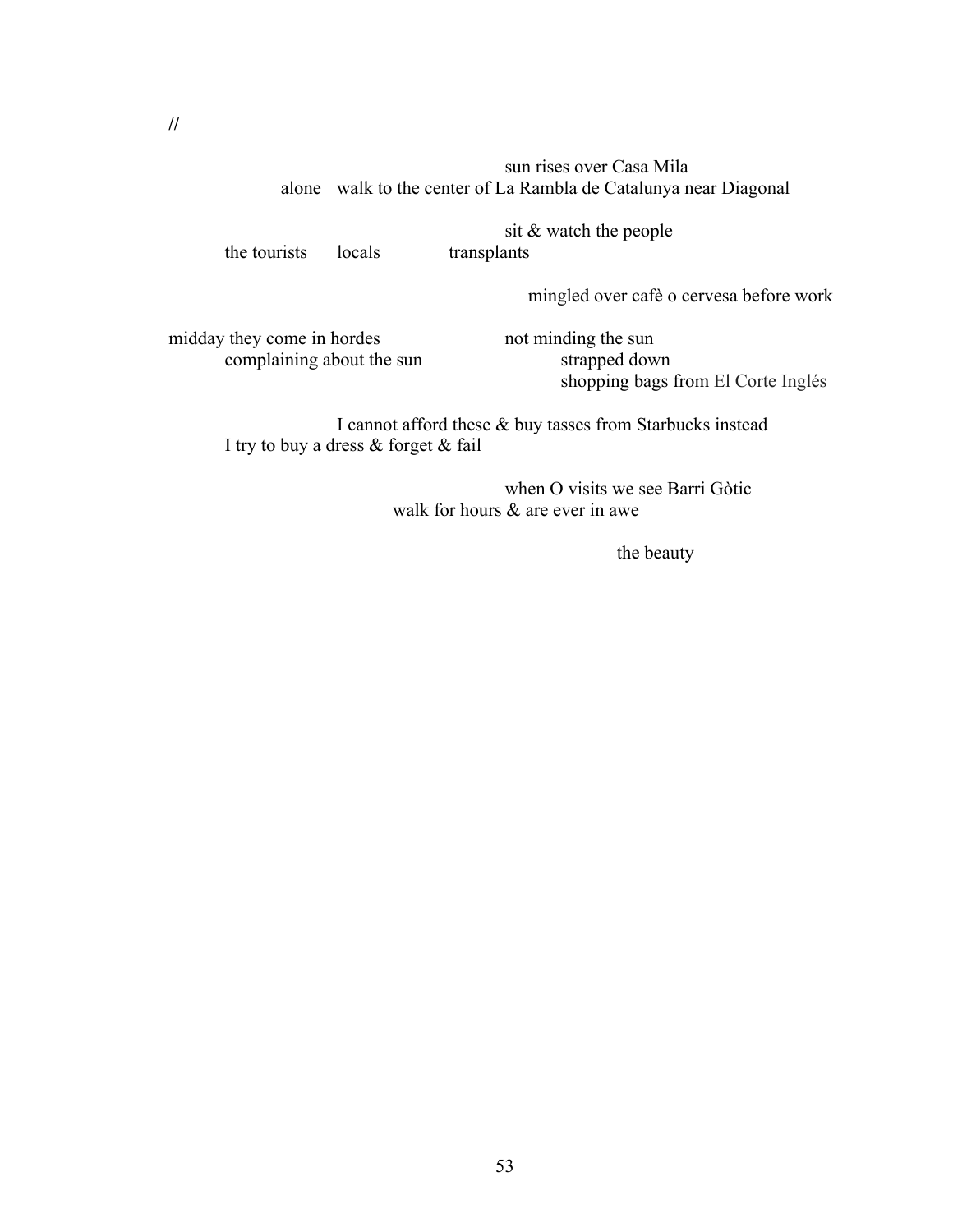the floor of the outdoor room in the castle —where we fell  $\&$  danced on our backs  $\&$  our toes fell off we hold the trees and watch as the birds chirp at the sunrise through the open sky roof

> I step outside without shoes  $\&$  look down on the city I want to walk home there is no sense in finding a cab at this hour this daylight with cool morning sun

 you and I begin walking downhill with hundreds of strangers pulled up a hill and up more steps by further strangers the ones who brought us here at the start the one who caused our toes to fall off and our shoes to break in half

> he was not on the dancefloor inside or outside Poble Español his green bag and his friends outside

upside and up the dirt and the stairs until we stopped and turned breath taken by the full city view in the dawn

> sun streaming on our benches over and next to the castle the brick or stone we were there and are

> > we don't know

that morning we strangers were awake for thirty-five hours the few up the hill and the stairs became more became frightening

we had no shoes

when we left we walked down miles of steps through miles of subway and up more steps and down to the trains

we lost our feet for a view of the sprawling city in the morning

we started on the floor falling and staying down holding the tree and a neck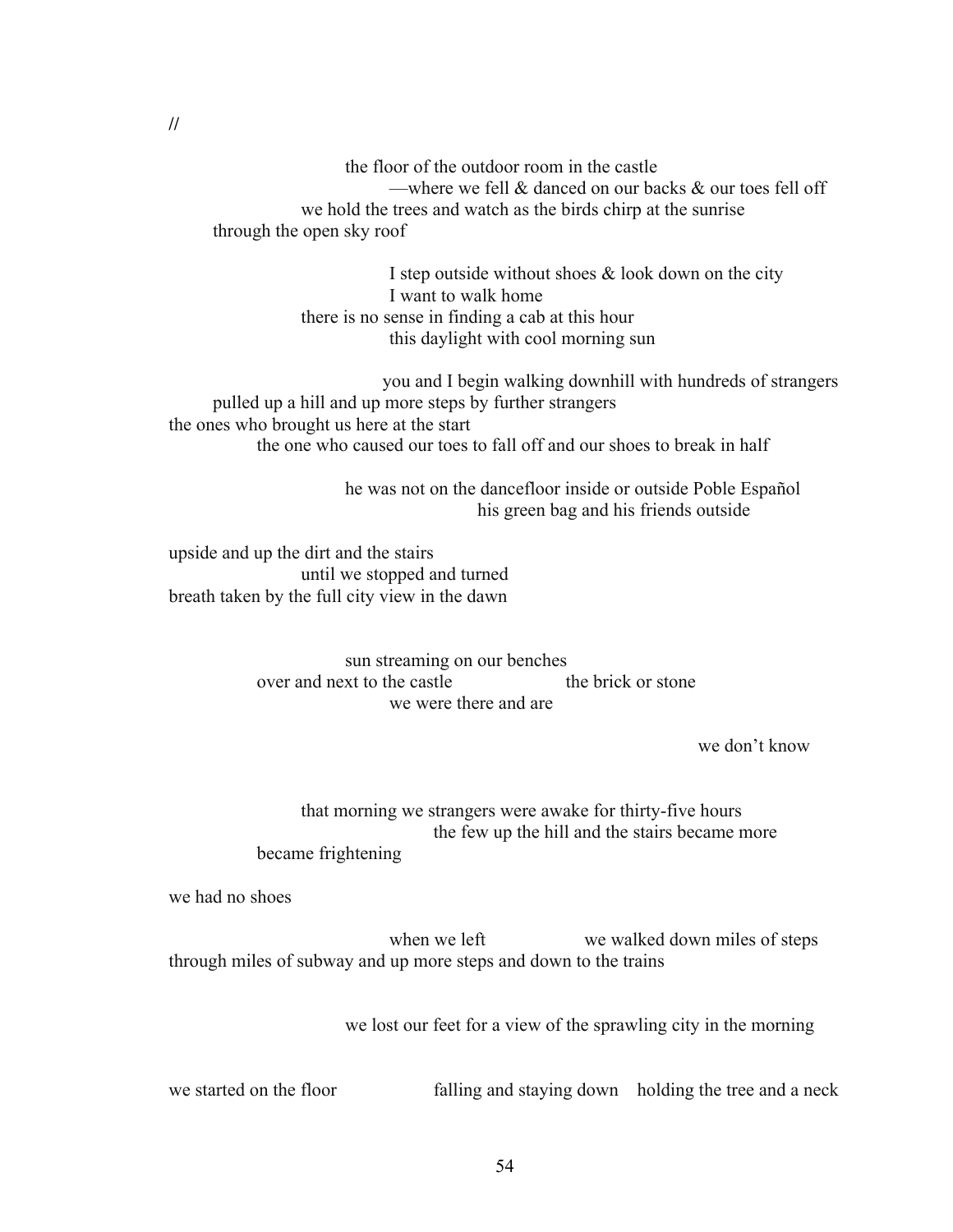I did not know we were outside I forgot it was a castle until the sun until the birds came in we got lost and found another way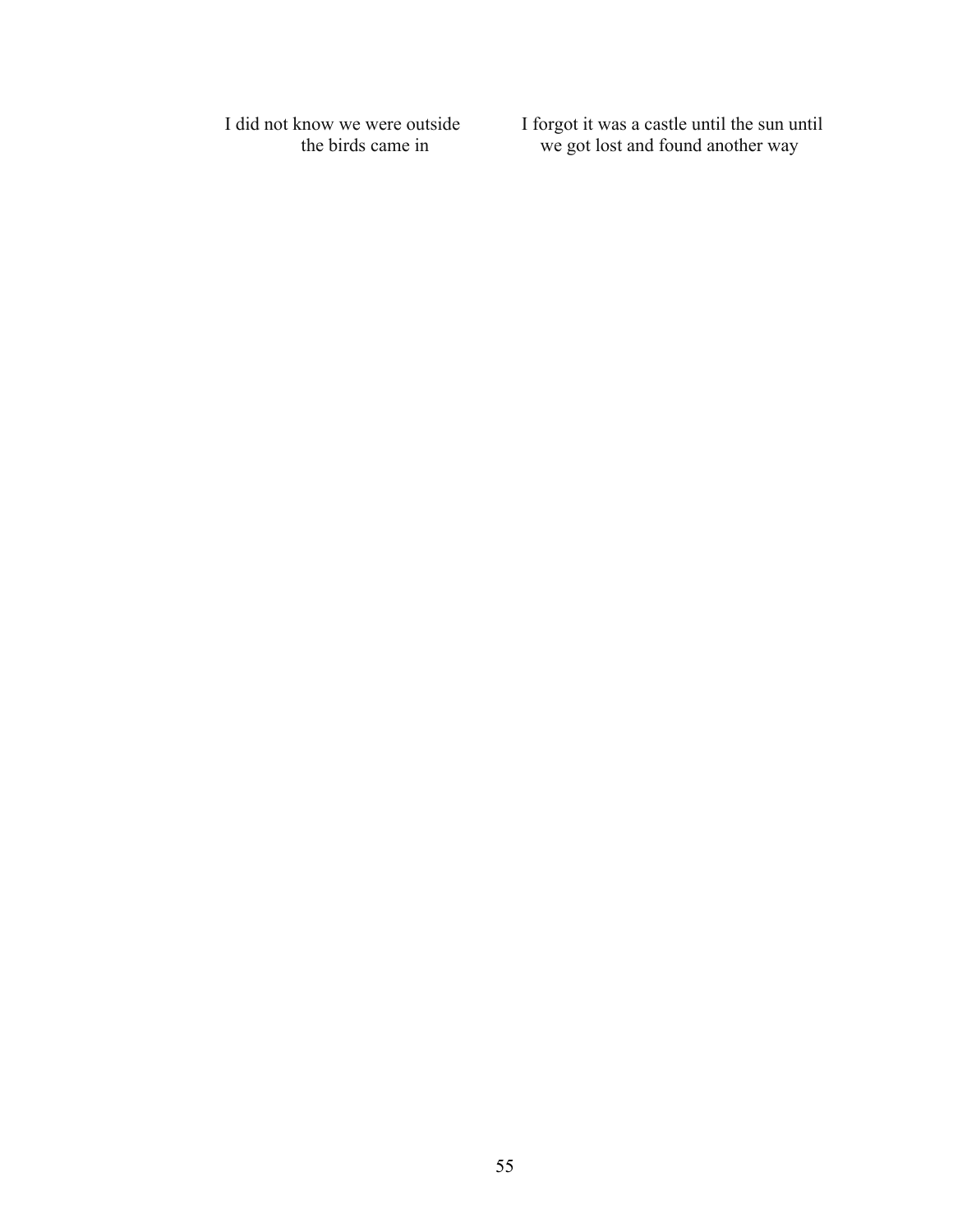surreal vision absolute perfection of art in structure smooth & all curved

I want to stay in this moment always the magic of shape and color what I saw & did not see a replica of coastline and mountain animals / insects nature in stone exemplified and accented

this is what is missing

what has not been cannot be gone a warm smile recognizing my return

> the sunbeams streaking through your face through the clouds ninety-four is a good year peaceful  $&$  taken by the yellow butterfly

> > el ojo de dios

back into the mountains and the coastline where there is a better view & I will travel and never stop moving I will see what I could not while standing all of it

**//**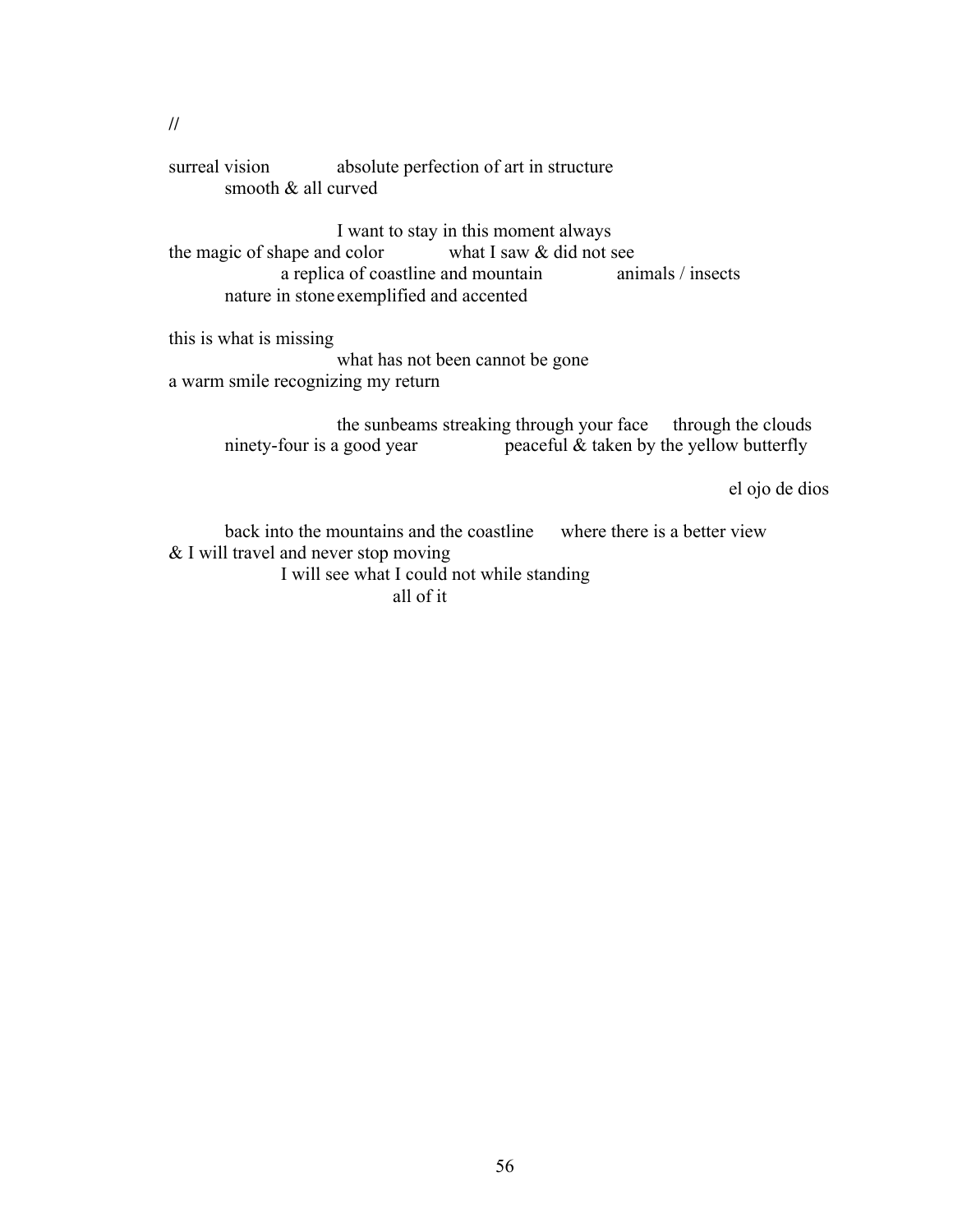conversely the sharp lines @ Avinguda Diagonal triangular building connecting w/ Còrsega stark contrast also breathtaking

in the cool morning light I stroll this street to Basílica de la Puríssima Concepció back to The Daily Telegraph where I drink Pilsner Urquell & eat free popcorn

another night I return with friends and we have imported American cervesas they are cheaper here than at home

from their hotel rooftop we can see a panorama of the city the highs and lows

> ongoing construction of La Sagrada Família towering high above the rest already

we make a plot to return every ten years & believe it will happen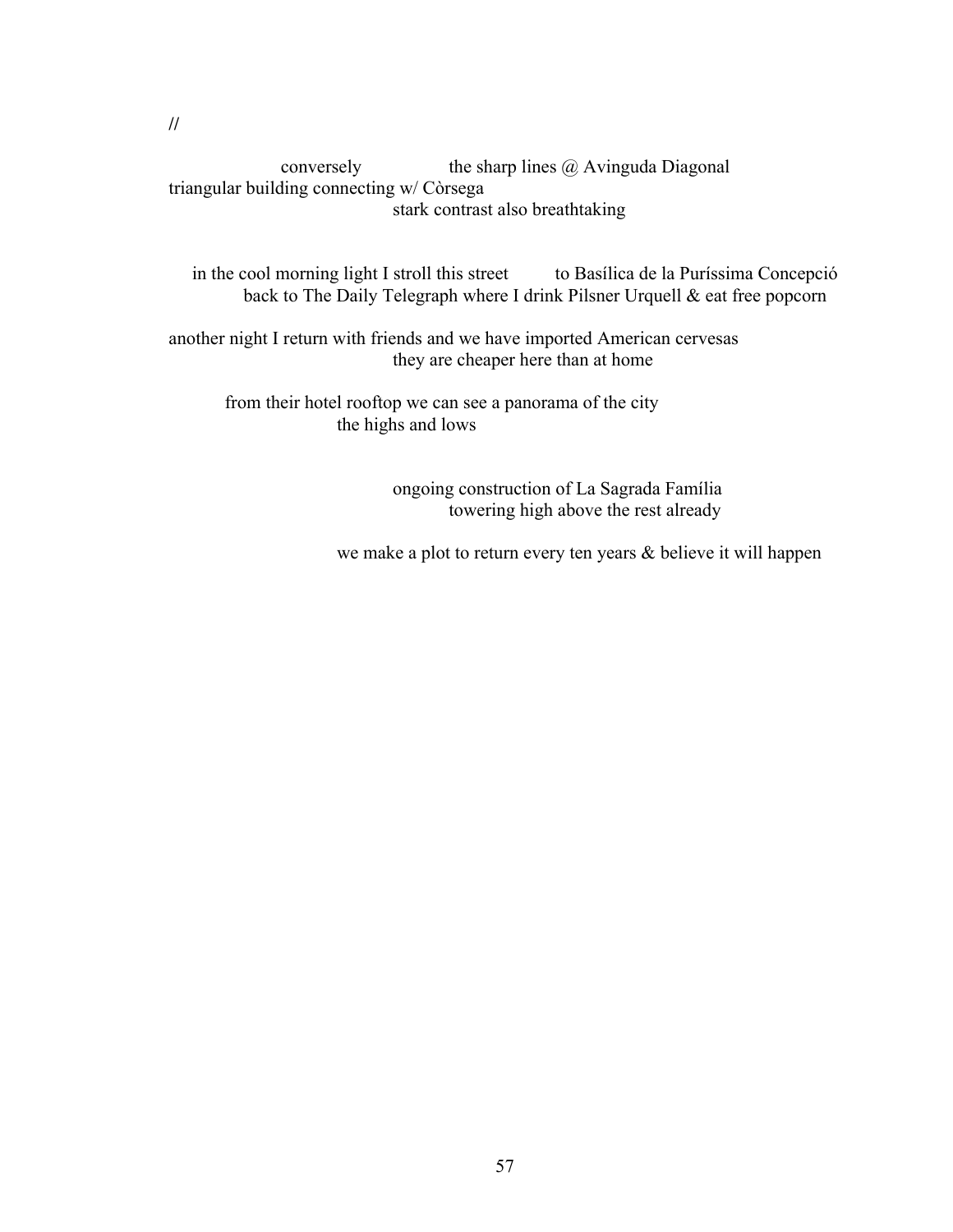|                                                                                                                                                            | when I close my eyes<br>I am still walking those streets |                                              |                                                            |  |  |  |
|------------------------------------------------------------------------------------------------------------------------------------------------------------|----------------------------------------------------------|----------------------------------------------|------------------------------------------------------------|--|--|--|
| waking to the wide unshuttered balcony doors<br>the trucks underfoot wider than the streets<br>driving up on sidewalks<br>unloading fresh chickens or fish |                                                          |                                              |                                                            |  |  |  |
| I run down the streets through the smells                                                                                                                  |                                                          |                                              |                                                            |  |  |  |
|                                                                                                                                                            |                                                          | saying hola as I pass                        | strange looks or smiles returned                           |  |  |  |
| my nearby plaças empty in this early hour<br>de la Vila de Gràcia<br>del Sol<br>the city sleeps late                                                       |                                                          |                                              |                                                            |  |  |  |
| I did not bring water<br>and stop to drink from the wall fountain<br>splash the water on my face<br>neck                                                   |                                                          |                                              |                                                            |  |  |  |
| back to my balcony doors                                                                                                                                   |                                                          | I keep going<br>my view of distant mountains | slowly up the hill                                         |  |  |  |
|                                                                                                                                                            |                                                          |                                              | café amb let from the corner coffee shop ease my eyes open |  |  |  |
|                                                                                                                                                            |                                                          |                                              |                                                            |  |  |  |

ease the soul awake to the heavy morning sun

**//**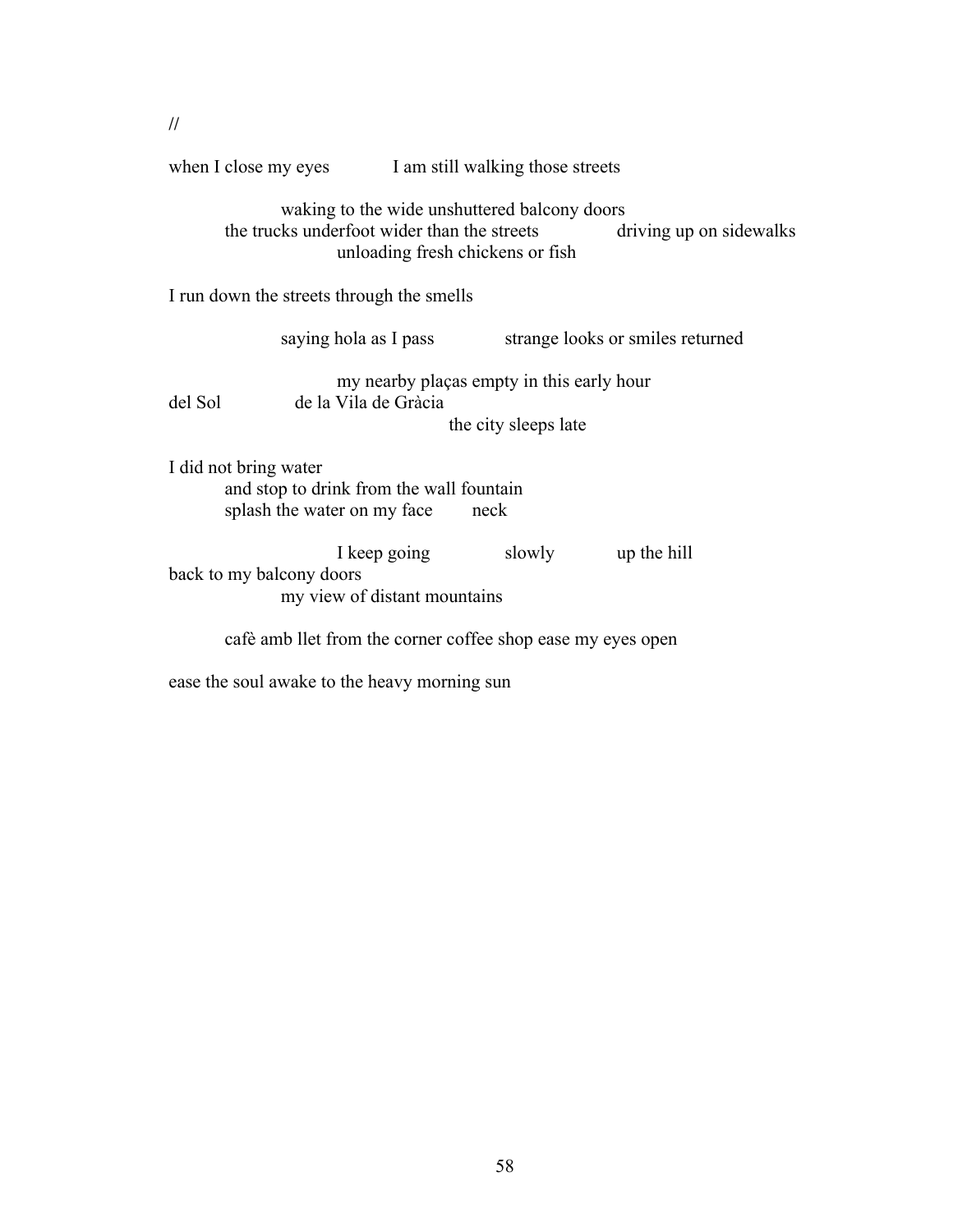**//**

the hole & absence today as odd as ystrdy or six years ago

I see the missing pieces in bits around the world or city in a cup of black coffee (no sugar)

> here and there it is and swirls a headdance confusing misery and ecstasy (¡esta si!)

for a moment I see a musician and picture another one with a mustache and deep scratchy belly-laugh

> hear another voice singing playing another guitar then it's gone and the same musician is there

a strange conflation of one and one

the nose stays the same and the crinkle around the eye corners

these things happen sometimes it is overwhelming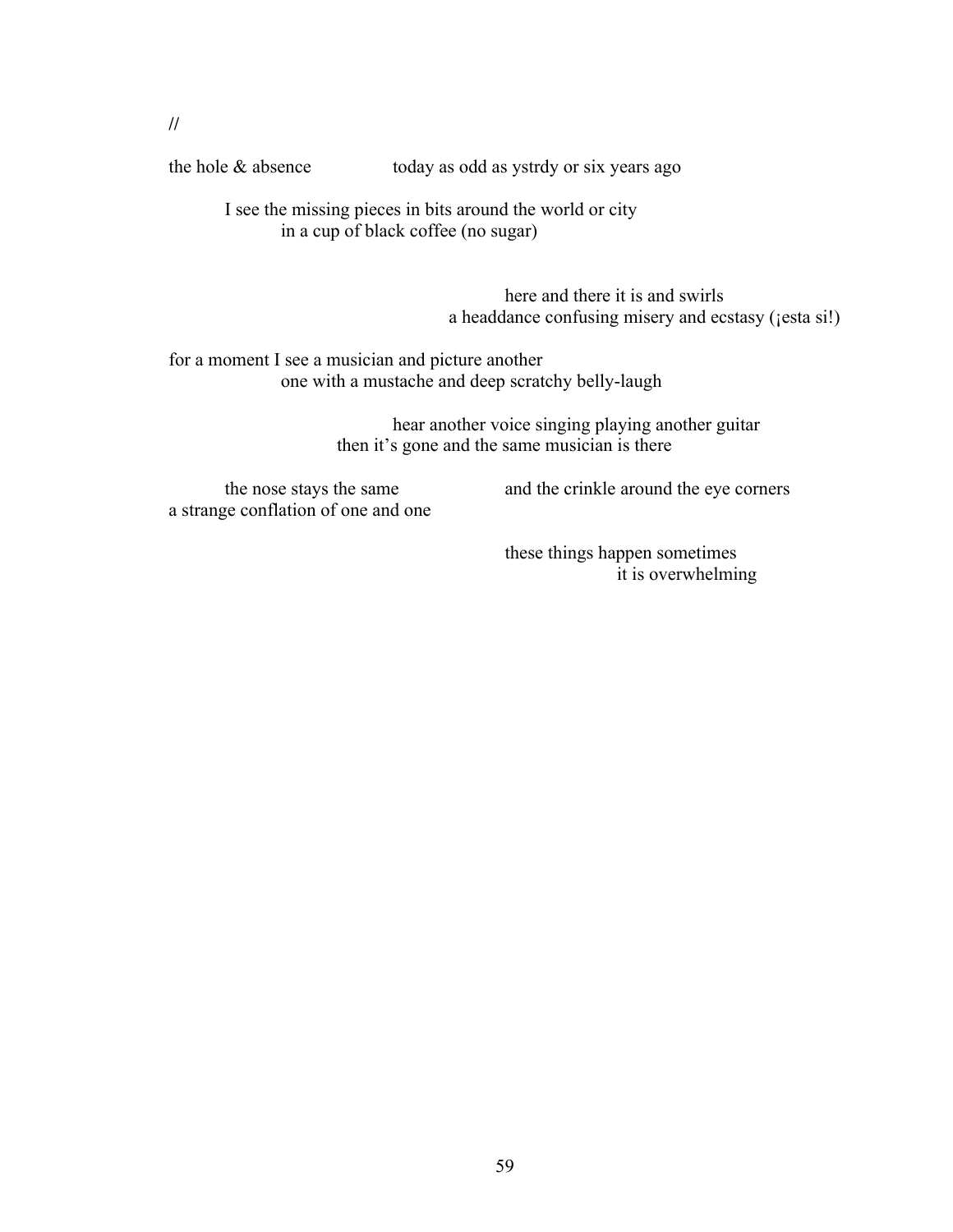travel in thought more jarring than the physical nature I was there

the air is different here the people  $\&$  smells not culture so much as the living breath of the city

> this is lacking the greenless mountains missing old buildings

at night or in day I could walk to the sea mourn with the gulls laugh with salty waves crashing over me

the salt! unlike any other

((I have no salt here & no water))

I dream in Catalan or wish to & dream of mixed language/s yelling of pickpockets on the metro

> tonight I drink with friends in an American-themed bar hear Spaniards laughing about stumbling-drunk tourists

when I wake it is in English my city morning is gone

**//**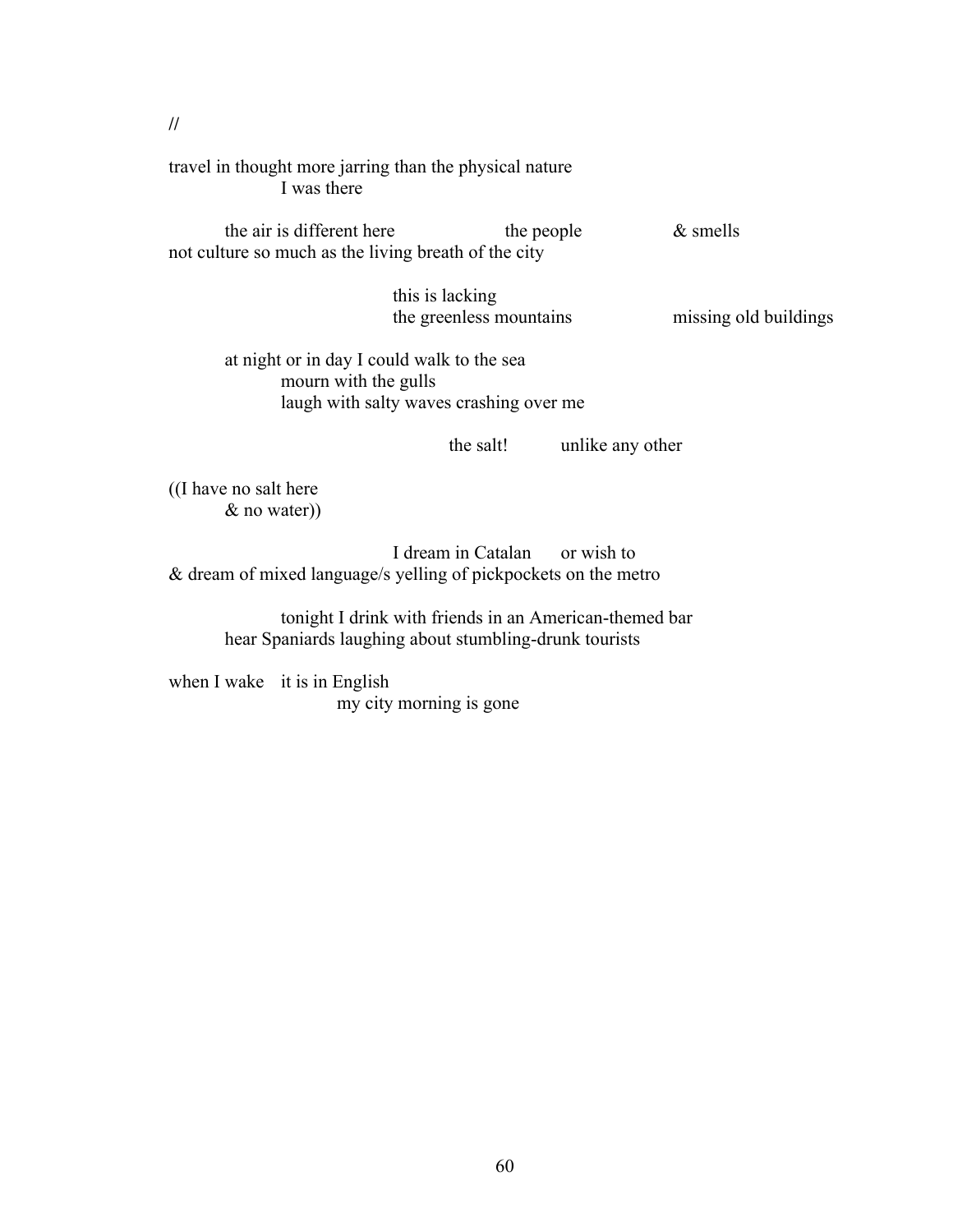near l'Eixample where the street widens I buy bread daily ( $\epsilon$ 0.44) & wine (Antaño @  $\epsilon$ 1.95/bottle) the man who sells me wine asks me the same things every day

 $<<$ <sub>i</sub>,d'on ets?

 $& \text{i,}$ quin és el seu segon llengua?>>

always I answer brokenly in the wrong languages

 <<Estados Unis & no segonda... hablas anglais?>>

he tells me of his children & I understand more each day he speaks no Spanish or English they do  $&$  are away

the man smiles and speaks as though I understand I like this I feel welcomed & unappreciative unlearned

 I try & he knows this we become friends in my mind

my Catalan wineseller my best friend

we end each day *¿borsa?*

*no gràcies. moltes gràcies per tot. adéu.*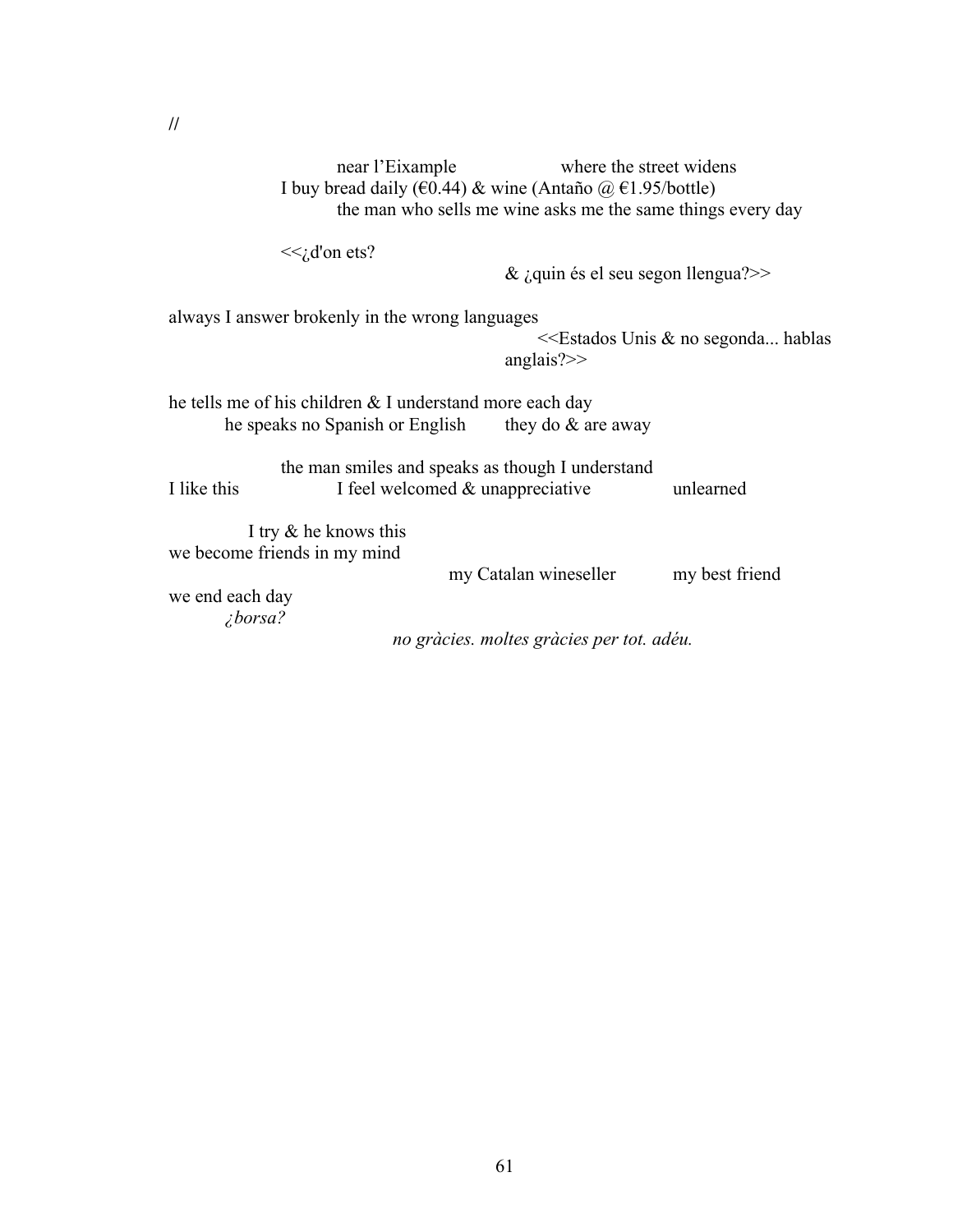**//**

xchange the mountains for mountains

sand for snow and cold that cracks the knuckles

a place that feels like a place to breathe deeply and happily the world comes together in a single street corner where the bar/bistro/café leads us back to the sea

> I watch the pigeons flutter purposefully and coo sounding like baby owls

 they shit on my car and I don't have a hose to wash it off I'd like to get rid of the car some days

> I'd like a place where my mother will visit / a place she does not hate by default

there is too much orange there is not enough blue we are out of balance here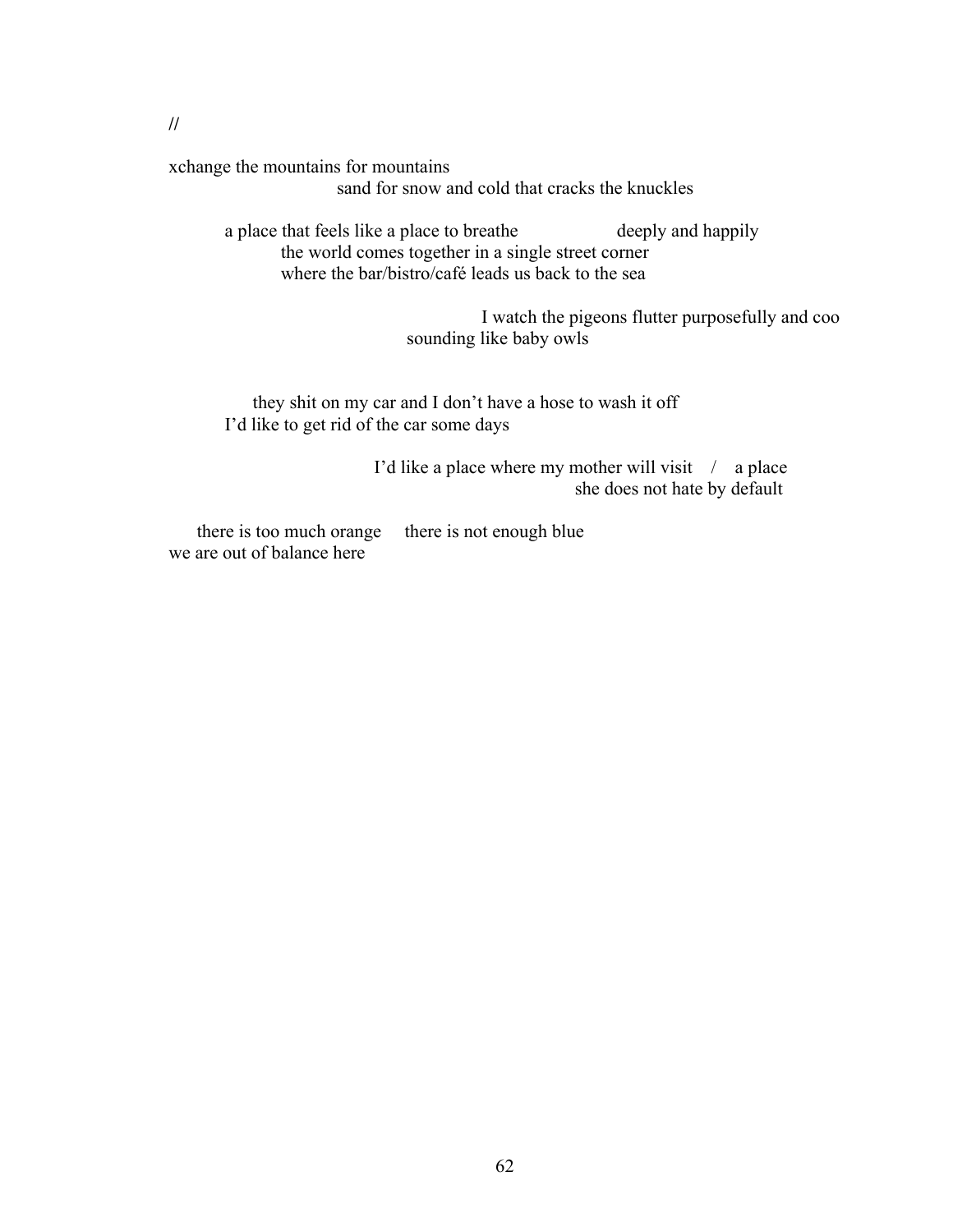#### under these stars the same stars

we laugh toss corks to the floor

I am there still & present

we couldn't bear to lock the doors who knew what would come through

I missed you then & always

cold nights w/ sweaters & hot nights w/ ceiling fans

either way

tonight I listened

 your silver voice a ghost haunting a way I want always

there are times we need the lack to realize the fullness we feel our childlike tendencies

> we need them we know it is good this loss

it's never gone & persistently different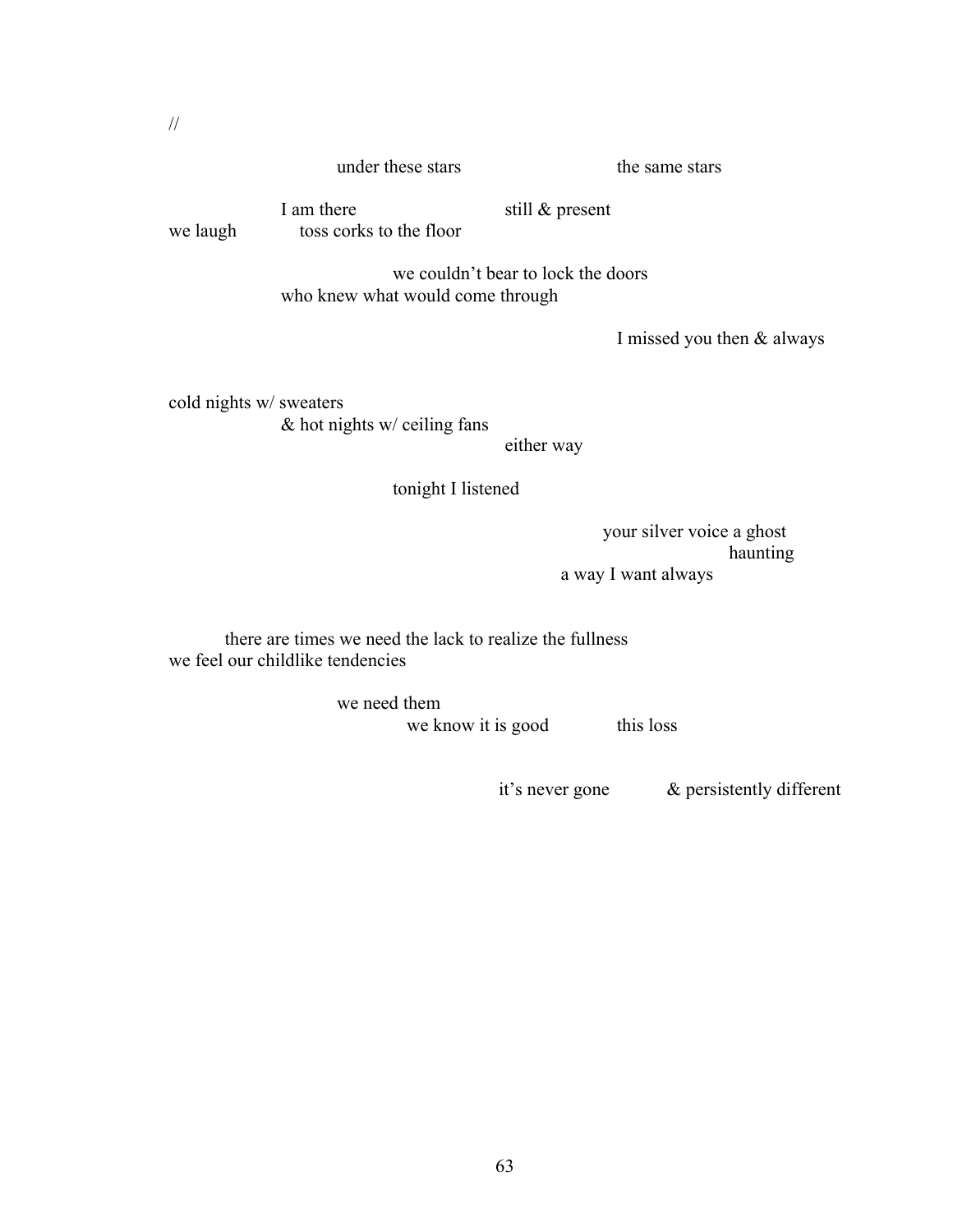**//**

Night brings a cool starlight breeze sea's breaking waves out of earshot, I drink and watch Estrellas on my balcony endless drifting peoples underfoot—moving. I think of dad. I think of loss and lighthouses —I sit back and try to see that in the stars

They seem to blink at me, the stars… light drifting toward me as on a breeze the ships roll in on waves, aided by the lighthouses. I call to the ships, hoping they are within earshot they need to stay; they need to stop moving I think this at the captain from my balcony.

Up here on this second- (third-) floor balcony it seems I am closer than ever to the stars. I watch their gases swirling and feel I am moving closer to them, pushed along by the breeze I'm drifting away from this city, out of earshot of the people below, of the lighthouses.

From up here, I can see all of the lighthouses from my New England coast to my Spanish balcony. The stars are now all here, within earshot. I watch them, but am reminded of the stars atop the lighthouses, and the sea breeze on my skin as I would watch the light moving…

when there was fog, they were always moving, the guides and protectants of ships—lighthouses standing tall and strong against the salty breeze. (I taste the salt on my lips even here, on this balcony.) Ships moving quickly over the waves beneath the stars —deckhands falling victim to the sirens in earshot—

the mermaid-like sirens, catching those within earshot finding their way to ships lost and not, those that are moving swiftly and deftly beneath the sky, guided by stars guided by the voices of sirens, guided by lighthouses. I hold my breath and wish the best for the ships from my balcony, I hold my breath and lean into the Mediterranean breeze.

I feel home here, feeling this breeze… so I sit and I smile, alone on this old, metal balcony,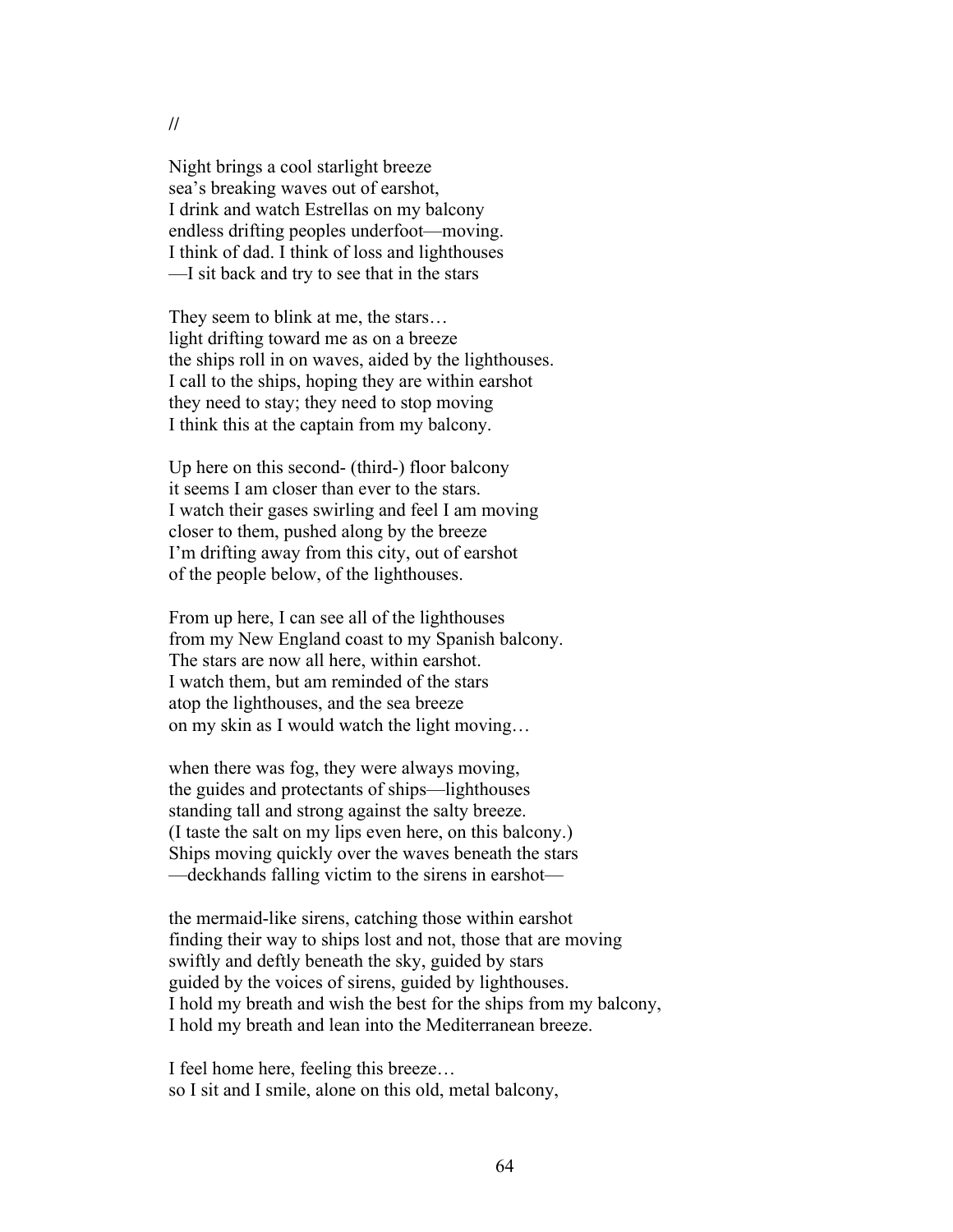remembering the safety I've known from the lighthouses.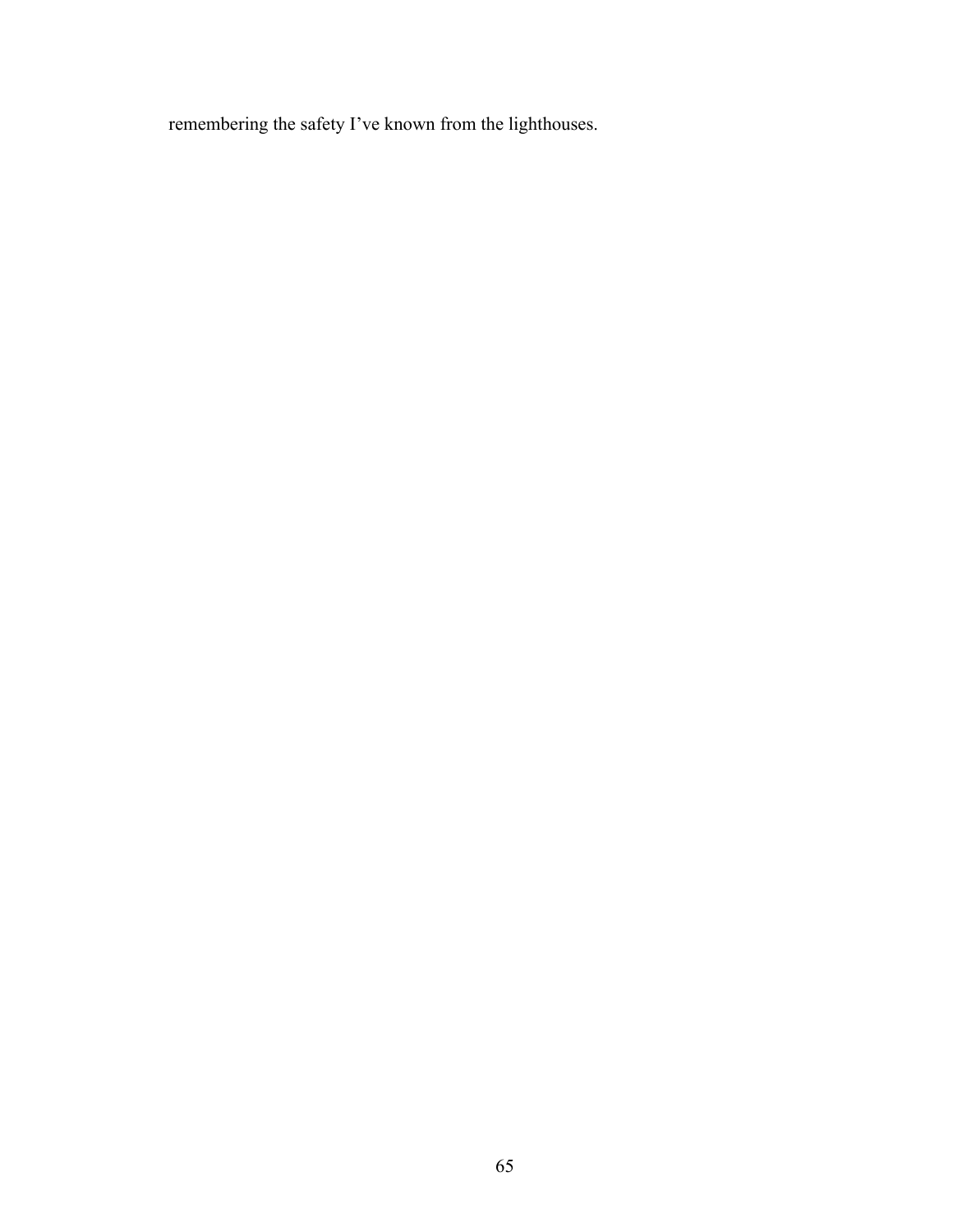# VITA

Graduate College University of Nevada, Las Vegas

Mollie Rae Bergeron

### **EDUCATION**

M.F.A. in Creative Writing (Poetry, English Dept.) University of Nevada, Las Vegas—Expected May 2013

Thesis Title: Always Away

Thesis Examination Committee: Committee Chairperson, Claudia Keelan, M.F.A. Committee Member, Donald Revell, Ph.D. Committee Member, Richard Wiley, M.F.A. Graduate Faculty Representative, Giuseppe Natale, Ph.D.

B.A. in English University of Rhode Island—December 2009

Physics Major—2006 – 2007 Boston University

#### **HONORS AND AFFILIATIONS**

Graduated Summa Cum Laude, URI Rhode Island Honor Society National Honor Society Phi Eta Sigma Golden Key International Honour Society Phi Beta Kappa National Society of Collegiate Scholars

### **TEACHING EXPERIENCE**

Graduate Teaching Assistant University of Nevada, Las Vegas, August 2010 – present

English 101—Composition I (Fall 2010, Spring 2011) English 102—Composition II (Fall 2011 – Fall 2012) Writing Tutor (Fall 2010, Spring 2013)